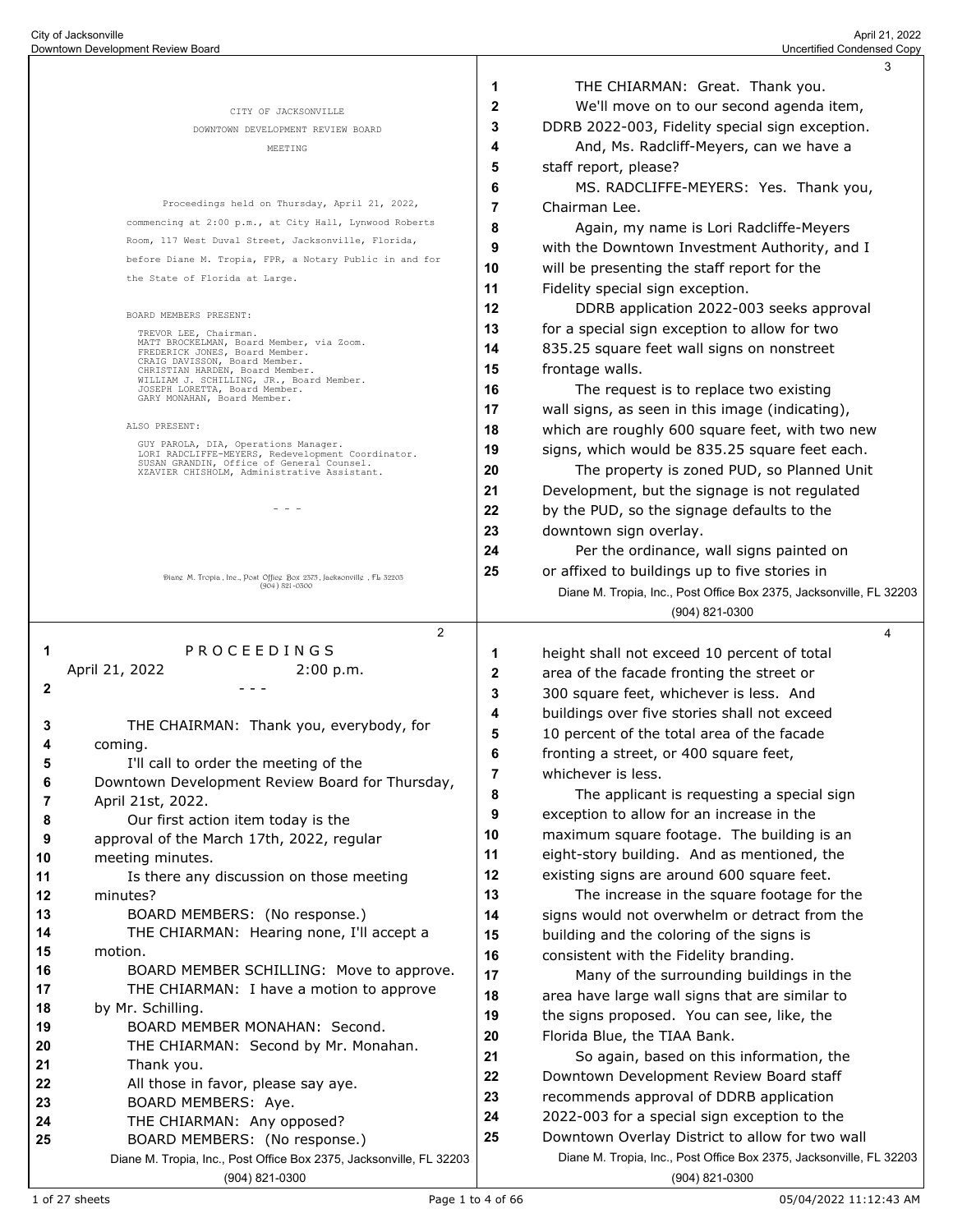| And this concludes the staff report and<br>staff is available for questions.<br>Thank you.<br>THE CHAIRMAN: Thank you,<br>Ms. Radcliff-Meyers.<br>Could we have the applicant please make<br>their presentation? If there is one.<br>And as a reminder to any speaker that<br>comes up to the podium, please state your name<br>and address for our record.<br>(Audience member approaches the podium.)<br>AUDIENCE MEMBER: My name is Tyler<br>Charles. I'm with Southeastern Lighting<br>Solutions.<br>I'm just here for any questions you guys<br>might have on the proposal for the new signage.<br>Everything -- a couple of years -- we're<br>replacing like for like as far as mounting and<br>everything, but everything will be brought to a<br>newer sign design, which -- better<br>illumination, newer illumination, better LEDs,<br>better quality power supplies, better bulb<br>material being used in the products, so it | $\mathbf{2}$<br>3<br>4<br>5<br>6<br>7<br>8<br>9<br>10<br>11<br>12<br>13<br>14<br>15<br>16<br>17<br>18<br>19<br>20<br>21<br>22<br>23<br>24<br>25         | COUNCIL MEMBER FERRARO: Thank you.<br>THE CHIARMAN: Council Member Boylan,<br>thank you for joining us.<br>COUNCIL MEMBER BOYLAN: Thank you. I<br>appreciate that.<br>THE CHIARMAN: We'll start with board<br>comments.<br>How about Mr. Brockelman?<br>BOARD MEMBER BROCKELMAN: Thank you,<br>Mr. Chairman.<br>No comments at this time.<br>THE CHAIRMAN: Thank you.<br>How about Mr. Monahan?<br>BOARD MEMBER MONAHAN: Thank you,<br>Mr. Chair.<br>No comments.<br>THE CHAIRMAN: Mr. Davisson.<br>BOARD MEMBER DAVISSON: This question goes<br>to Lori.<br>So the existing sign, 600 square feet, the<br>allowable is 400 square feet, so they're<br>wanting double what the allowable is?<br>MS. RADCLIFFE-MEYERS: Correct.<br>BOARD MEMBER DAVISSON: Is there any                                                                                                                                                                                                                                                                                                                                                                                            |
|-------------------------------------------------------------------------------------------------------------------------------------------------------------------------------------------------------------------------------------------------------------------------------------------------------------------------------------------------------------------------------------------------------------------------------------------------------------------------------------------------------------------------------------------------------------------------------------------------------------------------------------------------------------------------------------------------------------------------------------------------------------------------------------------------------------------------------------------------------------------------------------------------------------------------------------------|---------------------------------------------------------------------------------------------------------------------------------------------------------|------------------------------------------------------------------------------------------------------------------------------------------------------------------------------------------------------------------------------------------------------------------------------------------------------------------------------------------------------------------------------------------------------------------------------------------------------------------------------------------------------------------------------------------------------------------------------------------------------------------------------------------------------------------------------------------------------------------------------------------------------------------------------------------------------------------------------------------------------------------------------------------------------------------------------------------------------------------------------------------------------------------------------------------------------------------------------------------------------------------------------------------------------------------|
|                                                                                                                                                                                                                                                                                                                                                                                                                                                                                                                                                                                                                                                                                                                                                                                                                                                                                                                                           |                                                                                                                                                         | Diane M. Tropia, Inc., Post Office Box 2375, Jacksonville, FL 32203<br>(904) 821-0300                                                                                                                                                                                                                                                                                                                                                                                                                                                                                                                                                                                                                                                                                                                                                                                                                                                                                                                                                                                                                                                                            |
| 6                                                                                                                                                                                                                                                                                                                                                                                                                                                                                                                                                                                                                                                                                                                                                                                                                                                                                                                                         |                                                                                                                                                         | 8                                                                                                                                                                                                                                                                                                                                                                                                                                                                                                                                                                                                                                                                                                                                                                                                                                                                                                                                                                                                                                                                                                                                                                |
| the signage that goes on the building.<br>THE CHAIRMAN: Thank you.<br>And if you could state your address for<br>the record, please.<br>MR. CHARLES: Our address?<br>THE CHIARMAN: Yes.<br>MR. CHARLES: I'm sorry. 821 Ventures<br>Court, Daytona Beach, Florida.<br>THE CHAIRMAN: Great. Thank you.<br>Mr. Chisholm, are there any public<br>comments?<br>MR. CHISHOLM: There are not, Mr. Chair.<br>THE CHAIRMAN: Great. Then we'll move on<br>to board comments.<br>Ms. Radcliffe-Meyers.<br>MS. RADCLIFFE-MEYERS: I'm sorry, Chairman<br>Lee.<br>I just wanted to also let you know that<br>Board Member Matt Brockelman has joined us<br>online as well.<br>THE CHAIRMAN: Great.<br>Thank you, Mr. Brockelman.<br>And before we begin board comments, I'd<br>like to recognize Councilman Ferraro.<br>Diane M. Tropia, Inc., Post Office Box 2375, Jacksonville, FL 32203                                                            | $\mathbf{2}$<br>3<br>4<br>5<br>6<br>7<br>8<br>9<br>10<br>11<br>12<br>13<br>14<br>15<br>16<br>17<br>18<br>19<br>20<br>21<br>22<br>23<br>24<br>25         | reason why?<br>MR. CHARLES: Better visibility and more<br>legible for the signs. The logo will be<br>increased in size, so you can actually see the<br>logo from the distance that it's at from the<br>ground. And then the -- the sign band is just<br>being spread out slightly a little bit more so<br>you can actually read the letters without being<br>so convoluted in the one little spot.<br>BOARD MEMBER DAVISSON: You know, this --<br>the existing sign is significantly larger than<br>what's allowable to begin with, so -- that's my<br>comment.<br>THE CHAIRMAN: Mr. Schilling.<br>BOARD MEMBER SCHILLING: Yeah. Thank you,<br>Mr. Chairman.<br>And I'm just going to ask maybe to -- to<br>staff, is -- you know, if I hold this one page,<br>it shows the proposed to the existing. To me,<br>looking at this, it almost looks identical<br>other than color, so --<br>And you may have answered this, but is it<br>because the sign -- the letters are slightly<br>taller and it's stretched out a little bit, we<br>get that extra area; is that --<br>Diane M. Tropia, Inc., Post Office Box 2375, Jacksonville, FL 32203<br>(904) 821-0300 |
|                                                                                                                                                                                                                                                                                                                                                                                                                                                                                                                                                                                                                                                                                                                                                                                                                                                                                                                                           | Diane M. Tropia, Inc., Post Office Box 2375, Jacksonville, FL 32203<br>(904) 821-0300<br>would be -- it would be a big update for all<br>(904) 821-0300 | 1                                                                                                                                                                                                                                                                                                                                                                                                                                                                                                                                                                                                                                                                                                                                                                                                                                                                                                                                                                                                                                                                                                                                                                |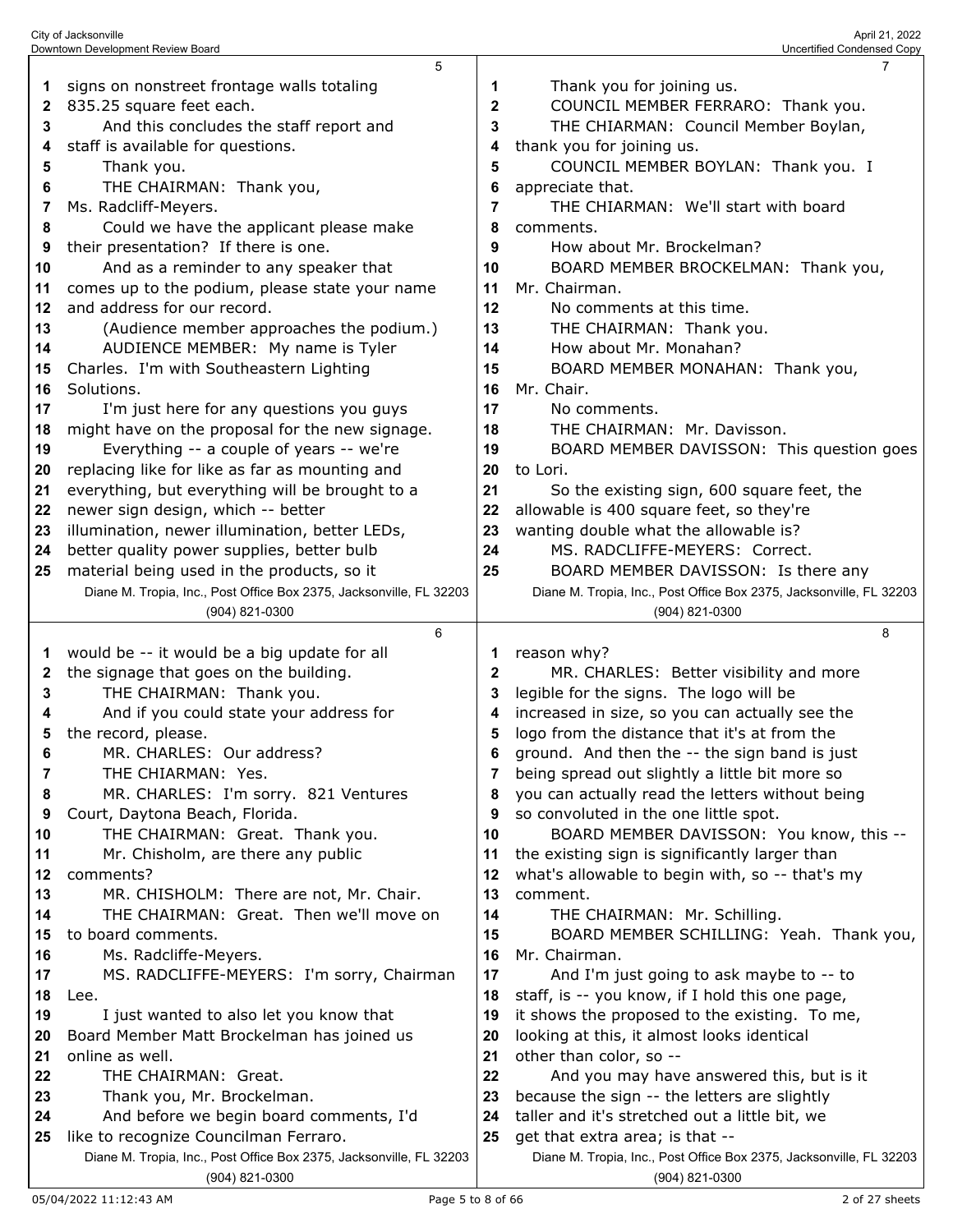|    | City of Jacksonville<br>Downtown Development Review Board             |    | April 21, 2022<br>Uncertified Condensed Copy                        |
|----|-----------------------------------------------------------------------|----|---------------------------------------------------------------------|
|    | 9                                                                     |    | 11                                                                  |
| 1  | MS. RADCLIFFE-MEYERS: Yeah. Board Member                              | 1  | All those in favor, please say aye.                                 |
| 2  | Schilling, through the Chair, so if you -- it's                       | 2  | BOARD MEMBER LORETTA: Aye.                                          |
| 3  | really the logo because the way that we measure                       | 3  | BOARD MEMBER SCHILLING: Aye.                                        |
| 4  | the sign, we take the outer edges of -- even                          | 4  | BOARD MEMBER BROCKELMAN: Aye.                                       |
| 5  | the largest, if it's the logo. And then that's                        | 5  | BOARD MEMBER HARDEN: Aye.                                           |
| 6  | measured and then the length of the sign, and                         | 6  | THE CHIARMAN: Aye.                                                  |
| 7  | so they have spread out the letters a little                          | 7  | Any opposed?                                                        |
| 8  | bit to be more legible. So then that's where                          | 8  | BOARD MEMBER DAVISSON: Opposed.                                     |
| 9  | you get the increase in the square footage.                           | 9  | THE CHIARMAN: One opposed. Thank you,                               |
| 10 | BOARD MEMBER SCHILLING: Okay. Thank you.                              | 10 | Mr. Davisson.                                                       |
| 11 | I think it looks very similar, so thank                               | 11 |                                                                     |
| 12 | you for that.                                                         | 12 | Thank you. You have your approval.<br>MR. CHARLES: Thank you.       |
|    |                                                                       | 13 | THE CHAIRMAN: Okay. We'll move to                                   |
| 13 | Thank you, Mr. Chairman.                                              |    |                                                                     |
| 14 | THE CHAIRMAN: Thank you, Mr. Schilling.                               | 14 | Item C on our agenda, DDRB 2022-004, Jones                          |
| 15 | Mr. Harden.                                                           | 15 | Brothers adaptive reuse, conceptual approval.                       |
| 16 | BOARD MEMBER HARDEN: Sorry for my late                                | 16 | Ms. Radcliff-Meyers, can we have a staff                            |
| 17 | arrival, but I had to see the sign and review                         | 17 | report, please?                                                     |
| 18 | the package.                                                          | 18 | MS. RADCLIFFE-MEYERS: Yes, Chairman Lee.                            |
| 19 | I have no comments.                                                   | 19 | And before I actually do the staff report,                          |
| 20 | THE CHAIRMAN: Thank you.                                              | 20 | I did receive a voting conflict from Board                          |
| 21 | Mr. Loretta.                                                          | 21 | Member Schilling on this item, and I'm going to                     |
| 22 | BOARD MEMBER LORETTA: I have no comments.                             | 22 | go ahead and read that into the record.                             |
| 23 | I'm in support.                                                       | 23 | So pursuant to Section 112.3143 of the                              |
| 24 | Thank you.                                                            | 24 | Florida Statutes, a Form 8B, Memorandum of                          |
| 25 | THE CHIARMAN: Thank you.                                              | 25 | Voting Conflict, filed by Board Member                              |
|    | Diane M. Tropia, Inc., Post Office Box 2375, Jacksonville, FL 32203   |    | Diane M. Tropia, Inc., Post Office Box 2375, Jacksonville, FL 32203 |
|    | (904) 821-0300<br>10                                                  |    | (904) 821-0300<br>12                                                |
| 1  | Mr. Jones.                                                            | 1  | Schilling, prior to this meeting must be read                       |
| 2  | BOARD MEMBER JONES: Likewise, Mr. Chair,                              | 2  | publicly at the next meeting, after the form                        |
| 3  | in support.                                                           | 3  | was filed.                                                          |
| 4  | THE CHAIRMAN: Council Member Boylan, any                              | 4  | So pursuant to that requirement, Board                              |
| 5  | comments?                                                             | 5  | Member Bill Schilling declares a conflict on                        |
| 6  | COUNCIL MEMBER BOYLAN: No.                                            | 6  | DDRB 2022-004, Jones Brothers adaptive reuse                        |
| 7  | THE CHIARMAN: Council Member Ferraro, any                             | 7  | for the following reasons: My employer,                             |
| 8  | comments?                                                             | 8  | Kimley-Horn and Associates, is retained by and                      |
| 9  | COUNCIL MEMBER FERRARO: I think it looks                              | 9  | performing services for Corner Lot Development                      |
| 10 | good.                                                                 | 10 | Group on other projects in the Northeast                            |
| 11 |                                                                       |    |                                                                     |
|    |                                                                       | 11 | Florida area.                                                       |
| 12 | THE CHAIRMAN: Thank you.<br>I also have no additional comments to add | 12 | THE CHAIRMAN: Thank you,                                            |
| 13 | to it. And -- so no other comments.                                   | 13 | Ms. Radcliff-Meyers.                                                |
| 14 | I'll take a motion.                                                   | 14 | BOARD MEMBER LORETTA: If I may, I also                              |
| 15 | BOARD MEMBER LORETTA: Motion for                                      | 15 | have a voting conflict on this because our team                     |
| 16 | approval.                                                             | 16 | is working on the project. So I'm sorry, I                          |
| 17 | THE CHAIRMAN: I have a motion for                                     | 17 | don't know -- I didn't -- I was not aware that                      |
| 18 | approval from Mr. Loretta.                                            | 18 | I needed to notify you in advance of the                            |
| 19 | BOARD MEMBER HARDEN: Second.                                          | 19 | meeting on that.                                                    |
| 20 | THE CHIARMAN: A second from Mr. Harden.                               | 20 | MS. RADCLIFFE-MEYERS: That's okay. I can                            |
| 21 | Is there any further discussion on this                               | 21 | give you the Form 8B and then you can fill it                       |
| 22 | item?                                                                 | 22 | out and give it to me and it will be read into                      |
| 23 | BOARD MEMBERS: (No response.)                                         | 23 | the record the next --                                              |
| 24 | THE CHAIRMAN: Hearing none, I'll take a                               | 24 | Okay. So I'll go ahead and -- with the                              |
| 25 | vote.                                                                 | 25 | staff report?                                                       |
|    | Diane M. Tropia, Inc., Post Office Box 2375, Jacksonville, FL 32203   |    | Diane M. Tropia, Inc., Post Office Box 2375, Jacksonville, FL 32203 |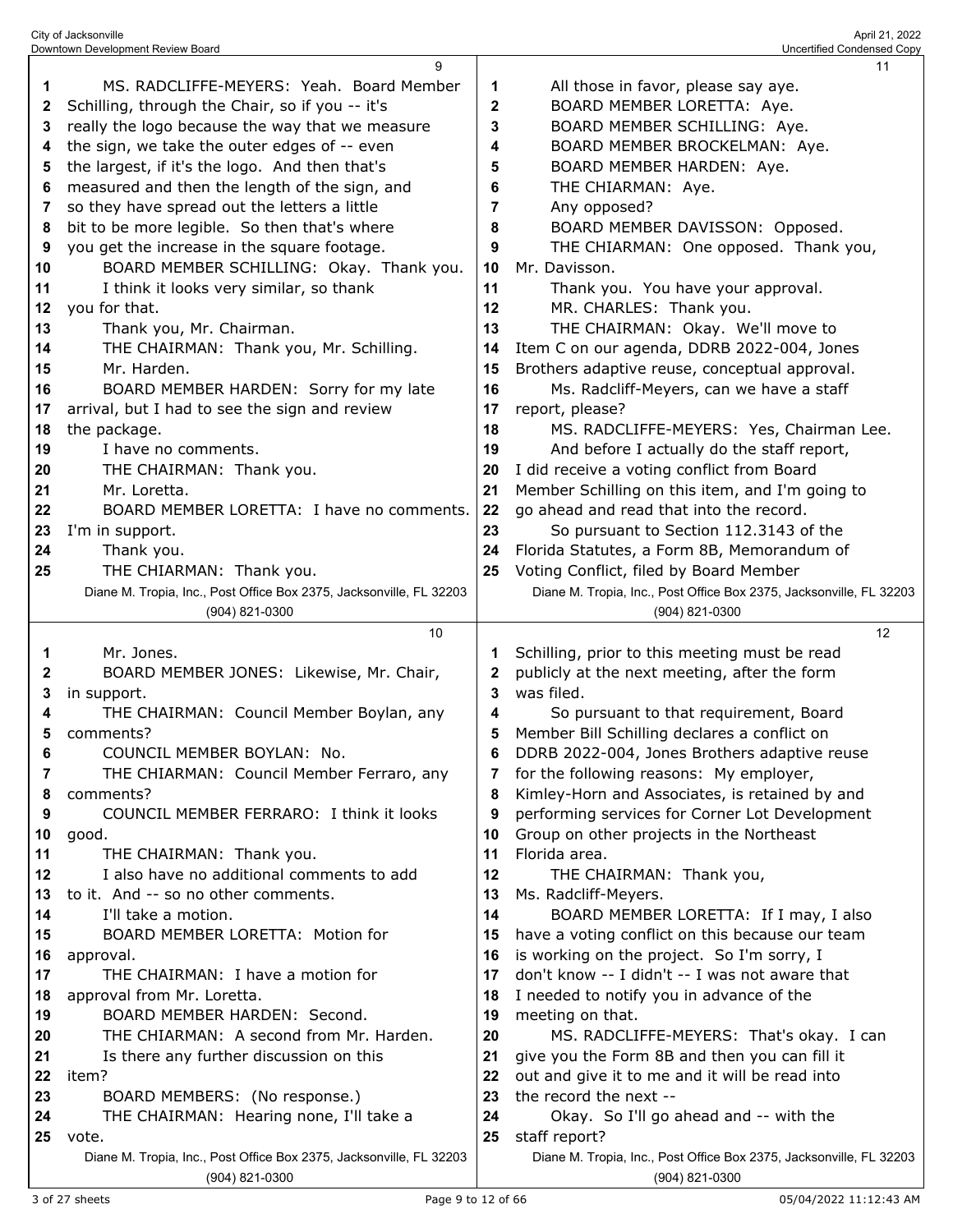|              | 13                                                                                    |              | 15                                                                                    |
|--------------|---------------------------------------------------------------------------------------|--------------|---------------------------------------------------------------------------------------|
| 1            | THE CHAIRMAN: Yes, please.                                                            |              | So based on the foregoing, the Downtown                                               |
| $\mathbf{2}$ | Thank you.                                                                            | $\mathbf{2}$ | Development Review Board staff supports                                               |
| 3            | MS. RADCLIFFE-MEYERS: So DDRB application                                             | 3            | conceptual approval of DDRB application                                               |
| 4            | 2022-004 seeks conceptual approval for an                                             | 4            | 2022-004 with the following recommendations:                                          |
| 5            | adaptive reuse of the Jones Brothers furniture                                        | 5            | Prior to submittal for final review, the                                              |
| 6            | building located at 520 Hogan Street, along                                           | 6            | developer shall meet with staff to identify any                                       |
| 7            | with the construction of a new eight-story                                            | 7            | deviations sought; continue to work with staff                                        |
| 8            | apartment building with an attached four-story                                        | 8            | on the screening technique used on the walls of                                       |
| 9            | parking deck.                                                                         | 9            | the garage entry/exit ramp; prior to submittal                                        |
| 10           | The proposal is to historically renovate                                              | 10           | for final review, the developer will enter into                                       |
| 11           | the Jones Brothers furniture building into a                                          | 11           | a term sheet for the disposition of the                                               |
| 12           | mixed-use development, including the                                                  | 12           | City-owned surface parking lot, Parcel                                                |
| 13           | residential lobby and 29 residential apartments                                       | 13           | 0738560000; and that they will obtain JHPC                                            |
| 14           | comprised of studio and one-bedroom units.                                            | 14           | approval for demolition of the building located                                       |
| 15           | The building received Part 2 approval from                                            | 15           | at 502 Hogan Street, which is the old Farah's                                         |
| 16           | the State Historic Preservation Office and the                                        | 16           | Uptown Deli.                                                                          |
| 17           | National Park Service in 2020. The new                                                | 17           | They will also continue to work with staff                                            |
| 18           | construction is an eight-story residential                                            | 18           | on adding additional retail space along Church                                        |
| 19           | apartment complex which will include ground                                           | 19           | Street; and that street lights, benches, and                                          |
| 20           | floor retail, a four-story parking garage                                             | 20           | street furnishings shall be placed in the                                             |
| 21           | providing 143 parking spaces and 103                                                  | 21           | amenity area and they shall be in accordance                                          |
| 22           | apartments.                                                                           | 22           | with the updated downtown design guidelines.                                          |
| 23           | The applicant is working with the City of                                             | 23           | And this concludes the staff report and                                               |
| 24           | Jacksonville, Historic, regarding the                                                 | 24           | staff is available for questions.                                                     |
| 25           | demolition of the old Farah's deli building.                                          | 25           | Thank you.                                                                            |
|              | Diane M. Tropia, Inc., Post Office Box 2375, Jacksonville, FL 32203                   |              | Diane M. Tropia, Inc., Post Office Box 2375, Jacksonville, FL 32203                   |
|              | (904) 821-0300                                                                        |              | (904) 821-0300                                                                        |
|              |                                                                                       |              |                                                                                       |
|              | 14                                                                                    |              | 16                                                                                    |
| 1            | The new development provides a varied                                                 | 1            | THE CHAIRMAN: Thank you,                                                              |
| 2            | fenestration pattern, along with material and                                         | 2            | Ms. Radcliff-Meyers. Appreciate that.                                                 |
| 3            | color changes and an interesting architectural                                        | 3            | Can we have the applicant, Ms. Trimmer,                                               |
| 4            | element which runs along the roof line creating                                       | 4            | please present the project?                                                           |
| 5            | an overhang. This element is mimicked on the                                          | 5            | (Ms. Trimmer approaches the podium.)                                                  |
| 6            | facade around the windows which creates                                               | 6            | MS. TRIMMER: Thank you so much.                                                       |
| 7            | movement and a dynamic quality to the facade.                                         | 7            | Cyndy Trimmer, One Independent Drive,                                                 |
| 8            | To access a portion of the garage, a new                                              | 8            | Suite 1200, on behalf of the applicants.                                              |
| 9            | entry/exit ramp is proposed on the north side                                         | 9            | Xzavier, you're going to drive for me?                                                |
| 10           | of the development.                                                                   | 10           | MR. CHISHOLM: Yes.                                                                    |
| 11           | This parcel is currently owned by the City                                            | 11           | MS. TRIMMER: Perfect. Let's pause here                                                |
| 12           | and the applicant will need to obtain this lot                                        | 12           | for a second.                                                                         |
| 13           | prior to submittal for final to ensure that the                                       | 13           | I have with me today Billy Zeits from                                                 |
| 14           | project is consistent with the plans presented                                        | 14           | Corner Lot; Brooke Robbins from Robbins Design                                        |
| 15           | and reviewed here at conceptual.                                                      | 15           | Studio, who is handling the Jones furniture                                           |
| 16           | Staff also has concern regarding the walls                                            | 16           | project; and then the crew from Bold Line, I                                          |
| 17           | for the ramp. At 14 feet in height, these                                             | 17           | have Bruce Werner, Matt Snyder and Araia Allard                                       |
| 18           | walls loom over the pedestrian realm and as                                           | 18           | with me. And then as Mr. Loretta mentioned,                                           |
| 19           | currently shown do not provide any visual                                             | 19           | Halff is handling the civil and landscape                                             |
| 20           | interest. As seen on the next slide, murals                                           | 20           | engineering for the project.                                                          |
| 21           | and/or green walls would help soften these                                            | 21           | Just to give a really brief background,                                               |
| 22           | walls and provide visual interest. And then                                           | 22           | this project started out after 2015 as a                                              |
| 23           | also on the one image, just stepping down the                                         | 23           | partnership between Andy Allen and Elias                                              |
| 24           | wall towards the pedestrian realm might help as                                       | 24           | Hionides under the Shops of Lakeside. And it                                          |
| 25           | well.                                                                                 | 25           | came through previously, had a redevelopment                                          |
|              | Diane M. Tropia, Inc., Post Office Box 2375, Jacksonville, FL 32203<br>(904) 821-0300 |              | Diane M. Tropia, Inc., Post Office Box 2375, Jacksonville, FL 32203<br>(904) 821-0300 |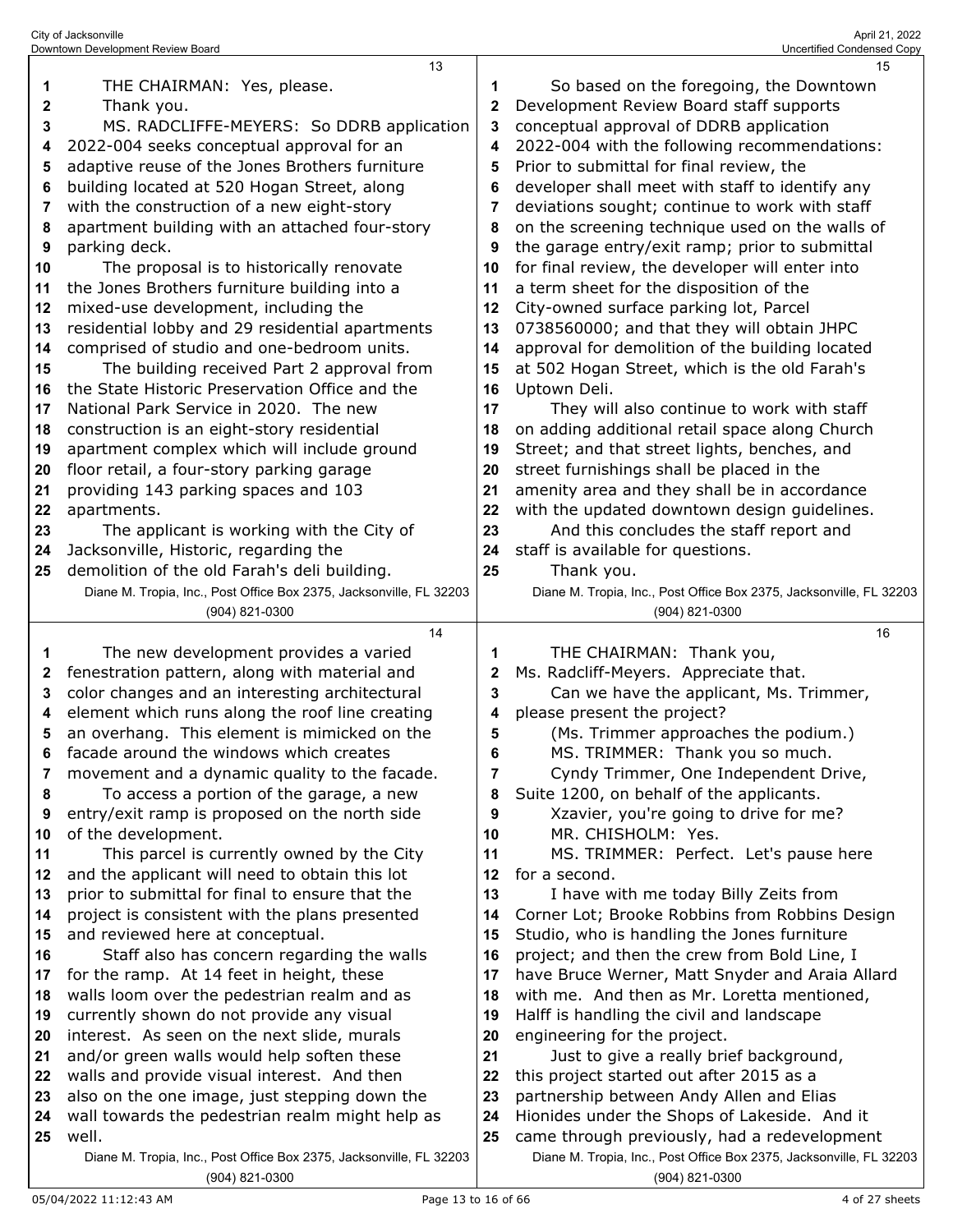|          | 17                                                                                                               |              | 19                                                                                                               |
|----------|------------------------------------------------------------------------------------------------------------------|--------------|------------------------------------------------------------------------------------------------------------------|
| 1        | agreement in place, but they were kind of the                                                                    |              | disposition in the original RDA. Now that                                                                        |
| 2        | pioneers on this corner. They were the first                                                                     | 2            | we're coming through with a new project, we                                                                      |
| 3        | bite in, and it predates designating this as                                                                     | 3            | will have to go get a new negotiated                                                                             |
| 4        | the FAB-REP corridor, before the Emerald Trail                                                                   | 4            | development agreement. We're hoping that the                                                                     |
| 5        | was announced, before Alex bought up everything                                                                  | 5            | terms will be agreeable to everybody. We've                                                                      |
| 6        | on the block immediately south, before the                                                                       | 6            | already talked to JFRD and Chief Powers is                                                                       |
| 7        | Gilvarrys bought Furchgott's, which you just                                                                     | 7            | agreeable to us providing parking.                                                                               |
| 8        | saw, and before Jim and Ellen Wiss bought the                                                                    | 8            | So part of the solution we're doing with                                                                         |
| 9        | block immediately to the north.                                                                                  | 9            | this project is incorporating parking for JFRD                                                                   |
| 10       | This was smack-dab in the middle, but it                                                                         | 10           | on the ground floor of the parking garage and                                                                    |
| 11       | didn't have any of that activated environment                                                                    | 11           | then we'll have an interim solution for them                                                                     |
| 12       | coming on line. So they did struggle for a                                                                       | 12           | during construction, but that will also have to                                                                  |
| 13       | bit, tried to find tenants, weren't able to                                                                      | 13           | go through disposition, which we anticipate                                                                      |
| 14       | make the metrics work. But now that this                                                                         | 14           | handling before we come back for final.                                                                          |
| 15       | corridor truly is transforming, we're bringing                                                                   | 15           | Xzavier, if we can go to Page 10.                                                                                |
| 16       | to you a new vision for this project that                                                                        | 16           | MR. CHISHOLM: (Complies.)                                                                                        |
| 17       | includes an expanded scope with the additional                                                                   | 17           | MS. TRIMMER: I wanted to give the                                                                                |
| 18       | multifamily being built on the corner building,                                                                  | 18           | overview so you can envision everything pretty                                                                   |
| 19       | and then also integration of a garage that is                                                                    | 19           | clearly.                                                                                                         |
| 20       | vertically integrated with the multifamily.                                                                      | 20           | So the very top northeast corner is a                                                                            |
| 21       | Previously, they were relying on the small                                                                       | 21           | prior First Baptist building. We do own that                                                                     |
| 22       | surface lot behind the Jones building. So this                                                                   | 22           | building, but it is not part of this project                                                                     |
| 23       | is a brand-new project, full of a lot more                                                                       | 23           | right this second.                                                                                               |
| 24       | length than what you saw before.                                                                                 | 24           | The purple in the middle is the Jones                                                                            |
| 25       | I do want to talk very briefly about one                                                                         | 25           | furniture portion of the project, and that is                                                                    |
|          | Diane M. Tropia, Inc., Post Office Box 2375, Jacksonville, FL 32203                                              |              | Diane M. Tropia, Inc., Post Office Box 2375, Jacksonville, FL 32203                                              |
|          | (904) 821-0300                                                                                                   |              | (904) 821-0300                                                                                                   |
|          |                                                                                                                  |              |                                                                                                                  |
|          | 18                                                                                                               |              | 20                                                                                                               |
| 1        | issue as we work through in terms of the                                                                         |              | an adaptable reuse that we'll get into more                                                                      |
| 2        | approvals that are going to be required for                                                                      | $\mathbf{2}$ | detail.                                                                                                          |
| 3        | this project.                                                                                                    | 3            | And then the light blue on the bottom                                                                            |
| 4        | But if we can move in -- we can skip past                                                                        | 4            | corner and extending kind of up, around those                                                                    |
| 5        | the initial; we've all seen this project, we've                                                                  | 5            | projects is the new mixed-use construction and                                                                   |
| 6        | seen this block and this corridor for a while.                                                                   |              | the ramp that goes to the parking.                                                                               |
| 7        | Xzavier, if you can go to Page 8.                                                                                | 7            | Page 11.                                                                                                         |
| 8        | MR. CHISHOLM: (Complies.)                                                                                        | 8            | Looking at the site plan, coming, again,                                                                         |
| 9        | MS. TRIMMER: I want to pause here. The                                                                           | 9            | down that corner you have the building that is                                                                   |
| 10       | aerial on the left side of your page shows you                                                                   | 10           | not subject to this. You go into Jones, which                                                                    |
| 11       | all of the buildings that Ms. Radcliff-Meyers                                                                    | 11           | will have activated ground floor space.                                                                          |
| 12       | was just mentioning. So on the left side of                                                                      | 12           | Moving on to the bottom corner for the                                                                           |
| 13       | the aerial you have the one-story Farah's deli                                                                   | 13           | southeast corner of the project, you can see                                                                     |
| 14       | that is being proposed for demolition.                                                                           | 14           | the ground floor retail that is being built                                                                      |
| 15       | We do have to go through JHPC for that                                                                           | 15           | into the new project.                                                                                            |
| 16       | demo, which we will definitely do between today                                                                  | 16           | And then the integrated parking deck. You                                                                        |
| 17       | and when we come back for final. And then                                                                        | 17           | can also see on this -- I do want to highlight                                                                   |
| 18       | right behind the Jones furniture building and                                                                    | 18           | that Ashley Street corridor, which is the                                                                        |
| 19       | the First Baptist building at the northeast                                                                      | 19           | street that runs along the northern portion of                                                                   |
| 20       | corner of the project is a surface parking                                                                       | 20           | the project. If you're coming down there, the                                                                    |
| 21       | structure, and then you can see behind it the                                                                    | 21           | existing First Baptist building has beautiful                                                                    |
| 22       | large beige building is the JFRD headquarters.                                                                   | 22           | murals on it, but it is a solid facade. And                                                                      |
| 23       | The surface parking lot right now is                                                                             | 23           | then we transition into the JFRD headquarters,                                                                   |
| 24<br>25 | dedicated parking for JFRD. And that was                                                                         | 24<br>25     | which is, again, a solid facade. So we want to                                                                   |
|          | originally contemplated to be part of the<br>Diane M. Tropia, Inc., Post Office Box 2375, Jacksonville, FL 32203 |              | do something on Ashley to try to get some<br>Diane M. Tropia, Inc., Post Office Box 2375, Jacksonville, FL 32203 |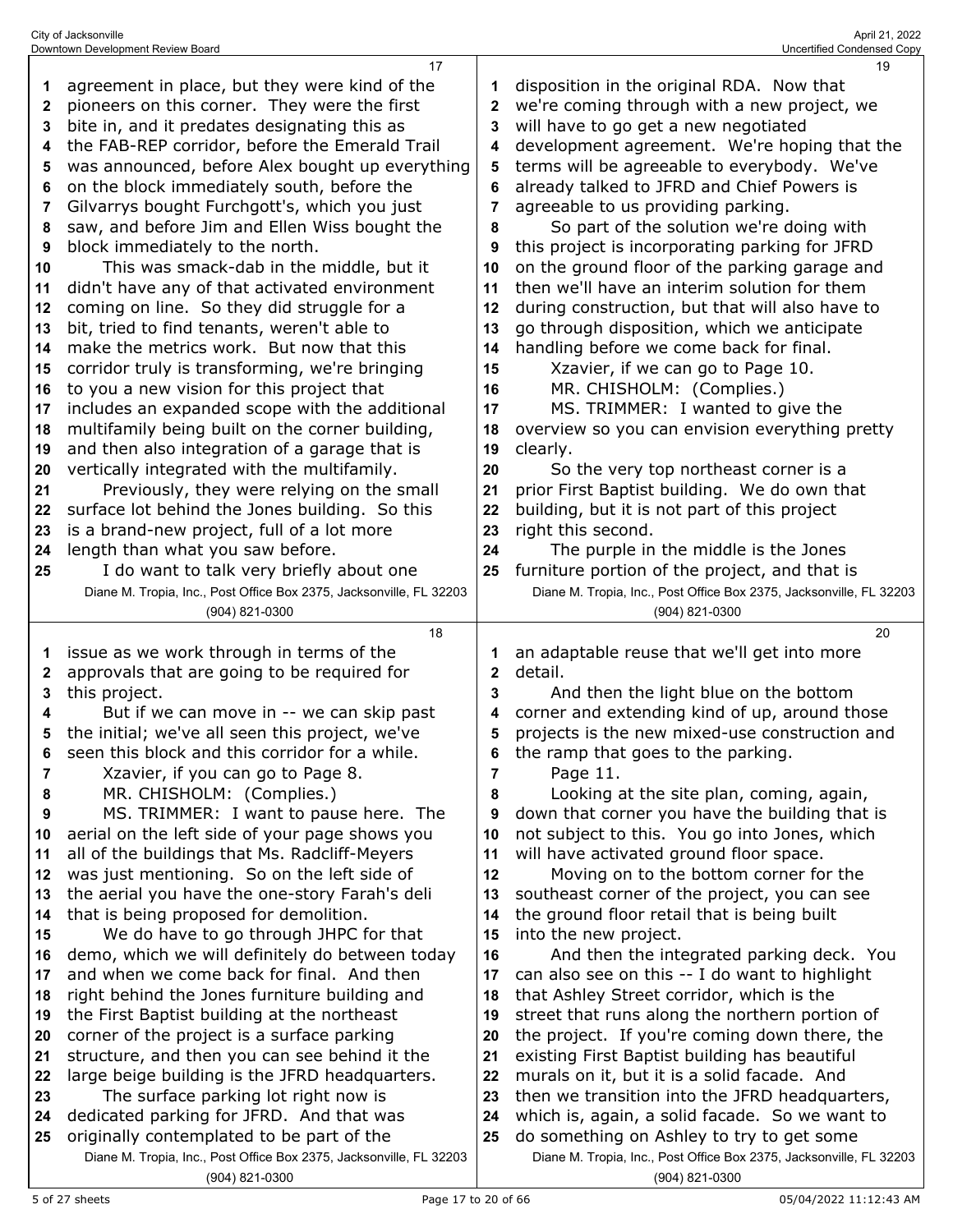|              | Downtown Development Review Board                                   |              | Uncertified Condensed Copy                                          |
|--------------|---------------------------------------------------------------------|--------------|---------------------------------------------------------------------|
|              | 21                                                                  |              | 23                                                                  |
| 1            | activity going on on that space.                                    |              | Furniture logos. We'll be adding uplighting to                      |
| $\mathbf{2}$ | This is a shared outdoor office -- or                               | $\mathbf{2}$ | the entire building and then lighting some                          |
| 3            | outdoor residential recreation space that we'll                     | 3            | specifically to showcase those logos.                               |
| 4            | get into as we work through the project, but                        | 4            | On the rear of the building, if you turn                            |
| 5            | that is why we have that space over there, to                       | 5            | to Page 18, you can see where we're adding                          |
| 6            | try to get some type of life on Ashley.                             |              | additional egress, fire escape, and all of the                      |
| 7            | You can fast forward to 13.                                         |              | work that's being done on that code compliance.                     |
| 8            | Brooke did an amazing job of providing a                            | 8            | That kind of sums up Jones.                                         |
| 9            | summary I'm sure everybody has read, but just                       | 9            | Moving on to the new construction, if you                           |
| 10           | to summarize, this is an adaptive reuse                             | 10           | turn to Page 20. So I mentioned that we need                        |
| 11           | project. We'll be adding 29 apartments in the                       | 11           | to demo the Farah's deli building. That is                          |
| 12           | Jones furniture building.                                           | 12           | 502. Jones is 520. And that Baptist building                        |
|              | There are a lot of challenges with this                             |              | is 524. So I'm going to refer to this as 502                        |
| 13           |                                                                     | 13           |                                                                     |
| 14           | building, including the size of the elevators,                      | 14           | for ease of reference, if that works with                           |
| 15           | the -- bringing everything up to code on this                       | 15           | everybody.                                                          |
| 16           | one is definitely a challenge and we're                             | 16           | So the 502 project is a new mixed-use                               |
| 17           | grateful for DPRP coming online to hopefully                        | 17           | project using precast concrete. You can see on                      |
| 18           | make that possible.                                                 | 18           | the ground floor where everything along the                         |
| 19           | But then with the size of the units and                             | 19           | Emerald Trail has that glazing we want to see                       |
| 20           | those confines, the Corner Lot team, who has                        | 20           | with the transparent, active uses. It does                          |
| 21           | now taken the lead on this project, is hoping                       | 21           | wrap around to the southern corner, which we'll                     |
| 22           | to do some pretty creative built-in furniture                       | 22           | turn to.                                                            |
| 23           | with one of our established brands so that we                       | 23           | But when looking at this building and                               |
| 24           | can make a different product than what's                            | 24           | thinking about what we were trying to construct                     |
| 25           | otherwise available on the market and                               | 25           | here and what made sense, we wanted to do                           |
|              | Diane M. Tropia, Inc., Post Office Box 2375, Jacksonville, FL 32203 |              | Diane M. Tropia, Inc., Post Office Box 2375, Jacksonville, FL 32203 |
|              |                                                                     |              |                                                                     |
|              | (904) 821-0300                                                      |              | (904) 821-0300                                                      |
|              | 22                                                                  |              | 24                                                                  |
| 1            | capitalize on those small, confined spaces.                         |              | something that would be in and of itself                            |
| 2            | The ground floor of this is going to have                           | 2            | iconic, like Jones Furniture, modern but still                      |
| 3            | co-work office space.                                               | 3            | paying homage to it and respectful to it, so                        |
| 4            | Move on to 14.                                                      | 4            | one of the things I really appreciate that was                      |
| 5            | You can see from the historic imagery that                          | 5            | done with this building -- you can see it as we                     |
| 6            | a lot of this facade has actually been                              | 6            | go through the imagery -- is how it's been                          |
| 7            | preserved. It's a gorgeous building, but a lot                      | 7            | offset and set back from Jones furniture so it                      |
| 8            | of work does need to be done. So as we work                         | 8            | doesn't overpower it. We still honor those                          |
| 9            | through the elevations on Jones, you're going                       | 9            | iconic images that we have on both sides of                         |
| 10           | to see the primary functions that we're working                     | 10           | Jones, and then it creates some pretty cool                         |
| 11           | on are restoring a storefront to the ground                         | 11           | recreational opportunities as we get through                        |
| 12           | floor, adding an awning to that to help with                        | 12           | those slides.                                                       |
| 13           | shade and also add to that facade, and then                         | 13           | Moving on to page 21, the Bold Line team                            |
| 14           | cleaning up the limestone at the base,                              | 14           | looked at what's surrounding us in the area in                      |
| 15           | operating the windows with period-appropriate                       | 15           | terms of the palette, the colors, the                               |
| 16           | steel replicas. We're going to be repointing                        | 16           | materials, the horizontal and vertical                              |
| 17           | and cleaning all of the bricks, and then the                        | 17           | elements. So this is where we really drew our                       |
| 18           | beautiful ornamentation at the top of the                           | 18           | inspiration for the design on the 502 project.                      |
| 19           | building is also going to be cleaned and                            | 19           | Moving on to 22, so here's the -- the                               |
| 20           | restored.                                                           | 20           | major showcase of this beautiful precast                            |
| 21           | So if you move on to 15, you can see all                            | 21           | element. And we're working with different --                        |
| 22           | of that work that I just mentioned on the front                     | 22           | excuse me -- scoring and reveal patterns so                         |
| 23           | facade.                                                             | 23           | that we've got different portions of the                            |
| 24           | Moving on to 16 and 17, we'll be working                            | 24           | project. As you work your way around, it's                          |
| 25           | to restore those iconic Jones Brothers                              | 25           | visually dynamic, there's different 6-inch                          |

(904) 821-0300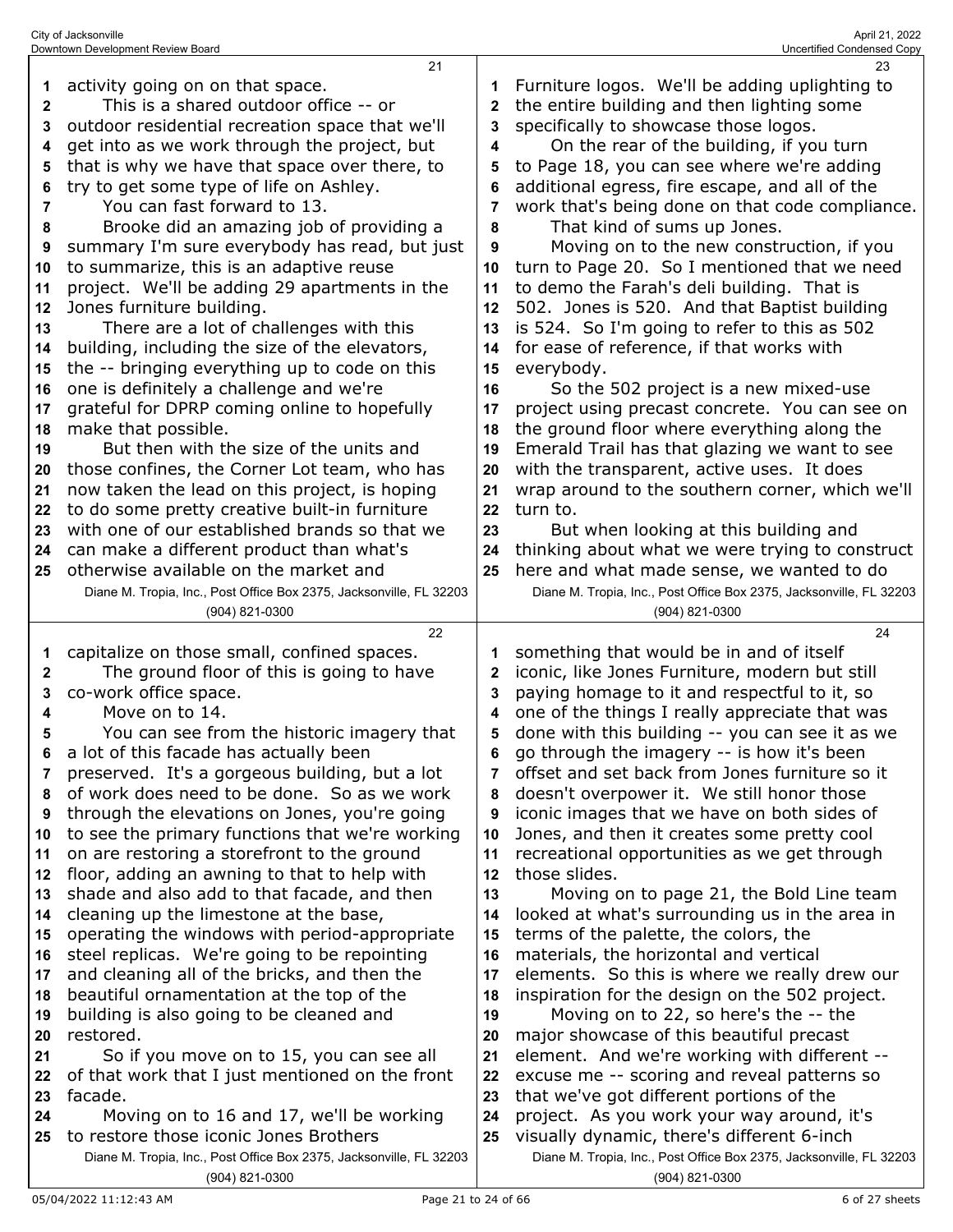|    | 25                                                                                          |              | 27                                                                                    |
|----|---------------------------------------------------------------------------------------------|--------------|---------------------------------------------------------------------------------------|
| 1  | spaces and 8-inch vertical and horizontal, and                                              |              | that is the driveway that's between the JFRD                                          |
| 2  | then we have the tapered window elements                                                    | $\mathbf{2}$ | building and the back of our building, so this                                        |
| 3  | wrapping around, and the iconic (inaudible)                                                 | 3            | is not a right-of-way facing this facade.                                             |
| 4  | that we've worked to build in to really draw                                                | 4            | If you go to 27, this is another image of                                             |
|    |                                                                                             |              |                                                                                       |
| 5  | attention on that side.                                                                     | 5            | that back corridor. So this is the space                                              |
| 6  | We can work over to Page 24 on this one,                                                    | 6            | between the JFRD building and our building.                                           |
| 7  | if you could.                                                                               | 7            | You can see the rear of Jones, the rear of the                                        |
| 8  | So on this one you can see the respect                                                      | 8            | First Baptist building, and then the parking                                          |
| 9  | that (inaudible) is really paying to Jones on                                               | 9            | garage entry that Ms. Radcliff-Meyers                                                 |
| 10 | this side of the building, the northeast corner                                             | 10           | highlighted in the staff report, gives us an                                          |
| 11 | of the new construction. We really toned down                                               | 11           | opportunity for further activation of that ramp                                       |
| 12 | the elements on that corner, made it a little                                               | 12           | to incorporate art or some other screening                                            |
| 13 | quieter so that it really was deferential to                                                | 13           | elements, which we all agree needs to be done.                                        |
| 14 | Jones, but, again, honoring the color palette                                               | 14           | So that's something that we would love some                                           |
| 15 | and with the window openings and the vertical                                               | 15           | feedback on and continue to work on as we come                                        |
| 16 | and horizontal lines there, trying to mimic                                                 | 16           | back for the final.                                                                   |
|    | what we have on the building next door but                                                  | 17           | We'll pause on 29 briefly and then we can                                             |
| 17 |                                                                                             |              | move to the one after it. So this highlights                                          |
| 18 | still have those modern, (inaudible) lines.                                                 | 18           |                                                                                       |
| 19 | Moving on to 25. And, again, on this we                                                     | 19           | the rooftop activation that you see between the                                       |
| 20 | talked about the activated street frontage, but                                             | 20           | Jones and the 502 buildings.                                                          |
| 21 | we also have the awnings and overhangs for the                                              | 21           | And if you can move on to 30.                                                         |
| 22 | ground floor retail space that are there to                                                 | 22           | So this is the shared outdoor activated                                               |
| 23 | honor and be compatible with the awning that is                                             | 23           | space that we have between the two residential                                        |
| 24 | being incorporated onto the Jones facade.                                                   | 24           | structures. And because we do have this broad                                         |
| 25 | 26. So on the southern side of the                                                          | 25           | length facade for Jones, they're anticipating                                         |
|    | Diane M. Tropia, Inc., Post Office Box 2375, Jacksonville, FL 32203                         |              | Diane M. Tropia, Inc., Post Office Box 2375, Jacksonville, FL 32203                   |
|    | (904) 821-0300                                                                              |              | (904) 821-0300                                                                        |
|    |                                                                                             |              |                                                                                       |
|    | 26                                                                                          |              | 28                                                                                    |
| 1  | building we wrapped the retail space around                                                 | 1            | being able to show movies on that space and do                                        |
| 2  | that southeast corner of the building. And                                                  | 2            | other things to get the residents outside, to                                         |
| 3  | from that corner, we transitioned back to the                                               | 3            | get people up there. There's two shallow                                              |
| 4  | parking garage, and then the parking garage                                                 | 4            | reflective pools, rooftop kitchens, and all the                                       |
| 5  | entrance.                                                                                   | 5            | kinds of amenities we'd want to see in a modern                                       |
|    |                                                                                             | 6            | multifamily.                                                                          |
| 7  | The parking garage itself, as we come back<br>from the activated retail space, has openings | 7            |                                                                                       |
| 8  | that are meant to mimic the windows that are                                                | 8            | If you flip through the next handful of                                               |
|    |                                                                                             | 9            | them, you can see the elevations which are what                                       |
| 9  | surrounding that, has a real nice, tight mesh                                               |              | we just went through in better detail with the                                        |
| 10 | to help block that view.                                                                    | 10           | renderings.                                                                           |
| 11 | We don't have the full landscape image on                                                   | 11           | But if you stop on Page 33, this                                                      |
| 12 | this so you can see the elevations, but there                                               | 12           | cross-section shows you the floor layouts in                                          |
| 13 | will also -- those darker boxes below the                                                   | 13           | terms of, if you're looking at the building,                                          |
| 14 | window openings are planters so that we can                                                 | 14           | how that retail is activated on the front                                             |
| 15 | have greenery and plantings in front of those                                               | 15           | corner, on the southeast, but then transitions                                        |
| 16 | openings.                                                                                   | 16           | to the parking and how the parking is                                                 |
| 17 | If that's something that you want to talk                                                   | 17           | integrated into the building before we get to                                         |
| 18 | about and have additional screening, we can                                                 | 18           | the apartments.                                                                       |
| 19 | definitely work with staff in the interim, but                                              | 19           | Xzavier, if you just go slowly, you can                                               |
| 20 | that was what we were proposing to build in for                                             | 20           | click through the next handful of pages, which                                        |
| 21 | the garage on this project.                                                                 | 21           | just shows that structure from all the sides                                          |
| 22 | And then as you look at the back facade,                                                    | 22           | with the cross-sections, the floor.                                                   |
| 23 | we worked with staff to activate that vertical                                              | 23           | When we get to 37 -- perfect. So this is                                              |
| 24 | element that you have that kind of anchors the                                              | 24           | going to be on the Emerald Trail. So we                                               |
| 25 | back of the building, but this is the space                                                 | 25           | haven't spent a ton of time or attention                                              |
|    | Diane M. Tropia, Inc., Post Office Box 2375, Jacksonville, FL 32203<br>(904) 821-0300       |              | Diane M. Tropia, Inc., Post Office Box 2375, Jacksonville, FL 32203<br>(904) 821-0300 |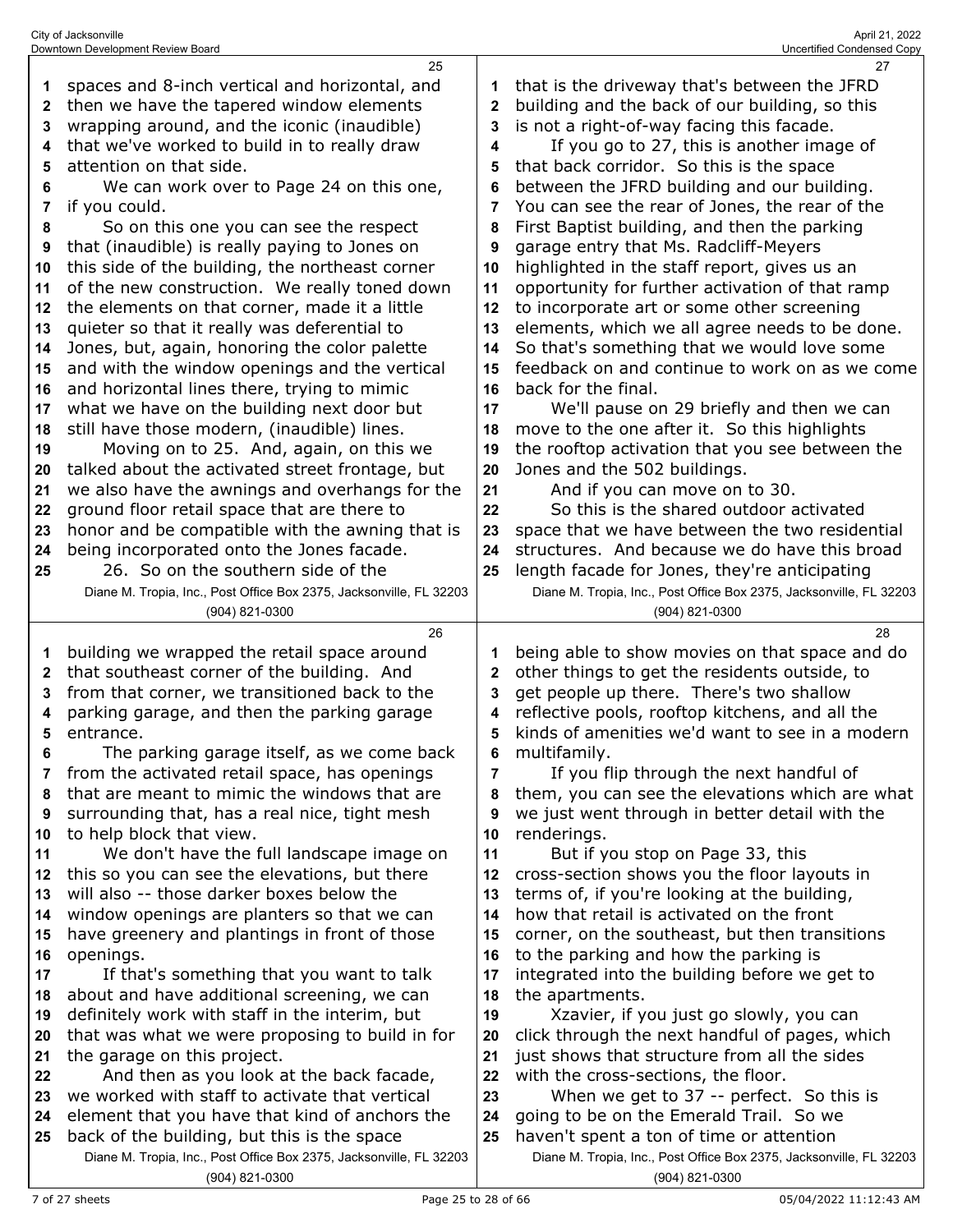|              | 29                                                                                           |                | 31                                                                                         |
|--------------|----------------------------------------------------------------------------------------------|----------------|--------------------------------------------------------------------------------------------|
| 1            | looking at that Hogan corridor, much like the                                                | 1              | And y'all are doing a great job here, but                                                  |
| 2            | other projects on the Emerald Trail that you                                                 | $\mathbf{2}$   | I'm still having a problem when it come to                                                 |
| 3            | will see, but on the northern and southern                                                   | 3              | equity for all residents. And what I mean by                                               |
| 4            | sides of the building we are proposing                                                       | 4              | that, that advisory board should not be made of                                            |
| 5            | additional tree wells and updating the                                                       | 5              | any City Council -- any City Council selected                                              |
| 6            | streetscape so that everything is compliant                                                  | 6              | members. It should be left to the community.                                               |
| 7            | with code.                                                                                   | $\overline{7}$ | And if there's openings that need to be                                                    |
| 8            | We'll continue to work on the Emerald                                                        | 8              | taking place, I agree with that, but I think it                                            |
| 9            | Trail side of the project. There's some                                                      | 9              | should start from the bottom up, from the                                                  |
| 10           | elements incorporated into there that may or                                                 | 10             | people who live in the community or who have                                               |
| 11           | may not work as the Emerald Trail is fully                                                   | 11             | lived in the past in the community because this                                            |
| 12           | designed, but we will absolutely have the full                                               | 12             | is a great opportunity to revamp the whole city                                            |
| 13           | pedestrian clear space, the coordinated amenity                                              | 13             | of Jacksonville, to be honest with you, because                                            |
|              | space, and we're exceeding the street -- the                                                 |                | I do agree with what Downtown Investment have                                              |
| 14           |                                                                                              | 14             | done at this point, especially with the LaVilla                                            |
| 15           | shade coverings required on the portions of the                                              | 15             |                                                                                            |
| 16           | project that are being designed now.                                                         | 16             | area, it's growing and very, very prosperous                                               |
| 17           | And the next couple of pages show you the                                                    | 17             | and should be a great success, but my concern                                              |
| 18           | streetscape/hardscape elements and then                                                      | 18             | is the residents in the community being<br>involved.                                       |
| 19<br>20     | cross-sections to show how we comply with all<br>the required zones to activate the street   | 19<br>20       | Too often down here in Jacksonville -- and                                                 |
| 21           | front.                                                                                       | 21             | I have -- I've been here 68 years. Why do we                                               |
|              | So with that, as I mentioned, we have all                                                    | 22             | continue to do everything from the top down?                                               |
| 22<br>23     | of the design teams for each of the projects                                                 | 23             |                                                                                            |
|              | available for questions, and I'll be deferring                                               |                | That's probably the reason why we have this<br>problem when coming down to downtown        |
| 24           | to them for further details if you have                                                      | 24             | development. I'm talking about for -- from the                                             |
| 25           | Diane M. Tropia, Inc., Post Office Box 2375, Jacksonville, FL 32203                          | 25             | Diane M. Tropia, Inc., Post Office Box 2375, Jacksonville, FL 32203                        |
|              | (904) 821-0300                                                                               |                | (904) 821-0300                                                                             |
|              |                                                                                              |                |                                                                                            |
|              |                                                                                              |                |                                                                                            |
|              | 30                                                                                           |                | 32                                                                                         |
| 1            | anything that we need to give on those.                                                      | 1              | past.                                                                                      |
| $\mathbf{2}$ | Thank you so much.                                                                           | $\mathbf{2}$   | But once again, I'm -- in closing, I think                                                 |
| 3            | THE CHAIRMAN: Thank you, Ms. Trimmer, for                                                    | 3              | it should be made up -- made up of people from                                             |
| 4            | that presentation. Appreciate it.                                                            | 4              | the residents and also from people from the                                                |
| 5            | Mr. Chisholm, do we have any public                                                          | 5              | African-American community of LaVilla and                                                  |
| 6            | comments?                                                                                    | 6              | Brooklyn.                                                                                  |
| 7            | MR. CHISHOLM: Yes, Mr. Chair. I see                                                          | 7              | Thank you.                                                                                 |
| 8            | Stanley Scott's hand raised on Zoom.                                                         | 8              | THE CHAIRMAN: Thank you.                                                                   |
| 9            | ZOOM MEMBER: Yes. Thank you.                                                                 | 9              | Mr. Chisholm, any other public comments?                                                   |
| 10           | Stanley Scott with the African-American                                                      | 10             | MR. CHISHOLM: That's all, Mr. Chair.                                                       |
| 11<br>12     | Economic Recovery Think Tank. My address is on                                               | 11             | THE CHAIRMAN: Great. Thank you.                                                            |
|              | file.                                                                                        | 12             | And we'll begin with board comments, and                                                   |
| 13<br>14     | Hello, everybody.<br>I'd like to make a brief comment                                        | 13<br>14       | this time we'll start with Mr. Jones, please.<br>BOARD MEMBER JONES: Thank you, Mr. Chair. |
| 15           |                                                                                              | 15             |                                                                                            |
| 16           | concerning a meeting that took place yesterday.<br>Everybody doing a great job, but I have a | 16             | This is a wonderful project. And from a<br>conceptual standpoint, I mean, it clearly hits  |
| 17           | concern when it come to LaVilla. That advisory                                               | 17             | the mark. It's one of the best examples of                                                 |
| 18           | board that they're putting together is not a                                                 | 18             | adaptive reuse I've seen downtown. I                                                       |
| 19           | good method to make them -- the move that need                                               | 19             | appreciate the varied fenestration on the                                                  |
| 20           | to take place.                                                                               | 20             | building, and it -- and it complements the                                                 |
| 21           | This is the first phase of downtown                                                          | 21             | existing building quite nicely.                                                            |
| 22           | development that's active at this present time.                                              | 22             | I did have a question, though, about the                                                   |
| 23           | And there's many things that need to take place                                              | 23             | screening for the amenity area, sort of the --                                             |
| 24           | so we can move into other phases of this                                                     | 24             | between the existing Jones Brothers Furniture                                              |
| 25           | development.                                                                                 | 25             | building and where the new apartments are                                                  |
|              | Diane M. Tropia, Inc., Post Office Box 2375, Jacksonville, FL 32203                          |                | Diane M. Tropia, Inc., Post Office Box 2375, Jacksonville, FL 32203                        |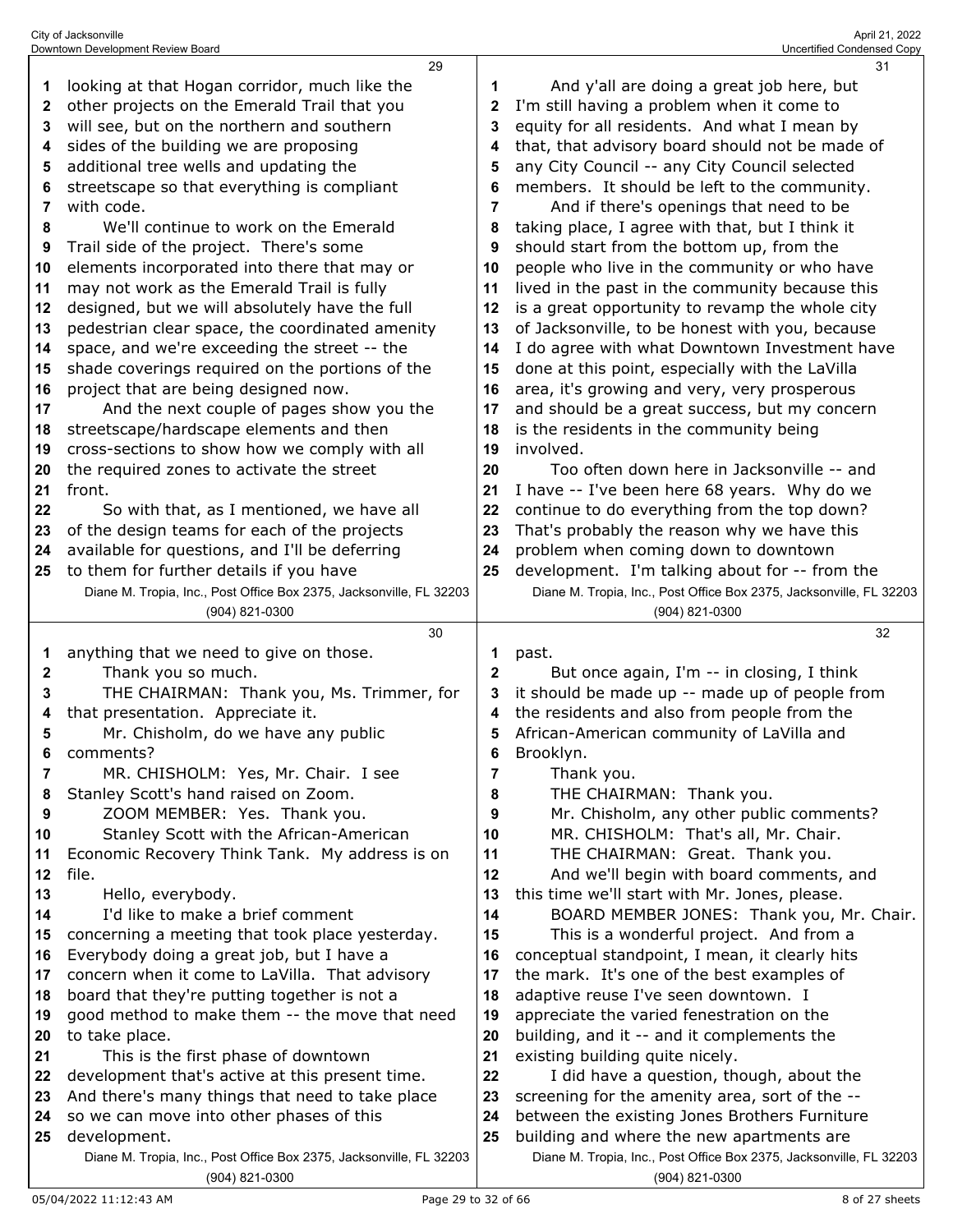|              | 33                                                                  |              | 35                                                                  |
|--------------|---------------------------------------------------------------------|--------------|---------------------------------------------------------------------|
| 1            | going. How is that visualized? Is that just                         |              | building facade, be a little bit narrower, or                       |
| $\mathbf{2}$ | meant to be -- it looks like there's a tall                         | $\mathbf{2}$ | instead of -- you know, our recommendation, to                      |
| 3            | screen that's facing the roadway, so I'm just                       | 3            | have a larger tree well, we can go with a                           |
| 4            | trying to figure out how that's intended to                         | 4            | smaller tree well that does meet code and                           |
| 5            | be -- or provide a little bit of a space                            | 5            | still, then, accomplish the requests of staff.                      |
|              |                                                                     |              |                                                                     |
| 6            | between the public and private realm there                          | 6            | So be glad to take any input from the rest                          |
| 7            | where the pool area is at. What was the intent                      | 7            | of the group on that.                                               |
| 8            | of the material there?                                              | 8            | THE CHAIRMAN: Thank you, Mr. Loretta.                               |
| 9            | (Mr. Werner approaches the podium.)                                 | 9            | Mr. Harden.                                                         |
| 10           | MR. WERNER: I'm Bruce Werner, Bold Line                             | 10           | BOARD MEMBER HARDEN: Thank you,                                     |
| 11           | Design.                                                             | 11           | Mr. Chair.                                                          |
| 12           | The material between the two buildings is                           | 12           | I agree, it's a -- it's a nice project and                          |
| 13           | meant to be aluminum louvers. It provides                           | 13           | it's a nice complement to the existing                              |
| 14           | ventilation for the garage and it also is set                       | 14           | structure.                                                          |
| 15           | back to give, you know, homage and honor to the                     | 15           | I think the -- the only comments that I'll                          |
| 16           | existing building.                                                  | 16           | be probably particularly -- I wouldn't even say                     |
| 17           | BOARD MEMBER JONES: Okay.                                           | 17           | concerned about, but curious about is really                        |
| 18           | THE CHIARMAN: I'm sorry. Excuse me.                                 | 18           | the way that it -- the way that the western                         |
| 19           | Could you please state your address for the                         | 19           | elevation faces the other building to the                           |
| 20           | record, please.                                                     | 20           | extent that it's visible from the sidewalk, to                      |
| 21           | MR. WERNER: Sure. It's 12636 San Jose                               | 21           | have a little bit more detail on that.                              |
| 22           | Boulevard, Suite 3, Jacksonville, Florida                           | 22           | And then also, $I - a$ s Mr. Jones brought                          |
| 23           | 32223.                                                              | 23           | up, the fenestration, it looks like it's almost                     |
| 24           | THE CHAIRMAN: Thank you.                                            | 24           | at an angle, I guess. Trying to understand                          |
| 25           | BOARD MEMBER JONES: Yeah, and I think                               | 25           | that better. Maybe the material choice, is                          |
|              | Diane M. Tropia, Inc., Post Office Box 2375, Jacksonville, FL 32203 |              | Diane M. Tropia, Inc., Post Office Box 2375, Jacksonville, FL 32203 |
|              | $(904)$ 821-0300                                                    |              | (904) 821-0300                                                      |
|              |                                                                     |              |                                                                     |
|              |                                                                     |              |                                                                     |
|              | 34                                                                  |              | 36                                                                  |
| 1            | probably as we move through this process it                         | 1            | that -- is that accurate, I guess? From the                         |
| $\mathbf{2}$ | would be good to maybe show an elevation that                       | 2            | way that it's designed, is that one -- I guess                      |
| 3            | highlights either that material or just the                         | 3            | it would be -- I don't know, what is that made                      |
| 4            | perspective of what that looks like for the                         | 4            | of? What does that look like, I guess? That                         |
| 5            | residents as they look down, just a little more                     | 5            | wraps around the windows, could you describe                        |
| R            | clarification on that.                                              | ĥ            | that a little bit better?                                           |
| 7            | But other than that, I think it's a                                 | 7            | (Mr. Werner approaches the podium.)                                 |
| 8            | wonderful project and I'm looking forward to                        | 8            | MR. WERNER: Thank you, Christian.                                   |
| 9            | seeing the Emerald Trail be developed                               | 9            | Bruce Werner of Bold Line Design again.                             |
| 10           | concurrently.                                                       | 10           | So the C shape around the windows is                                |
| 11           | No other comments.                                                  | 11           | actually tapered -- it's going to be a tapered                      |
| 12           | THE CHAIRMAN: Thank you, Mr. Jones.                                 | 12           | metal screen, so it's precast tapered fins that                     |
| 13           | When we have a voting conflict, are we                              | 13           | wrap around the windows here.                                       |
| 14           | still going to allow board comments? I'll look                      | 14           | BOARD MEMBER HARDEN: What page is that?                             |
| 15           | to Ms. Grandin.                                                     | 15           | MR. WERNER: This is Page 23.                                        |
| 16           | MS. GRANDIN: (Nods head.)                                           | 16           | We actually got our inspiration from the                            |
| 17           | THE CHAIRMAN: Okay. Great.                                          | 17           | building furthest on the block. That's the                          |
| 18           | Mr. Loretta. Thank you.                                             | 18           | First Baptist building. It has tapered walls                        |
| 19           | BOARD MEMBER LORETTA: Thank you.                                    | 19           | that go in, so we were kind of playing off of                       |
| 20           | I'm obviously fairly bullish on this                                | 20           | the existing structure at the end of the block.                     |
| 21           | project. I think it's a great opportunity for                       | 21           | So the fins taper off, which gives a more                           |
| 22           | the city.                                                           | 22           | delicate scale to the project, so it doesn't                        |
| 23           | Looking at some of the staff comments, you                          | 23           | feel so heavy.                                                      |
| 24           | know, we're either going to need to really                          | 24           | BOARD MEMBER HARDEN: So it's precast                                |
| 25           | transition planters on the southern side of the                     | 25           | concrete or aluminum?                                               |
|              | Diane M. Tropia, Inc., Post Office Box 2375, Jacksonville, FL 32203 |              | Diane M. Tropia, Inc., Post Office Box 2375, Jacksonville, FL 32203 |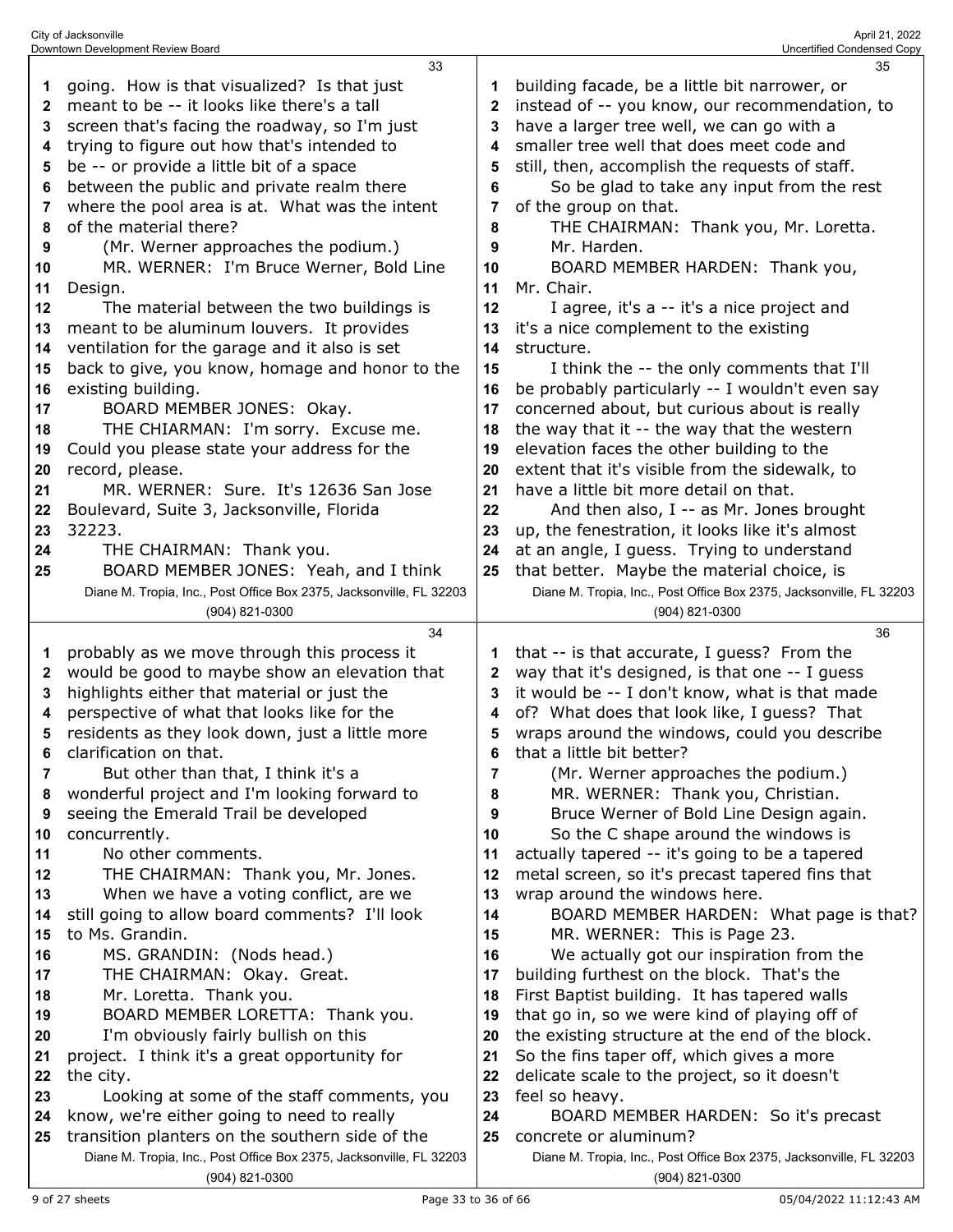|    | 37                                                                                    |              | 39                                                                                    |
|----|---------------------------------------------------------------------------------------|--------------|---------------------------------------------------------------------------------------|
|    | MR. WERNER: Right now it's precast                                                    |              | disappointing. And this isn't far from it as                                          |
| 1  |                                                                                       |              |                                                                                       |
| 2  | concrete. And as we work with the                                                     | $\mathbf{2}$ | far as the tones and colors that you've got.                                          |
| 3  | manufacturer, we'll further draw up that for                                          | 3            | And I don't think -- when I look at this,                                             |
| 4  | the final presentation.                                                               | 4            | there's, like, no restraint. It's, like, every                                        |
| 5  | BOARD MEMBER HARDEN: Okay. The only                                                   | 5            | square inch of these two facades you had to do                                        |
| 6  | other comment I was just going to make is just                                        | 6            | something with, rather than -- and -- the                                             |
|    |                                                                                       |              |                                                                                       |
| 7  | about the corner of the block in terms of the                                         | 7            | composition -- and what I mean is the                                                 |
| 8  | sidewalk. You know, it doesn't make sense to                                          | 8            | composition is just so busy, where it's just                                          |
| 9  | set the building back. You know, it could be                                          | 9            | this visual blur, you know, in my eyes when I                                         |
| 10 | on the same line as the Jones Brothers                                                | 10           | see this building.                                                                    |
| 11 | building, but just making sure that the                                               | 11           | Your other two facades are more -- and I                                              |
| 12 | planters and everything don't take up too much                                        | 12           | think -- and it's not like you're far off.                                            |
|    |                                                                                       |              |                                                                                       |
| 13 | of that, it's not dangerous for pedestrians --                                        | 13           | It's just, like, more restraint in dealing with                                       |
| 14 | say they're waiting at that intersection.                                             | 14           | composition in the building where you've got a                                        |
| 15 | That's my only comment.                                                               | 15           | field -- like, if you take the middle of this                                         |
| 16 | MR. WERNER: Okay.                                                                     | 16           | building, do nothing with it. Just -- it's                                            |
| 17 | BOARD MEMBER HARDEN: Thank you.                                                       | 17           | just a simple window pattern, rather than                                             |
| 18 | THE CHAIRMAN: Thank you, Mr. Harden.                                                  | 18           | painting every accent and stripe on this                                              |
|    | Mr. Schilling.                                                                        | 19           | building that's --                                                                    |
| 19 |                                                                                       |              |                                                                                       |
| 20 | BOARD MEMBER SCHILLING: Thank you,                                                    | 20           | You know, I think if you look at -- if you                                            |
| 21 | Mr. Chairman.                                                                         | 21           | can even go to your northwest and southwest                                           |
| 22 | Just as noted by Ms. Radcliff-Meyers, I                                               | 22           | perspective --                                                                        |
| 23 | did have a voting conflict, so I won't be                                             | 23           | (Photo slides displayed.)                                                             |
| 24 | casting a vote on this item. And I don't have                                         | 24           | BOARD MEMBER DAVISSON: There, yeah.                                                   |
| 25 | any questions or comments.                                                            | 25           | You know, I look at -- it's -- like the                                               |
|    | Diane M. Tropia, Inc., Post Office Box 2375, Jacksonville, FL 32203                   |              | Diane M. Tropia, Inc., Post Office Box 2375, Jacksonville, FL 32203                   |
|    | (904) 821-0300                                                                        |              | (904) 821-0300                                                                        |
|    |                                                                                       |              |                                                                                       |
|    |                                                                                       |              |                                                                                       |
|    | 38                                                                                    |              | 40                                                                                    |
| 1  | Thank you.                                                                            | 1            | back side of the building, you know, that --                                          |
| 2  | THE CHIARMAN: Thank you, Mr. Schilling.                                               | 2            | that's more successful, but you've offset the                                         |
| 3  | Mr. Davisson.                                                                         | 3            | opportunity of different tools where you've got                                       |
| 4  |                                                                                       | 4            |                                                                                       |
|    | BOARD MEMBER DAVISSON: It's great to see                                              |              | flat walls and things like that, but it's -- to                                       |
| 5  | this project move forward.                                                            | 5            | me, it's just over- -- completely overcooked is                                       |
|    | I wanted to keep my comments -- I know                                                |              | where I'm going with this.                                                            |
| 7  | that the building has got four sides to it, but                                       | 7            | I'd almost see this building with all your                                            |
| 8  | I wanted to talk about your (inaudible) shot.                                         | 8            | texture and everything that you've got around                                         |
| 9  | And this is to the design team of the existing                                        | 9            | it if it was just one single color of white or                                        |
| 10 | building.                                                                             | 10           | just a texture of shade and shadow and                                                |
| 11 | The building, when I see it, just the                                                 | 11           | highlighting what you have, you know, with                                            |
| 12 | image it gives off, it seems that it kind of                                          | 12           | the $-$                                                                               |
| 13 | utilizes all the trendy architecture we see                                           | 13           | There's a hierarchy with the composition                                              |
| 14 |                                                                                       |              |                                                                                       |
|    | today. And I'm saying this a lot. It's                                                | 14           | of the building. Rather than just spreading                                           |
| 15 | already dated for its building. And when I                                            | 15           | everything, you know, around it, I think you                                          |
| 16 | look at this -- and inclusive -- the beige and                                        | 16           | could do a more cost-effective solution with                                          |
| 17 | putty color. You're trying to, I guess, mimic                                         | 17           | more restraint. And I think it could be --                                            |
| 18 | what the other building has that you're                                               | 18           | with more restraint, you could simplify it. If                                        |
| 19 | relating to, but I think it can be done in more                                       | 19           | you simplify it, then it becomes more timeless,                                       |
| 20 | sophisticated ways than just copying everything                                       | 20           | you know.                                                                             |
| 21 | over to a new, modern structure.                                                      | 21           | And I don't think you're that far off.                                                |
| 22 |                                                                                       | 22           |                                                                                       |
|    | This beige, putty, cream color that we're                                             |              | It's just that would be my -- my subjective                                           |
| 23 | using all over downtown -- I think there's a                                          | 23           | suggestion is to simplify the building. Start                                         |
| 24 | building on the south side of the Acosta Bridge                                       | 24           | taking off what's important and what's not                                            |
| 25 | that's on the riverbank, it's pretty                                                  | 25           | because, you know, it's -- it's a great project                                       |
|    | Diane M. Tropia, Inc., Post Office Box 2375, Jacksonville, FL 32203<br>(904) 821-0300 |              | Diane M. Tropia, Inc., Post Office Box 2375, Jacksonville, FL 32203<br>(904) 821-0300 |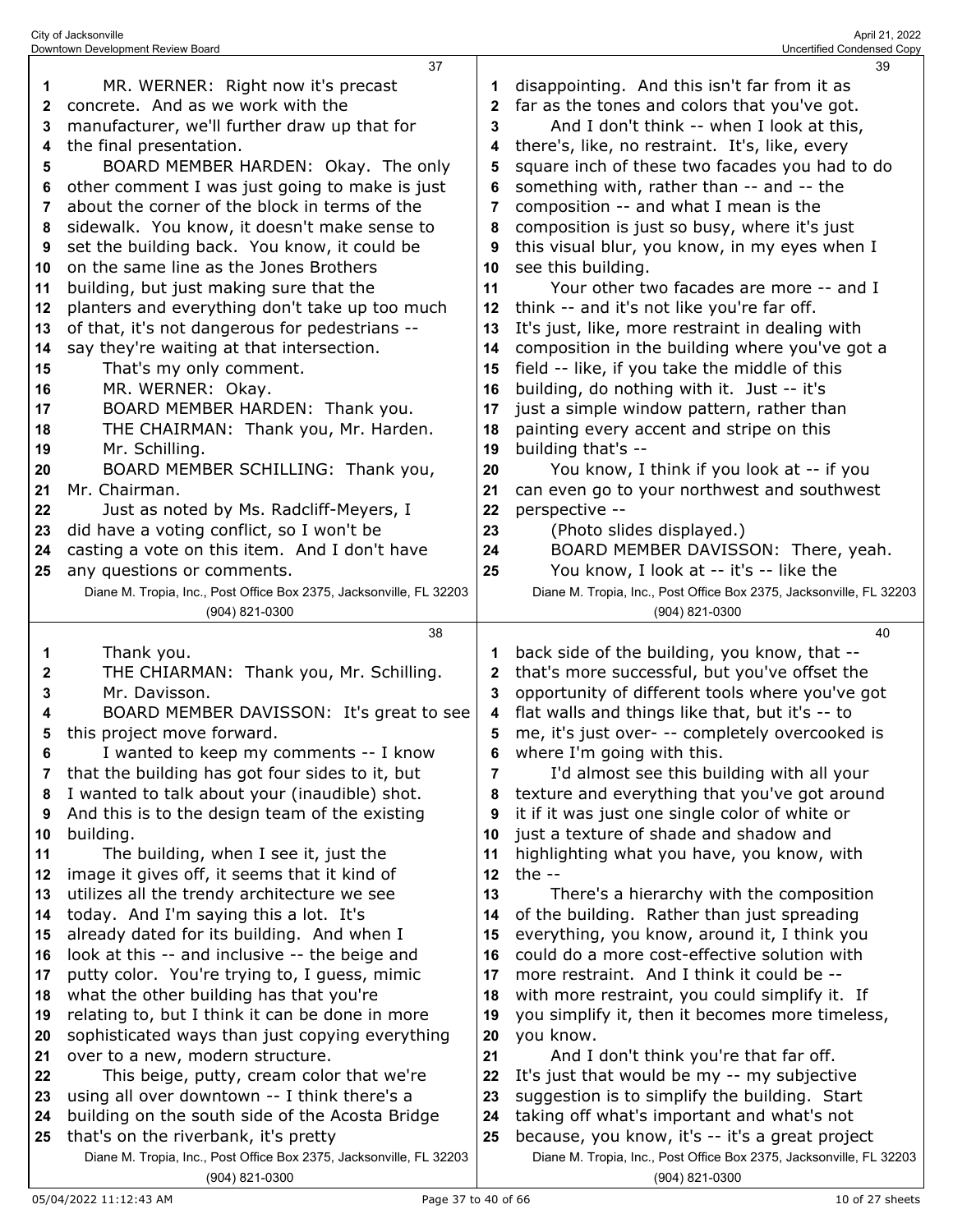|          | 41                                                                                                                 |          | 43                                                                                                              |
|----------|--------------------------------------------------------------------------------------------------------------------|----------|-----------------------------------------------------------------------------------------------------------------|
| 1        | and it sits in a great spot. And you've got                                                                        | 1        | really have a place to just kind of chill and                                                                   |
| 2        | the Jones building, which is a wonderful, you                                                                      | 2        | be quiet. And there's rooms in the building                                                                     |
| 3        | know, gem in downtown.                                                                                             | 3        | that have no windows. We can't make new                                                                         |
| 4        | You know, that's just -- that's just my --                                                                         | 4        | windows in some of the historic buildings, so                                                                   |
| 5        | again, my opinion. And I -- I'd like to see --                                                                     | 5        | that's what we did there.                                                                                       |
| 6        | you know, this is conceptual. You know, so it                                                                      | 6        | The outside is a joint use space; you                                                                           |
| 7        | would be great to see not the same thing                                                                           | 7        | know, some height restraints with the cost of                                                                   |
| 8        | next -- next round.                                                                                                | 8        | construction and putting a pool in, real hard                                                                   |
| 9        | Thank you.                                                                                                         | 9        | to monetize in a project like this. We would                                                                    |
| 10       | THE CHAIRMAN: Thank you, Mr. Davisson.                                                                             | 10       | love to do it for leasability.                                                                                  |
| 11       | Mr. Monahan.                                                                                                       | 11       | We would also love to do precast, which is                                                                      |
| 12       | BOARD MEMBER MONAHAN: Thank you.                                                                                   | 12       | something we're working on, but we just are                                                                     |
| 13       | Through the Chair, I think this is an                                                                              | 13       | going through the cost estimating, and that's                                                                   |
| 14       | outstanding project. I appreciate the variance                                                                     | 14       | pretty intense right now.                                                                                       |
| 15       | in design. I think it shows a lot of                                                                               | 15       | So we sort of have the fitness, the                                                                             |
| 16       | thoughtfulness.                                                                                                    | 16       | tranquility, and then we have the courtyard,                                                                    |
| 17       | I do, though, have a question about the                                                                            | 17       | which we hope will kind of bring both units                                                                     |
| 18       | selection of amenities. Just curious on what                                                                       | 18       | together because we don't want people to feel                                                                   |
| 19       | went into that process because I -- I think                                                                        | 19       | like they're separate. We want it to feel like                                                                  |
| 20       | what we need to be mindful of is trying to                                                                         | 20       | one complex. So that was kind of our                                                                            |
| 21       | continue to include outstanding amenities like                                                                     | 21       | programming for an amenity center.                                                                              |
| 22       | are in this project, but also keeping up with                                                                      | 22       | I totally hear you about the pool, but we                                                                       |
| 23       | market -- so what I mean by that is -- to my                                                                       | 23       | love that the Emerald Trail is there, right?                                                                    |
| 24       | knowledge, there's not a multifamily project in                                                                    | 24       | So that's almost like a free amenity for                                                                        |
| 25       | the core with a pool.                                                                                              | 25       | everybody, so                                                                                                   |
|          | Diane M. Tropia, Inc., Post Office Box 2375, Jacksonville, FL 32203                                                |          | Diane M. Tropia, Inc., Post Office Box 2375, Jacksonville, FL 32203                                             |
|          | (904) 821-0300                                                                                                     |          | (904) 821-0300                                                                                                  |
|          | 42                                                                                                                 |          | 44                                                                                                              |
|          |                                                                                                                    |          |                                                                                                                 |
| 1        | And I know there's a lot of, you know,                                                                             | 1        | BOARD MEMBER MONAHAN: Thank you, sir.                                                                           |
| 2        | cost and space considerations that go into                                                                         | 2        | THE CHAIRMAN: Thank you. Appreciate                                                                             |
| 3        | that, but if someone could just speak to the                                                                       | 3        | that.                                                                                                           |
| 4        | selection of amenities and what that process is                                                                    | 4        | Mr. Brockelman.                                                                                                 |
| 5        | and how those considerations are made.                                                                             | 5        | BOARD MEMBER BROCKELMAN: (No response.)                                                                         |
| 6        | (Mr. Zeits approaches the podium.)                                                                                 | 6        | THE CHAIRMAN: Mr. Brockelman, we'll come                                                                        |
| 7        | MR. ZEITS: To the Chair, Billy Zeits,                                                                              | 7        | back to you if you could queue up, and I'll                                                                     |
| 8        | Corner Lot Development Group. Address, 1819                                                                        | 8        | give the floor to Council Member Boylan, if you                                                                 |
| 9        | Goodwin Street, Jacksonville, Florida.                                                                             | 9        | had any comments.                                                                                               |
| 10       | You know, the amenities -- and we're                                                                               | 10       | COUNCIL MEMBER BOYLAN: Thank you,                                                                               |
| 11       | working on 74 units in the new construction and                                                                    | 11       | Mr. Chair.                                                                                                      |
| 12       | 28 in the -- in the renovation, so we were                                                                         | 12       | Just a couple of questions, really --                                                                           |
| 13       | pretty strategic in what we thought we could                                                                       | 13       | specifically a better understanding for myself.                                                                 |
| 14       | fit. Somebody ran through what we were able to                                                                     | 14       | The parking access, obviously the                                                                               |
| 15       | fit in there, so we had about -- in the new                                                                        | 15       | challenges of one-way streets certainly -- can                                                                  |
| 16       | construction, we have, like, a full fitness                                                                        | 16       | you speak to the access?                                                                                        |
| 17       | facility that will serve -- it could serve both                                                                    | 17       | And my understanding of the first floor                                                                         |
| 18       | buildings. Like, if you wanted to use it and                                                                       | 18       | access -- street parking is not very viable in                                                                  |
| 19       | you lived in the -- with the restored building,                                                                    | 19       | this area, so how -- how will some of the                                                                       |
| 20       | you could use it.                                                                                                  | 20       | retail folks know to use the first level                                                                        |
| 21       | In the historic building, because it's                                                                             | 21       | parking? What kind of signage -- or what                                                                        |
| 22       | pretty tight in there, we went with more of a                                                                      | 22       | direction are you going to give them to get                                                                     |
| 23       | tranquility room, is what we're calling it,                                                                        | 23       | there?                                                                                                          |
| 24<br>25 | which is pretty popular in a lot of the areas,                                                                     | 24<br>25 | (Ms. Trimmer approaches the podium.)                                                                            |
|          | especially in urban areas because you don't<br>Diane M. Tropia, Inc., Post Office Box 2375, Jacksonville, FL 32203 |          | MS. TRIMMER: Xzavier, if you could go to<br>Diane M. Tropia, Inc., Post Office Box 2375, Jacksonville, FL 32203 |

City of Jacksonville April 21, 2022 Downtown Development Review Board Uncertified Condensed Copy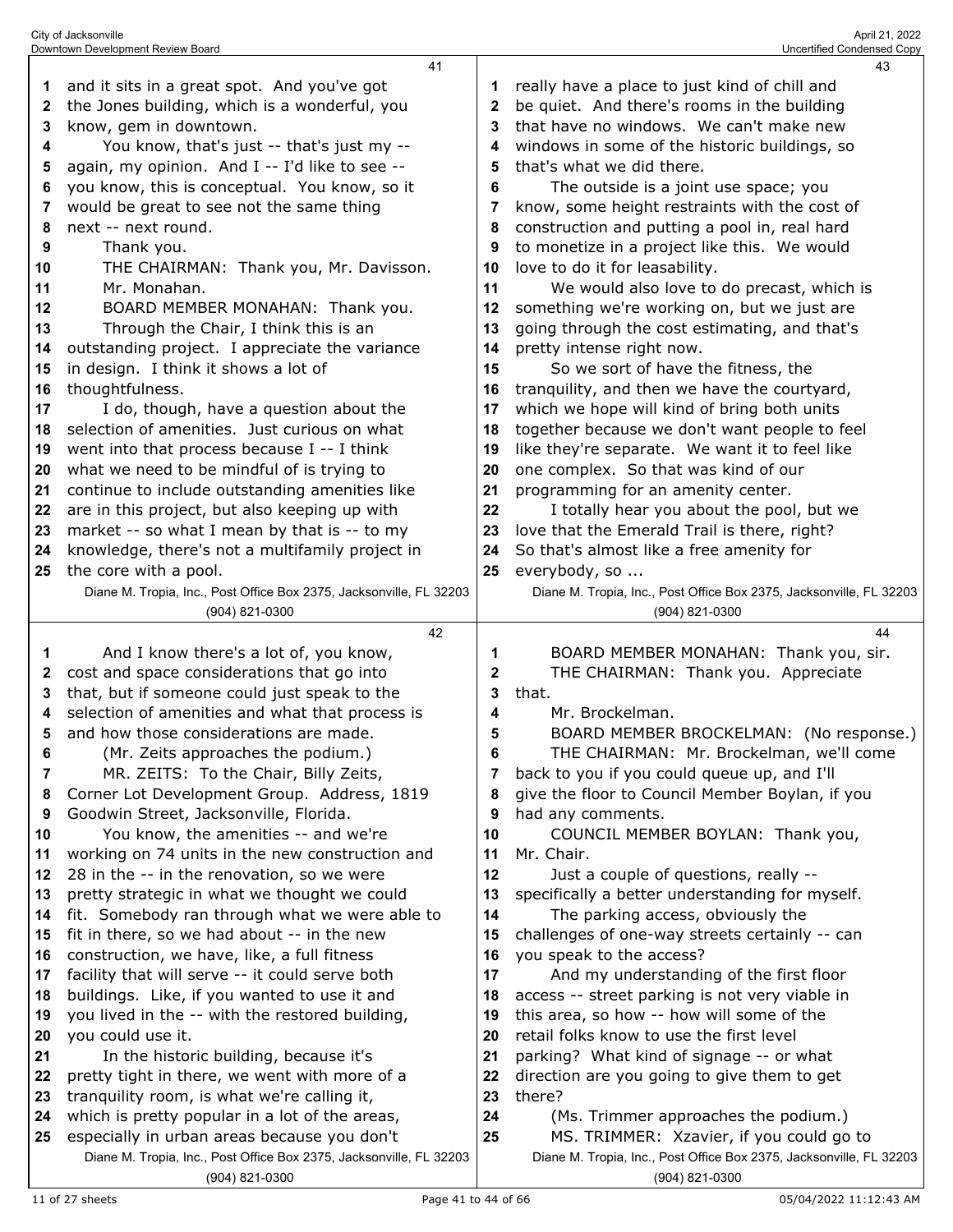|          | Downtown Development Review Board                                   |              | Uncertified Condensed Copy                                          |
|----------|---------------------------------------------------------------------|--------------|---------------------------------------------------------------------|
|          | 45                                                                  |              | 47                                                                  |
| 1        | Page 11, please.                                                    | 1            | (inaudible) level parking is actually for the                       |
| 2        | MR. CHISHOLM: (Complies.)                                           | $\mathbf{2}$ | residents of the -- of both facilities; is that                     |
| 3        | MS. TRIMMER: Perfect. Thank you so much.                            | 3            | correct?                                                            |
| 4        | Through the Chair to Council Member                                 | 4            | MS. TRIMMER: That is correct.                                       |
| 5        | Boylan, so the parking that is on site on this                      | 5            | This is a joint-use project, so the                                 |
| 6        | project is going to be the ground floor                             | 6            | amenity space and the parking is for both                           |
| 7        | dedicated for JFRD, and that is by agreement                        | 7            | residential portions of the project.                                |
| 8        | with the City to be negotiated based on how                         | 8            | COUNCIL MEMBER BOYLAN: I don't know how                             |
| 9        | many spaces Chief Powell and his team need.                         | 9            | you address this, but, obviously, those                             |
| 10       | This is right by the 24-hour center, and                            | 10           | apartments facing the solid wall of the JFRD                        |
| 11       | Chief Powell, understandably, doesn't want his                      | 11           | building, I don't know how amenable that's                          |
| 12       | folks leaving in the middle of the night having                     | 12           | going to be to folks to -- find that to be                          |
| 13       | to walk too far to get to some of the other                         | 13           | (inaudible). Is there anything you're going to                      |
| 14       | spaces that they have access to downtown.                           | 14           | be doing to try to address that?                                    |
| 15       | Hopefully, the Augustine project will come                          | 15           | MS. TRIMMER: Get our public to come put                             |
| 16       | on line and provide another ground floor                            | 16           | one of those gorgeous murals on it. That would                      |
| 17       | parking solution within structured parking, but                     | 17           | be my vote.                                                         |
| 18       | this is really catering to those folks that are                     | 18           | COUNCIL MEMBER BOYLAN: Thank you,                                   |
| 19       | there at odd hours that we need to make sure                        | 19           | Mr. Chair.                                                          |
| 20       | that they don't have to go very far.                                | 20           | THE CHAIRMAN: Thank you, Council Member                             |
| 21       | So you have the access to the ground floor                          | 21           | Boylan.                                                             |
| 22       | coming from the southern portion of the site                        | 22           | Council Member Ferraro, any comments?                               |
| 23       | off of Church Street. And then off of Ashley                        | 23           | COUNCIL MEMBER FERRARO: The parking was                             |
| 24       | Street, that access is to the ramp that goes to                     | 24           | addressed, I appreciate that.                                       |
| 25       | the higher spaces that will be dedicated for                        | 25           | I do understand what Mr. Davisson was                               |
|          |                                                                     |              |                                                                     |
|          | Diane M. Tropia, Inc., Post Office Box 2375, Jacksonville, FL 32203 |              | Diane M. Tropia, Inc., Post Office Box 2375, Jacksonville, FL 32203 |
|          | (904) 821-0300                                                      |              | (904) 821-0300                                                      |
|          | 46                                                                  |              | 48                                                                  |
| 1        | the residents.                                                      |              | bringing up about the architectural look, but I                     |
| 2        | This is all in close proximity to a lot of                          | 2            | think in this area -- I think they're right on                      |
| 3        | the Urban Core, which we're calling NoCo, and                       | 3            | the mark. This is going to attract the younger                      |
| 4        | branding and bringing all of this activity --                       | 4            | crowd coming in. And I see where this would be                      |
| 5        | that Emerald Trail.                                                 | 5            | rented out really quick.                                            |
| 6        | There is on-street parking, but there's                             | 6            | And I think that would actually be                                  |
| 7        | also the spaces that are going to be available                      | 7            | something that would help out our city because                      |
| 8        | at off hours for the Ed Ball parking garage                         | 8            | this is a pretty blighted area, in this area,                       |
| 9        | that is going to be dedicated for public and                        | 9            | even though City Hall is next to it. And I                          |
| 10       | really appropriately signed and made known that                     | 10           | think having the traffic and the residents                          |
| 11       | those spaces are available, but we're doing                         | 11           | living here would really bring this area up, so                     |
| 12       | that so as -- people will know when you come                        | 12           | I think what you've done is really good work.                       |
| 13       | downtown, this is where you go to park to                           | 13           | And I think, Ms. Trimmer, you did a nice                            |
| 14       | access the Laura and Hogan corridors that we're                     | 14           | job explaining to us what was happening.                            |
| 15       | targeting with the food and beverage, retail                        | 15           | Thank you.                                                          |
| 16       | enhancement program incentives.                                     | 16           | THE CHAIRMAN: Thank you, Council Member.                            |
| 17       | So this is where we want our retail, we                             | 17           | Mr. Brockelman, any comments?                                       |
| 18       | want our restaurants, we want the evening use.                      | 18           | MR. CHISHOLM: I believe -- to the Chair,                            |
| 19       | And the City and everybody that's gone into                         | 19           | I believe Board Member Brockelman has left the                      |
| 20       | those master planning initiatives believes we                       | 20           | meeting.                                                            |
| 21       | do have adequate parking to facilitate all of                       | 21           | THE CHAIRMAN: Thank you.                                            |
| 22       | that.                                                               | 22           | Thank you all for the comments. I'll add                            |
| 23<br>24 | COUNCIL MEMBER BOYLAN: Thank you for the<br>clarification.          | 23<br>24     | just a few of my own.<br>And I'll respectfully disagree with        |

Diane M. Tropia, Inc., Post Office Box 2375, Jacksonville, FL 32203 (904) 821-0300

Diane M. Tropia, Inc., Post Office Box 2375, Jacksonville, FL 32203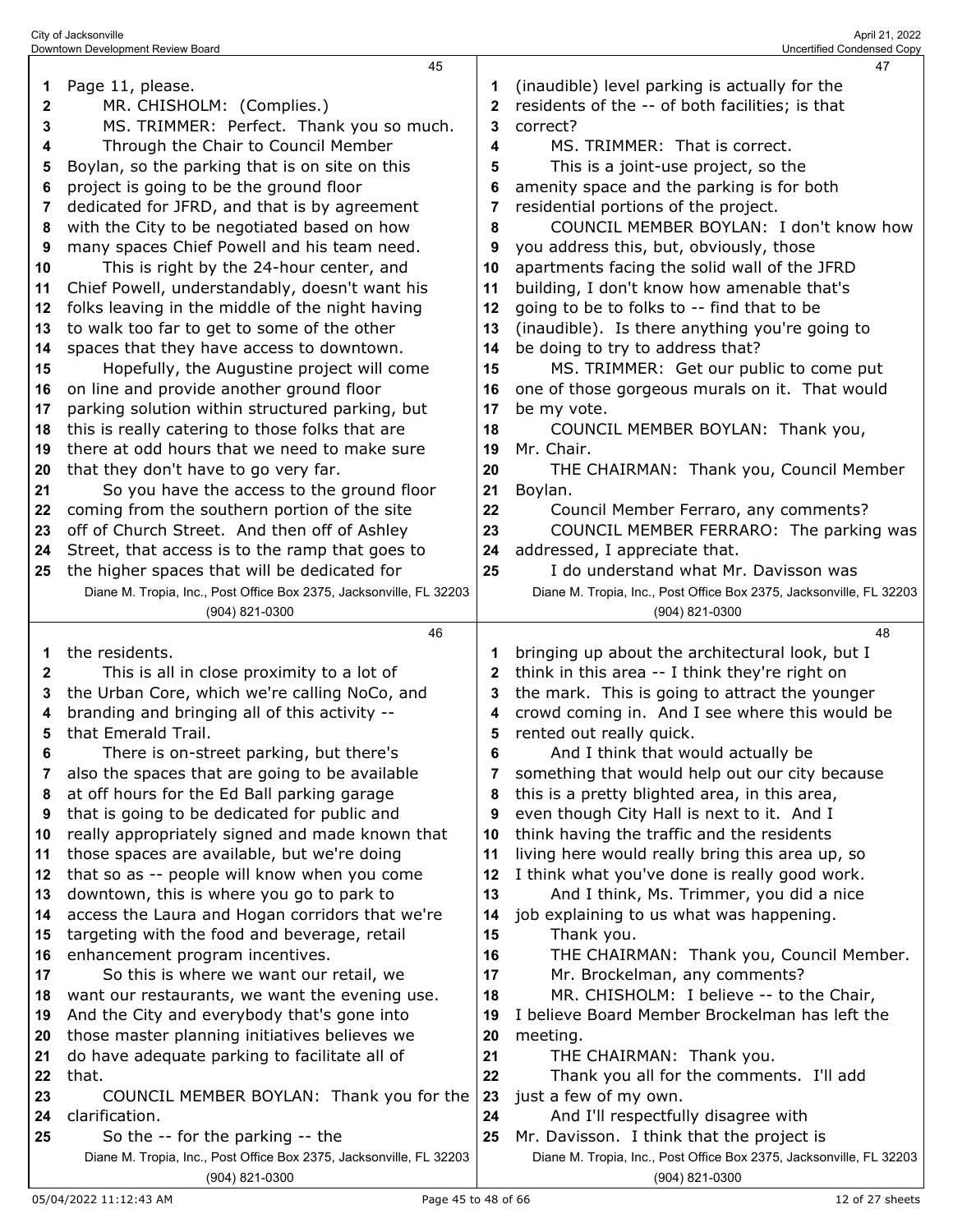|    | Downtown Development Review Board                                                                               |              | Uncertified Condensed Copy                                                                                           |
|----|-----------------------------------------------------------------------------------------------------------------|--------------|----------------------------------------------------------------------------------------------------------------------|
|    | 49                                                                                                              |              | 51                                                                                                                   |
| 1  | within its context, but in terms of its                                                                         |              | there any other comments?                                                                                            |
| 2  | articulation and color -- the project on the                                                                    | $\mathbf{2}$ | BOARD MEMBER HARDEN: Motion to approve.                                                                              |
| 3  | Southbank, I think, is slightly out of context,                                                                 | 3            | THE CHIARMAN: Okay. I have a motion to                                                                               |
| 4  | being a bit -- you know, in its (inaudible) and                                                                 | 4            | approve from Mr. Harden.                                                                                             |
| 5  | its design. This one, I think, does a good job                                                                  | 5            | Do I have a second?                                                                                                  |
|    | of trying to integrate well with the community.                                                                 |              | BOARD MEMBER MONAHAN: Second.                                                                                        |
| 6  |                                                                                                                 | 6            |                                                                                                                      |
| 7  | The other things that I really like about                                                                       | 7            | THE CHIARMAN: A second from Mr. Monahan.                                                                             |
| 8  | this project is the integration of parking and                                                                  | 8            | Is there any other discussion on this                                                                                |
| 9  | residential and retail all in one building.                                                                     | 9            | item?                                                                                                                |
| 10 | It's a very difficult thing to do. And                                                                          | 10           | BOARD MEMBERS: (No response.)                                                                                        |
| 11 | commendation to the team for -- for pulling                                                                     | 11           | THE CHAIRMAN: Okay. Hearing none, I'll                                                                               |
| 12 | that off so far.                                                                                                | 12           | take a vote.                                                                                                         |
| 13 | And then the durable materials. We've                                                                           | 13           | All those in favor, please say aye.                                                                                  |
| 14 | seen a lot of stucco and Hardiboard. This is                                                                    | 14           | BOARD MEMBERS: Aye.                                                                                                  |
| 15 | using precast. And I think there's an                                                                           | 15           | (Board Member Schilling and Board Member                                                                             |
| 16 | elevation of quality that's important to note                                                                   | 16           | Loretta abstain from voting.)                                                                                        |
| 17 | in this project, so I very much appreciate                                                                      | 17           | THE CHIARMAN: Any opposed?                                                                                           |
| 18 | that.                                                                                                           | 18           | BOARD MEMBERS: (No response.)                                                                                        |
|    |                                                                                                                 |              | THE CHIARMAN: And I'll note the voting                                                                               |
| 19 | I'll ask about the mechanical equipment                                                                         | 19           |                                                                                                                      |
| 20 | and the systems. Are you planning a rooftop                                                                     | 20           | conflict again by Mr. Schilling and                                                                                  |
| 21 | approach or are you having a mechanical yard?                                                                   | 21           | Mr. Loretta.                                                                                                         |
| 22 | And if so, how is that being screened and                                                                       | 22           | The ayes have it; conceptual is approved.                                                                            |
| 23 | designed?                                                                                                       | 23           | Thank you.                                                                                                           |
| 24 | (Mr. Synder approaches the podium.)                                                                             | 24           | We'll move on to our final agenda item                                                                               |
| 25 | MR. SNYDER: Matt Snyder with Bold Line                                                                          | 25           | today, proposed revisions to the Downtown                                                                            |
|    | Diane M. Tropia, Inc., Post Office Box 2375, Jacksonville, FL 32203                                             |              | Diane M. Tropia, Inc., Post Office Box 2375, Jacksonville, FL 32203                                                  |
|    |                                                                                                                 |              |                                                                                                                      |
|    | (904) 821-0300                                                                                                  |              | (904) 821-0300                                                                                                       |
|    | 50                                                                                                              |              | 52                                                                                                                   |
| 1  | Design, 12636 San Jose Boulevard, Suite 3,                                                                      | 1            | Overlay.                                                                                                             |
| 2  | Jacksonville.                                                                                                   | $\mathbf{2}$ | Ms. Radcliffe-Meyers, could you give a                                                                               |
| 3  | Right now we're actually investigating a                                                                        | 3            | staff report, please?                                                                                                |
| 4  |                                                                                                                 | 4            |                                                                                                                      |
| 5  | chilled water option with the JEA. We had a                                                                     | 5            | MS. RADCLIFFE-MEYERS: Yes. Thank you                                                                                 |
|    | couple of good conversations with them. They                                                                    |              | again, Chairman Lee.                                                                                                 |
| 6  | want to extend their system down there, if we                                                                   | 6            | So we wanted to bring this forward to the                                                                            |
| 7  | can make it work. That would eliminate the                                                                      | 7            | board for a vote. So as everybody is aware,                                                                          |
| 8  | majority of the rooftop equipment that we would                                                                 | 8            | DIA has been going through the BID and CRA                                                                           |
| 9  | need on the top.                                                                                                | 9            | updates, and that included our Downtown Design                                                                       |
| 10 | If we do end up having rooftop equipment                                                                        | 10           | Guidelines, Appendix C of that. And what we                                                                          |
| 11 | up there, we can screen it with a 5-foot screen                                                                 | 11           | started realizing is that there were portions                                                                        |
| 12 | or so to make sure that it's visually blocked                                                                   | 12           | of the code that we needed to have some sort of                                                                      |
| 13 | from the -- definitely from the street and from                                                                 | 13           | measurable outcomes to align with our design                                                                         |
| 14 | people who are at about the same level.                                                                         | 14           | guidelines.                                                                                                          |
| 15 | THE CHAIRMAN: Great. Wonderful. That's                                                                          | 15           | So, again, this wasn't a wholesale rewrite                                                                           |
| 16 | great news. Thank you.                                                                                          | 16           | of the code; we only looked at certain                                                                               |
| 17 | MR. SNYDER: Absolutely.                                                                                         | 17           | portions. And these updates were actually                                                                            |
| 18 | THE CHIARMAN: So that being said, I think                                                                       | 18           | presented to the DIA board yesterday and they                                                                        |
| 19 | that really covers the bulk of my comments.                                                                     | 19           | were approved yesterday by the DIA board.                                                                            |
| 20 | And, again, I think the only reiteration                                                                        | 20           | So, really quick, some of the updates that                                                                           |
| 21 | is that west wall adjoining the parking lot,                                                                    | 21           | we didn't talk about in regards to our DDRB                                                                          |
| 22 | that still needs, I think, some additional                                                                      | 22           | board, one of them, the freestanding restaurant                                                                      |
| 23 | design work, which I know you guys are on, so                                                                   | 23           | on or over water is now going to be exempt from                                                                      |
| 24 | overall a great project.                                                                                        | 24           | the setback. We really felt that we really                                                                           |
| 25 | If there are no other comments -- or are<br>Diane M. Tropia, Inc., Post Office Box 2375, Jacksonville, FL 32203 | 25           | wanted to activate that space. And if someone<br>Diane M. Tropia, Inc., Post Office Box 2375, Jacksonville, FL 32203 |

(904) 821-0300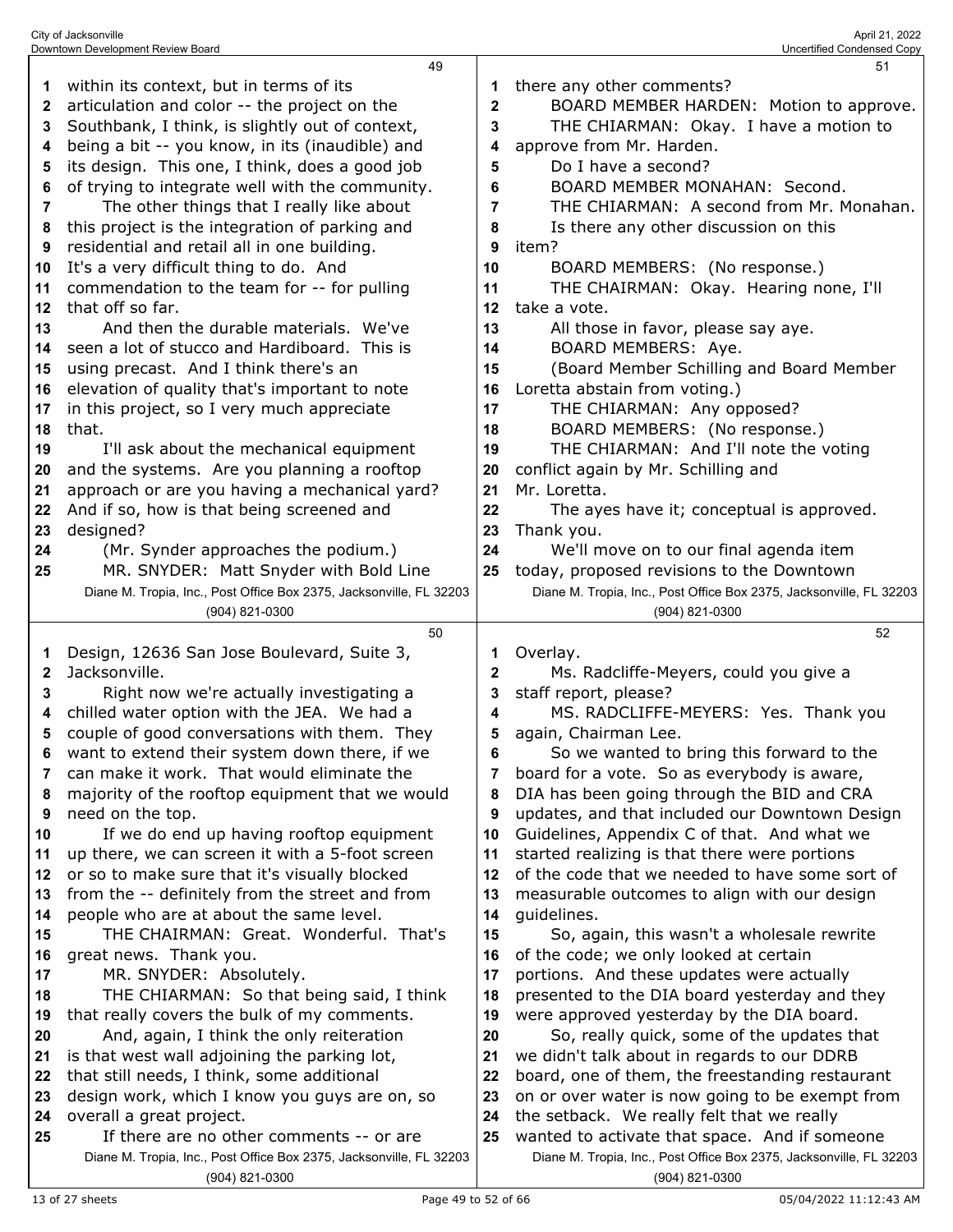|    | City of Jacksonville                                                |                | April 21, 2022                                                      |
|----|---------------------------------------------------------------------|----------------|---------------------------------------------------------------------|
|    | Downtown Development Review Board<br>53                             |                | Uncertified Condensed Copy<br>55                                    |
| 1  | did want to put a waterfront restaurant, that                       | 1              | units come in where that -- we've had some                          |
| 2  | that's really what we would be looking for.                         | $\mathbf 2$    | issues with that, and we really wanted to                           |
| 3  | We're also now looking at eliminating the                           | 3              | address that, so there's that active space                          |
| 4  | liquor restrictions within the church district.                     | 4              | fronting that pedestrian realm.                                     |
| 5  | And the church district is now being renamed to                     | 5              | And then we looked at building massing and                          |
| 6  | the North Core.                                                     | 6              | form under block modulation, and we added,                          |
| 7  | One of the things that was not part of the                          | $\overline{7}$ | "Large-scale building facades, where the total                      |
| 8  | original ordinance rewrite was that -- how                          | 8              | building length is greater than 250 feet                            |
| 9  | parks could be of use -- an allowed use within                      | 9              | fronting a street, shall include a substantial                      |
| 10 | the CCBD, so that was added.                                        | 10             | facade modulation or a building mass                                |
| 11 | We also then defined "structured parking"                           | 11             | separation."                                                        |
| 12 | and what that meant.                                                | 12             | And this was brought about with some of                             |
| 13 | And then one of the things that was added                           | 13             | the projects that we saw recently with some                         |
| 14 | was the distribution of artisan or craft                            | 14             | very long facades and there wasn't a lot of                         |
| 15 | merchandise, so not including alcohol or -- you                     | 15             | modulation, and it felt a little bit                                |
| 16 | know, like, breweries or anything, but that                         | 16             | overwhelming and we thought that maybe there                        |
| 17 | would be allowed in all districts.                                  | 17             | needed to be some sort of measurable intent to                      |
| 18 | Currently, there -- it's allowed by                                 | 18             | that.                                                               |
| 19 | exception in some of the districts, such as                         | 19             | Then we also added to transparency -- we                            |
| 20 | Brooklyn, but we really wanted to allow artisan                     | 20             | actually removed a portion of the transparency.                     |
| 21 | or craft merchandise to be allowed within all                       | 21             | So we removed that --                                               |
| 22 | districts.                                                          | 22             | "The required transparency area shall not                           |
| 23 | In regards to our board, the DDRB board,                            | 23             | apply to those portions of building frontage                        |
| 24 | so a special committee was created by                               | 24             | with ground floor residential units located                         |
| 25 | Chairman Lee and it included Board Member                           | 25             | fronting the sidewalk." We kept that portion.                       |
|    | Diane M. Tropia, Inc., Post Office Box 2375, Jacksonville, FL 32203 |                | Diane M. Tropia, Inc., Post Office Box 2375, Jacksonville, FL 32203 |
|    | (904) 821-0300                                                      |                | (904) 821-0300                                                      |
|    | 54                                                                  |                | 56                                                                  |
| 1  | Davisson and Board Member Brockelman. And we                        | 1              | The portion that we removed was "or to a                            |
| 2  | had three meetings where we discussed certain                       | 2              | parking garage or surface parking integrated                        |
| 3  | portions of the ordinance, and really what                          | 3              | into a residential building where the parking                       |
|    | we -- the only portion that we really looked at                     |                | at ground level is no more than 75 percent of                       |
| 5  | was the private realm. We didn't go into the                        | 5              | any street frontage and is screened in whole or                     |
| 6  | public realm because that's probably going to                       | 6              | part by landscape material or other                                 |
| 7  | take a larger lift to deal with landscape and a                     | 7              | architectural treatments that soften the space                      |
| 8  | lot of that, so that's probably something that                      | 8              | for pedestrians."                                                   |
| 9  | will come up later.                                                 | 9              | We felt this -- this wasn't in line with                            |
| 10 | So then the areas that we discussed -- let                          | 10             | what we were really wanting to see on our                           |
| 11 | me just go through this really quick.                               | 11             | streetscape. We -- you know, even if you                            |
| 12 | Next slide, Xzavier.                                                | 12             | screen the parking of a -- an integrated                            |
| 13 | So within the build-to lines -- and this                            | 13             | parking garage, if it's on that ground level,                       |
| 14 | is part of your -- the packet. I'll just run                        | 14             | that's just dead space, and so we really wanted                     |
| 15 | through these really quick.                                         | 15             | to ensure that that space is activated. So                          |
| 16 | So within the build-to lines, lot frontage                          | 16             | that was removed.                                                   |
| 17 | for residential, we added that, "Access to                          | 17             | And then the -- we also looked at                                   |

 off-street parking and we added and removed a couple of things there. I don't know if you want me to continue to

- go through this like this, Chairman Lee. I'm not --
- THE CHAIRMAN: Yeah. I appreciate that. I think a summary is okay. I know that the
- Diane M. Tropia, Inc., Post Office Box 2375, Jacksonville, FL 32203 committee worked really hard to get to where we Diane M. Tropia, Inc., Post Office Box 2375, Jacksonville, FL 32203 (904) 821-0300

 ground floor residential units shall be directly from the street to promote active residential street frontage. Stoops, front porches, porticos and/or forecourts shall be incorporated to buffer residential uses and

 Really felt that that needed to be addressed. We've seen a lot of residential

(904) 821-0300

provide pedestrian interest."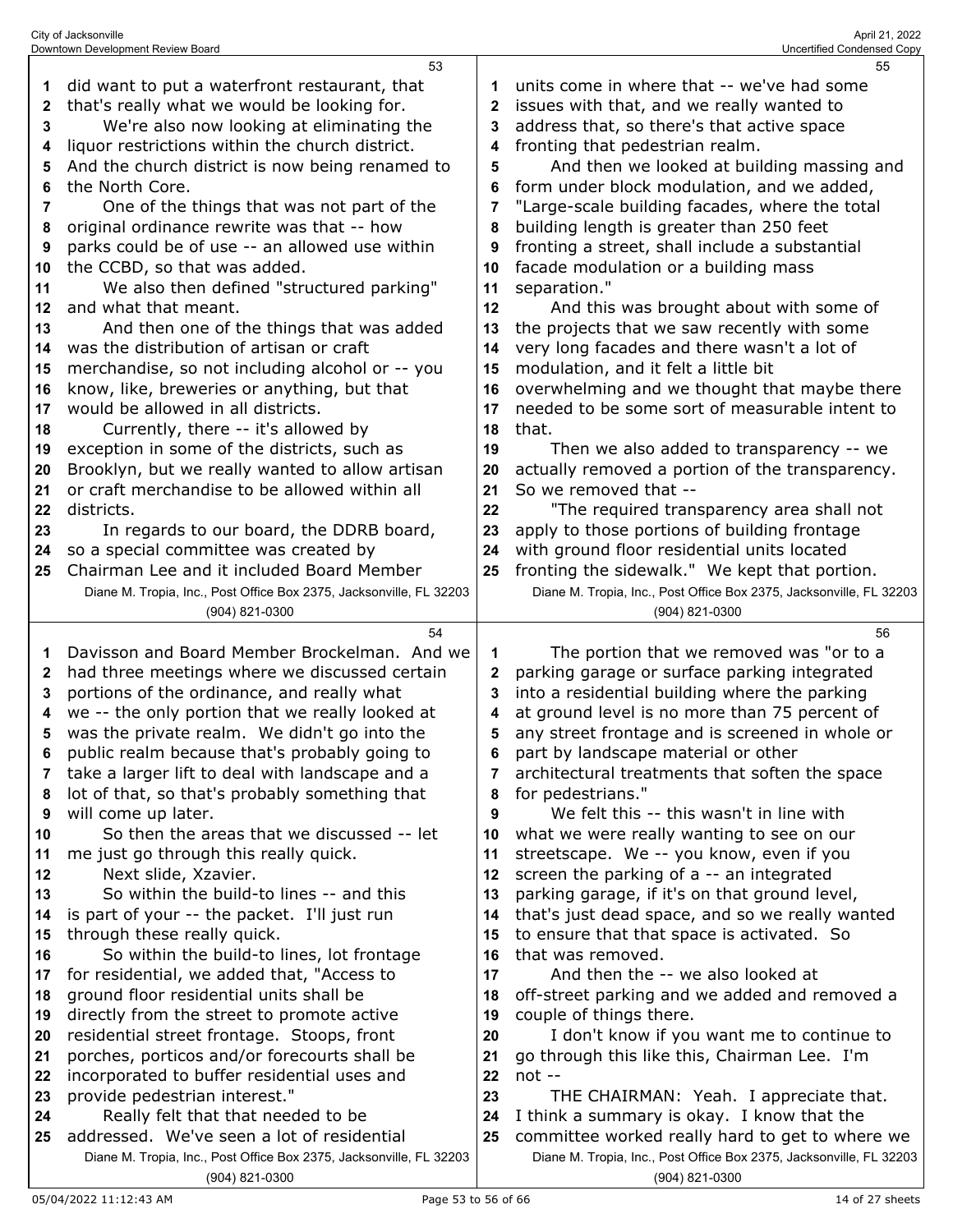| City of Jacksonville              | April 21, 2022             |
|-----------------------------------|----------------------------|
| Downtown Development Review Board | Uncertified Condensed Copy |

|              | 57                                                                                                                    |              | 59                                                                                 |
|--------------|-----------------------------------------------------------------------------------------------------------------------|--------------|------------------------------------------------------------------------------------|
| 1            | are today.                                                                                                            |              | here to add any other comments, but --                                             |
| $\mathbf{2}$ | MS. RADCLIFFE-MEYERS: Yeah. So I                                                                                      | $\mathbf{2}$ | BOARD MEMBER DAVISSON: He's back on.                                               |
| 3            | apologize. I wasn't sure exactly if you wanted                                                                        | 3            | THE CHIARMAN: Okay. Great.                                                         |
| 4            | me to reiterate, because, you know, bringing it                                                                       | 4            | Well, we did work thoroughly through this                                          |
| 5            | forward, we do need to have a vote from the                                                                           | 5            | over the course of three meetings as a way of                                      |
| 6            | board in regards to what was added.                                                                                   | 6            | saving the board all the time to dig into each                                     |
| 7            | So again, in these last few sections -- so                                                                            | 7            | individual topic, to really try to understand                                      |
| 8            | off-street parking, we, again, added that                                                                             | 8            | it. So this was coming out of that committee,                                      |
| 9            | 50 percent of the total ground floor street                                                                           | 9            | approved by that committee, and we're                                              |
| 10           | frontage, not including entrances into the                                                                            | 10           | representing that as the subcommittee of this                                      |
| 11           | garage, must be activated utilizing one of the                                                                        | 11           | group to this board for approval.                                                  |
| 12           | methods detailed below. So, again, nonparking,                                                                        | 12           | So I'll open it up just for free dialogue                                          |
| 13           | active use.                                                                                                           | 13           | to either Mr. Davisson or Mr. Brockelman for                                       |
| 14           | The urban open space, that is defined.                                                                                | 14           | additional commentary on how we approved it and                                    |
| 15           | And we made sure that it's -- it has to meet a                                                                        | 15           | how we got here or any questions by the board                                      |
| 16           | requirement of 20 foot depth, 20 foot width,                                                                          | 16           | members or the council members on that process                                     |
| 17           | and 25 feet of height of an urban open space,                                                                         | 17           | or the changes that we made.                                                       |
| 18           | or a combination of either one.                                                                                       | 18           | BOARD MEMBER DAVISSON: I don't have any                                            |
| 19           | And then the required minimum,                                                                                        | 19           | comments.                                                                          |
| 20           | "Fifty percent activation may be achieved in                                                                          | 20           | We went through it, and in some ways                                               |
| 21           | the aggregate. That shall not represent less                                                                          | 21           | tested it, what does this mean, and what if we                                     |
| 22           | than 25 percent of each street frontage."                                                                             | 22           | had -- something like this came in front of us,                                    |
| 23           | And then, "Not withstanding the foregoing                                                                             | 23           | how would we deal with it.                                                         |
| 24           | property along the Emerald Trail or within the                                                                        | 24           | And, you know, a lot of it, it will always                                         |
| 25           | fabric" -- just like Ms. Trimmer was speaking                                                                         | 25           | come to a case-by-case scenario because the                                        |
|              | Diane M. Tropia, Inc., Post Office Box 2375, Jacksonville, FL 32203                                                   |              | Diane M. Tropia, Inc., Post Office Box 2375, Jacksonville, FL 32203                |
|              | (904) 821-0300                                                                                                        |              |                                                                                    |
|              |                                                                                                                       |              | (904) 821-0300                                                                     |
|              | 58                                                                                                                    |              | 60                                                                                 |
| 1            | about -- "must provide 100 percent nonparking                                                                         | 1            | world's not perfect and sometimes a deviation                                      |
| $\mathbf{2}$ | active use or urban open space along all such                                                                         | 2            | is -- is going to be required, but I think this                                    |
| 3            | street frontages, less the garage entrances."                                                                         | 3            | helps define -- for somebody coming into                                           |
| 4            | And then the last one that we tackled was                                                                             | 4            | Jacksonville, it helps them understand what the                                    |
| 5            | the demolition and vacant lot regulations. We                                                                         | 5            | language means a little better.                                                    |
| ĥ            | just wanted to ensure that anybody that was                                                                           | ĥ            | If you're a designer or a developer, that                                          |
| 7            | coming into demolish a building, if it's either                                                                       | 7            | you've got guidelines that are becoming more                                       |
| 8            | listed on the National Register of Historic                                                                           | 8            | specific. And we were not trying to                                                |
| 9            | Places, is a contributing structure within                                                                            | 9            | overcomplicate things, but there's -- you know,                                    |
| 10           | downtown's historic district, or is a                                                                                 | 10           | even added images because some of us are good                                      |
| 11           | designated landmark, "that the applicant shall                                                                        | 11           | with pictures, so anyway -- and I know the full                                    |
| 12           | provide a plan for redevelopment of the                                                                               | 12           | staff did a -- you know, it's taken lot of work                                    |
| 13           | property, that DDRB must determine that the                                                                           | 13           | to get here.                                                                       |
| 14           | redevelopment plan is in compliance with the                                                                          | 14           | THE CHAIRMAN: Mr. Jones.                                                           |
| 15           | BID and CRA plan, and that the DDRB must give                                                                         | 15           | BOARD MEMBER JONES: Yeah, great.                                                   |
| 16           | conceptual and final approval of the                                                                                  | 16           | Not so much substantive, I know you                                                |
| 17           | redevelopment project."                                                                                               | 17           | constantly need to be calibrating the code to                                      |
| 18           | So those were the portions that we worked                                                                             | 18           | address the market forces and what we want to                                      |
| 19           | on, that we feel that need to be added to the                                                                         | 19           | see, positive outcomes, but just thinking                                          |
| 20           | ordinance to ensure it's in line with what                                                                            | 20           | about -- from an optics and a formatting and a                                     |
| 21           | we're trying to do under the BID and CRA.                                                                             | 21           | readability standpoint, is there an intent                                         |
| 22           | THE CHAIRMAN: Okay. Appreciate that.                                                                                  | 22           | maybe -- and I note this just because some of                                      |
| 23           | As a representative of the committee, I'll                                                                            | 23           | the graphics that are in here; you know,                                           |
| 24           | ask Mr. Davisson to add any other additional                                                                          | 24           | $C(2)(a)$ , especially $C(2)(g)$ , slightly                                        |
| 25           | comments. Mr. Brockelman, unfortunately, isn't<br>Diane M. Tropia, Inc., Post Office Box 2375, Jacksonville, FL 32203 | 25           | antiquated.<br>Diane M. Tropia, Inc., Post Office Box 2375, Jacksonville, FL 32203 |

(904) 821-0300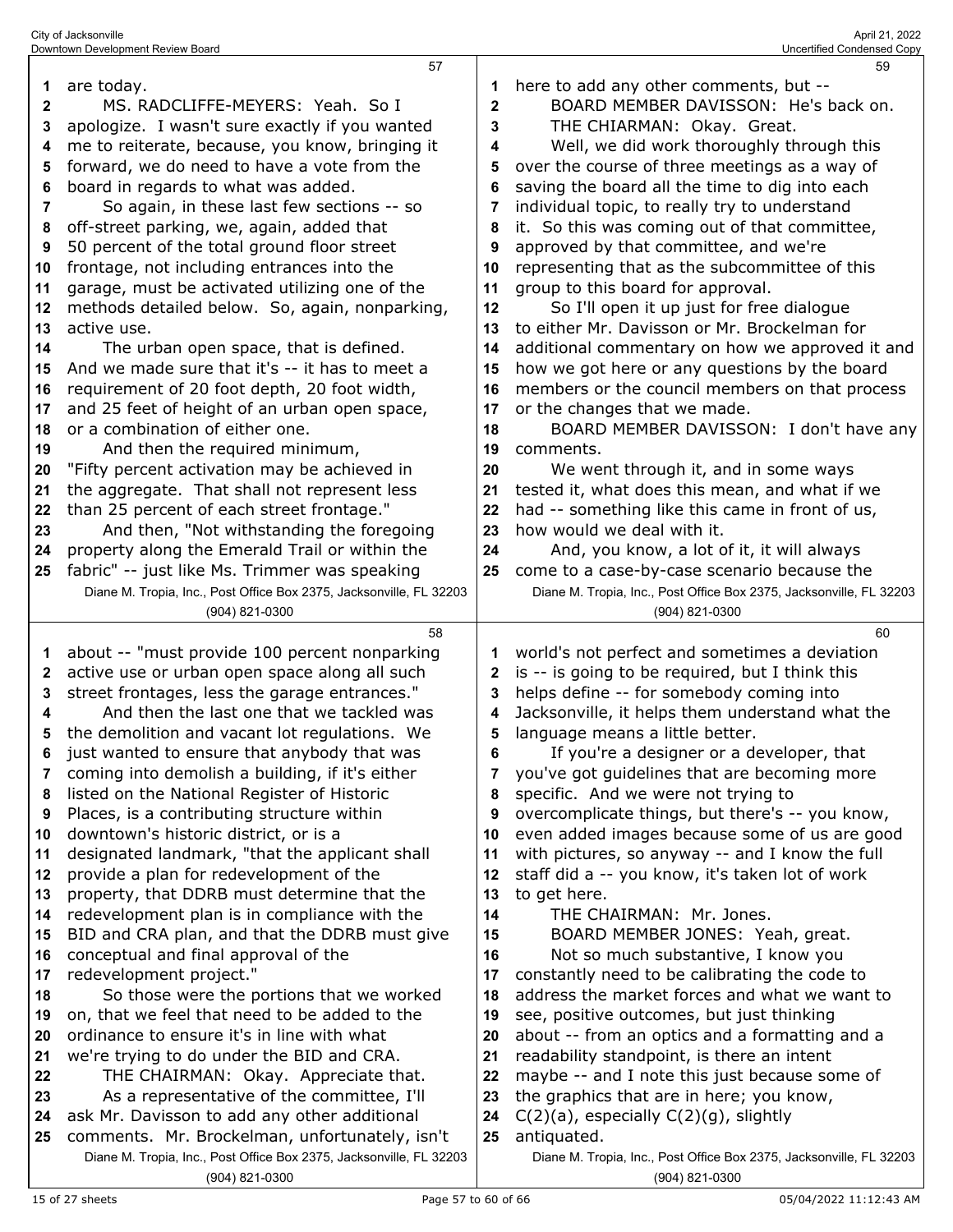|    | 61                                                                                    |    | 63                                                                                    |
|----|---------------------------------------------------------------------------------------|----|---------------------------------------------------------------------------------------|
| 1  | I'm just wondering from a format                                                      | 1  | THE CHAIRMAN: Any opposed?                                                            |
| 2  | standpoint, have we thought about looking at --                                       | 2  | BOARD MEMBERS: (No response.)                                                         |
| 3  | you know, co-opting a smart code or something                                         | 3  | THE CHAIRMAN: Great. Thank you. Thank                                                 |
| 4  | or just kind of formatting this so that it's                                          | 4  | you very much.                                                                        |
| 5  | much more calibrated? You have stuff that's                                           | 5  | And thank you to the staff for all the                                                |
| 6  | very easy and legible. It's in a matrix                                               | 6  | hard work in helping that committee get through                                       |
| 7  | format. You know, what you can do, what you                                           | 7  | all this. You guys did the heavy lifting and                                          |
| 8  | can't do is very clearly articulated.                                                 | 8  | it was very much appreciated. Thank you.                                              |
| 9  | So it's more along the lines of just in                                               | 9  | That's the end of our regular action                                                  |
| 10 | terms of the presentation so that when you do                                         | 10 | items. I'll move into any old business, if                                            |
| 11 | have somebody that's looking at this,                                                 | 11 | there is any.                                                                         |
| 12 | especially when it comes to downtown -- and I                                         | 12 | (No response.)                                                                        |
| 13 | know -- I'm not saying go full form-based code,                                       | 13 | THE CHIARMAN: Hearing none, we'll move                                                |
| 14 | but just that type of format might help in                                            | 14 | into new business. Does anyone have any new                                           |
| 15 | terms of just readability and finding things.                                         | 15 | business for the board?                                                               |
| 16 | Thanks.                                                                               | 16 | MS. RADCLIFFE-MEYERS: I do, Chairman Lee.                                             |
| 17 | MR. PAROLA: Through the Chair, could I                                                | 17 | THE CHIARMAN: Yes, please. Go ahead.                                                  |
| 18 | answer?                                                                               | 18 | Ms. Radcliffe-Meyers.                                                                 |
| 19 | That's a great point, right? And we                                                   | 19 | MS. RADCLIFFE-MEYERS: It's with a heavy                                               |
| 20 | understood that. And we feel that the best                                            | 20 | heart that I'm going to be telling everybody                                          |
| 21 | place for that is in the design guidelines.                                           | 21 | that I'm leaving DIA. So we're moving to                                              |
| 22 | That's where you open it up and you see the --                                        | 22 | Virginia and my last official day with DIA is                                         |
| 23 | this is what we don't want, this is what we                                           | 23 | May the 5th, but I am coming back for the                                             |
| 24 | want, better images, better graphics.                                                 | 24 | last -- my last DDRB meeting will be May the                                          |
| 25 | This reads like a code. And, quite                                                    | 25 | 12th. Since it's such a large meeting, I said                                         |
|    | Diane M. Tropia, Inc., Post Office Box 2375, Jacksonville, FL 32203                   |    | Diane M. Tropia, Inc., Post Office Box 2375, Jacksonville, FL 32203                   |
|    | (904) 821-0300                                                                        |    | (904) 821-0300                                                                        |
|    |                                                                                       |    |                                                                                       |
|    | 62                                                                                    |    | 64                                                                                    |
| 1  | frankly, we just can't make this all of a                                             | 1  | I would come back and help with that because                                          |
| 2  | sudden not read like a code. That's why we                                            | 2  | it's -- yeah, it's going to be doozie.                                                |
| 3  | fold in the design guidelines to take -- take                                         | 3  | So I just wanted to thank everybody. I                                                |
| 4  | exactly what you're talking about.                                                    | 4  | really appreciated everybody's time and talking                                       |
| 5  | BOARD MEMBER JONES: Okay.                                                             | 5  | with you all and everything that you do for                                           |
|    | THE CHAIRMAN: Thank you.                                                              | 6  | this city. I think it's wonderful. And I've                                           |
| 7  | If there are no other additional comments,                                            | 7  | really enjoyed my time working here and working                                       |
| 8  | I'll take a motion.                                                                   | 8  | with everybody. I'm sad to go, but it is what                                         |
| 9  | We do have to vote to approve this and                                                | 9  | it is, so I just wanted everybody to know.                                            |
| 10 | send this forward. So if there's a motion,                                            | 10 | THE CHAIRMAN: Thank you for informing us                                              |
| 11 | I'll take it.                                                                         | 11 | and for giving us the opportunity to thank you                                        |
| 12 | BOARD MEMBER MONAHAN: I'll move for                                                   | 12 | for the great work that you've done over these                                        |
| 13 | approval.                                                                             | 13 | years and you'll definitely be missed.                                                |
| 14 | BOARD MEMBER SCHILLING: I'll second.                                                  | 14 | MS. RADCLIFFE-MEYERS: Thank you.                                                      |
| 15 | THE CHIARMAN: Is that Mr. Davisson who                                                | 15 | BOARD MEMBER DAVISSON: Can we vote to                                                 |
| 16 | moved to approve -- or Mr. Monahan?                                                   | 16 | deny?                                                                                 |
| 17 | BOARD MEMBER MONAHAN: Yes.                                                            | 17 | THE CHAIRMAN: Do I hear a motion?                                                     |
| 18 | THE CHIARMAN: Mr. Monahan. We have a                                                  | 18 | BOARD MEMBERS: Second.                                                                |
| 19 | motion for approval. We have a second by                                              | 19 | MR. PAROLA: We tried to put a price on a                                              |
| 20 | Mr. Schilling.                                                                        | 20 | divorce for her to stay here, but she decided                                         |
| 21 | Any further discussion on this item?                                                  | 21 | to not --                                                                             |
| 22 | BOARD MEMBERS: (No response.)                                                         | 22 | THE CHAIRMAN: Appreciate that.                                                        |
| 23 | THE CHAIRMAN: All those in favor, please                                              | 23 | Any other new business, staff, or Council                                             |
| 24 | say aye.                                                                              | 24 | Members or board members?                                                             |
| 25 | BOARD MEMBERS: Aye.                                                                   | 25 | (No response.)                                                                        |
|    | Diane M. Tropia, Inc., Post Office Box 2375, Jacksonville, FL 32203<br>(904) 821-0300 |    | Diane M. Tropia, Inc., Post Office Box 2375, Jacksonville, FL 32203<br>(904) 821-0300 |

City of Jacksonville April 21, 2022 Downtown Development Review Board Uncertified Condensed Copy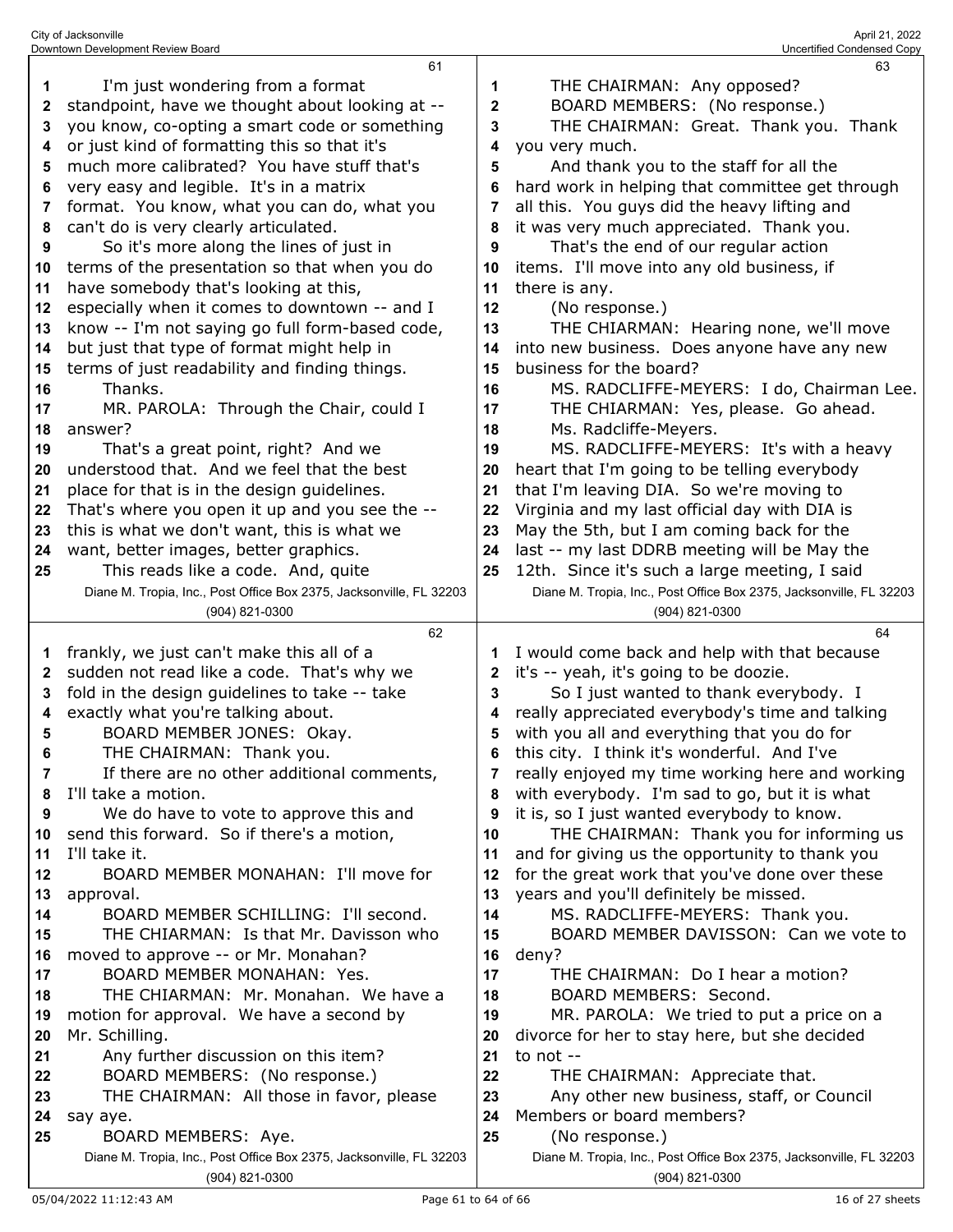THE CHAIRMAN: Hearing none, we will move to adjourn. Thank you, everybody. (The foregoing proceedings were adjourned at 3:03 p.m.) - - - Diane M. Tropia, Inc., Post Office Box 2375, Jacksonville, FL 32203 (904) 821-0300 CERTIFICATE OF REPORTER STATE OF FLORIDA)  $\overline{\phantom{a}}$  COUNTY OF DUVAL ) **7** I, Diane M. Tropia, Florida Professional<br>**8** Reporter, certify that I was authorized to and d Reporter, certify that I was authorized to and did stenographically report the foregoing proceedings and that the transcript is a true and complete record of my stenographic notes. DATED this 3rd day of May 2022. \_\_\_\_\_\_\_\_\_\_\_\_\_\_\_\_\_\_\_\_\_\_\_\_\_\_\_ Diane M. Tropia Florida Professional Reporter Diane M. Tropia, Inc., Post Office Box 2375, Jacksonville, FL 32203 (904) 821-0300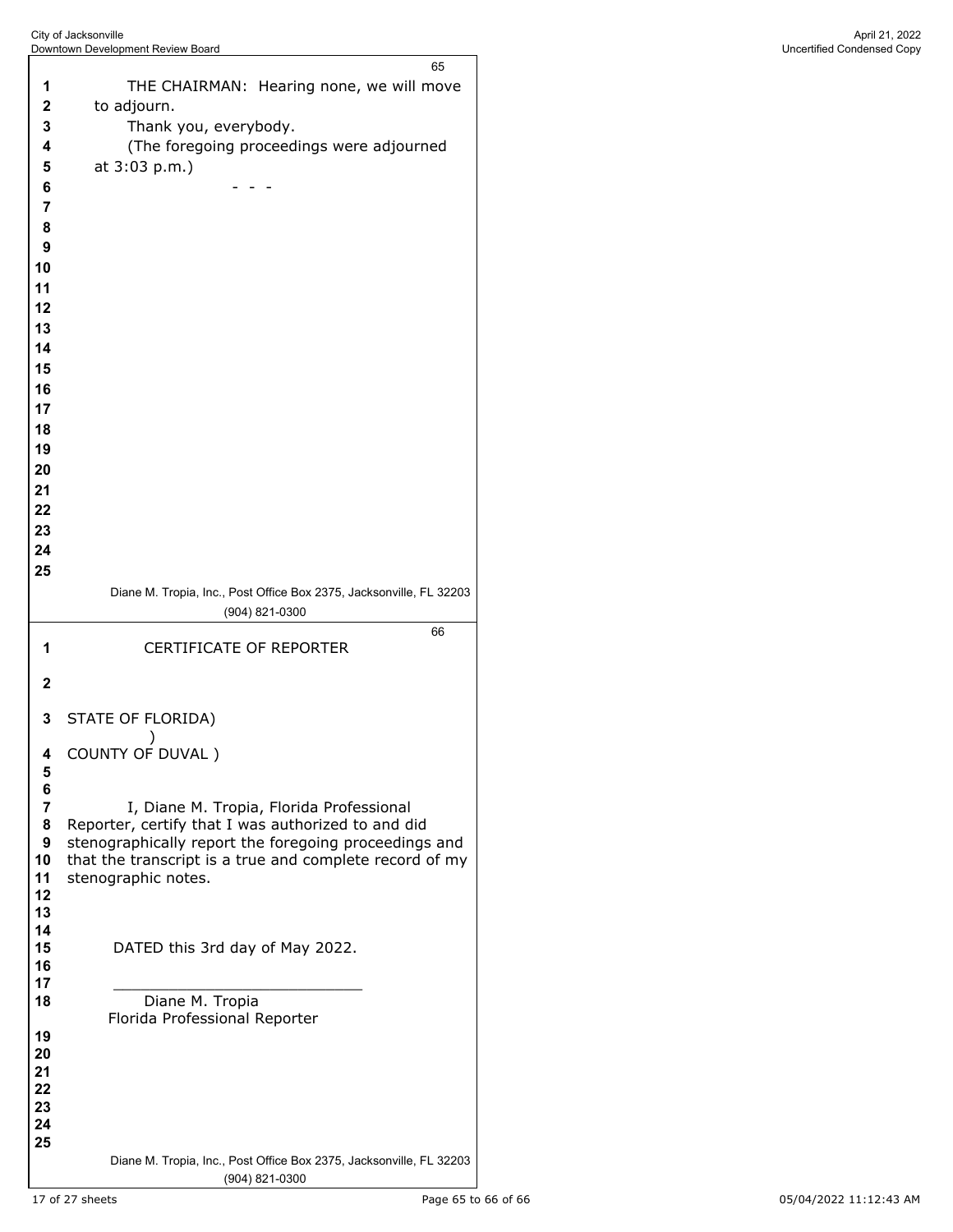|                             | $33$ [1] - 28:11            | Acosta [1] - 38:24                  | agreeable [2] - 19:5,        | 47:24, 49:17, 56:23,                                         |
|-----------------------------|-----------------------------|-------------------------------------|------------------------------|--------------------------------------------------------------|
| 0                           | 37 $[1] - 28:23$            | action [2] - 2:8, 63:9              | 19:7                         | 58:22, 64:22                                                 |
| 0738560000 [1] -            |                             | activate [3] - 26:23,               | agreement $[3] - 17:1$ ,     | appreciated [2] - 63:8,                                      |
|                             | $3:03$ [1] - 65:5           |                                     | 19.4, 45.7                   | 64:4                                                         |
| 15:13                       | 3rd [1] - 66:15             | 29:20, 52:25                        |                              |                                                              |
|                             |                             | activated $[8] - 17:11$ ,           | ahead [3] - 11:22,           | approach [1] - 49:21                                         |
| 1                           | 4                           | 20:11, 25:20, 26:7,                 | 12:24, 63:17                 | approaches $[7] - 5.13$ ,                                    |
|                             |                             | 27:22, 28:14, 56:15,                | <b>alcohol</b> [1] - 53:15   | 16:5, 33:9, 36:7,                                            |
| $10$ [3] - 4:1, 4:5, 19:15  | 400 [2] - 4:6, 7:22         | 57:11                               | Alex [1] - 17:5              | 42:6, 44:24, 49:24                                           |
| 100 $[1] - 58:1$            |                             | activation $[3] - 27:11$ ,          | align $[1] - 52:13$          | appropriate [1] -                                            |
| 103 [1] - 13:21             | 5                           | 27:19, 57:20                        | Allard [1] - 16:17           | 22:15                                                        |
| 11 [2] - 20:7, 45:1         |                             | <b>active</b> $[6] - 23:20$ ,       | Allen [1] - 16:23            | appropriately [1] -                                          |
| 112.3143 $[1] - 11.23$      | 5-foot [1] - 50:11          | 30:22, 54:19, 55:3,                 | allow $[5] - 3.13, 4.9$ ,    | 46:10                                                        |
| 117 $[1] - 1.8$             | $50$ [1] - 57:9             | 57:13, 58:2                         | 4:25, 34:14, 53:20           | approval [15] - 2:9,                                         |
| 1200 $[1] - 16.8$           | 502 [6] - 15:15, 23:12,     | activity [2] - 21:1, 46:4           | allowable [3] - 7:22,        | 3:12, 4:23, 10:16,                                           |
| 12636 [2] - 33:21, 50:1     | 23:13, 23:16, 24:18,        | adaptable [1] - 20:1                | 7:23, 8:12                   | 10:18, 11:11, 11:15,                                         |
| 12th $[1] - 63:25$          | 27:20                       | adaptive [5] - 11:15,               | allowed $[4] - 53.9$ ,       | 13:4, 13:15, 15:3,                                           |
| $13$ [1] - 21:7             | $520$ [2] - 13:6, 23:12     | 12:6, 13:5, 21:10,                  | 53:17, 53:18, 53:21          | 15:14, 58:16, 59:11,                                         |
| 14 [2] - 14:17, 22:4        | $524$ [1] - 23:13           | 32:18                               | almost [4] - 8:20,           | 62:13, 62:19                                                 |
| $143$ [1] - 13:21           | 5th [1] - 63:23             | add $[5] - 10:12$ , 22:13,          | 35:23, 40:7, 43:24           | approvals $[1] - 18:2$                                       |
| $15$ [1] - 22:21            |                             | 48:22, 58:24, 59:1                  | ALSO $[1] - 1:18$            | approve [6] - 2:16,                                          |
| 16 $[1] - 22:24$            | 6                           | added [10] - 53:10,                 | aluminum [2] - 33:13,        | 2:17, 51:2, 51:4,                                            |
| 17 [1] - 22:24              |                             | 53:13, 54:17, 55:6,                 | 36:25                        | 62:9, 62:16                                                  |
| 17th $[1] - 2:9$            | 6-inch $[1]$ - 24:25        | 55:19, 56:18, 57:6,                 | amazing [1] - 21:8           | approved [4] - 51:22,                                        |
| $18$ [1] - 23:5             | $600$ [3] - 3:18, 4:12,     | 57:8, 58:19, 60:10                  | amenable [1] - 47:11         | 52:19, 59:9, 59:14                                           |
| $1819$ [1] - 42:8           | 7:21                        | adding [5] - 15:18,                 | amenities [5] - 28:5,        | April [3] - 1:6, 2:1, 2:7                                    |
|                             | $68$ [1] - 31:21            | 21:11, 22:12, 23:1,                 | 41:18, 41:21, 42:4,          | <b>Araia</b> [1] - 16:17                                     |
|                             |                             | 23:5                                | 42:10                        | architectural [3] -                                          |
| $\boldsymbol{2}$            | $\overline{7}$              | additional [10] -                   | amenity [6] - 15:21,         | 14:3, 48:1, 56:7                                             |
| $2$ [1] - 13:15             |                             | 10:12, 15:18, 17:17,                | 29:13, 32:23, 43:21,         | architecture [1] -                                           |
| 20 [3] - 23:10, 57:16       | $74$ [1] - 42:11            | 23:6, 26:18, 29:5,                  | 43:24, 47:6                  | 38:13                                                        |
| $2015$ [1] - 16:22          | $75$ [1] - 56:4             | 50:22, 58:24, 59:14,                | <b>American</b> [2] - 30:10, | area [16] - 4:2, 4:5,                                        |
| $2020$ [1] - 13:17          |                             | 62:7                                | 32:5                         | 4:18, 8:25, 12:11,                                           |
| $2022$ [5] - 1:6, 2:1, 2:7, | 8                           | address [9] - 5:12,                 | anchors [1] - 26:24          | 15:21, 24:14, 31:16,                                         |
| 2.9,66.15                   |                             | 6:4, 6:6, 30:11,                    | Andy [1] - 16:23             | 32:23, 33:7, 44:19,                                          |
| 2022-003 [3] - 3:3,         | $8$ [1] - 18:7              | 33:19, 47:9, 47:14,                 | angle [1] - 35:24            | 48:2, 48:8, 48:11,                                           |
| 3:12, 4:24                  | 8-inch [1] - 25:1           | 55:3, 60:18                         | announced [1] - 17:5         | 55:22                                                        |
| 2022-004 [4] - 11:14,       | 821 $[1] - 6.8$             | Address [1] - 42:8                  |                              | areas [3] - 42:24,                                           |
| 12.6, 13.4, 15.4            | $835.25$ [3] - 3:14, 3:19,  | addressed [2] - 47:24,              | answer [1] - 61:18           | 42:25, 54:10                                                 |
|                             | 5:2                         | 54:25                               | answered $[1]$ - 8:22        | arrival $[1] - 9:17$                                         |
| 21 [3] - 1.6, 2:1, 24:13    | 8B [2] - 11:24, 12:21       | adequate [1] - 46:21                | anticipate [1] - 19:13       | art $[1] - 27:12$                                            |
| 21st $[1] - 2:7$            |                             | adjoining $[1] - 50:21$             | anticipating [1] -           | articulated $[1] - 61.8$                                     |
| $22$ [1] - 24:19            | A                           | adjourn [1] - 65:2                  | 27:25                        | articulation $[1]$ - 49:2                                    |
| $23$ [1] - 36:15            |                             | adjourned [1] - 65:4                | antiquated $[1]$ - $60:25$   | artisan [2] - 53:14,                                         |
| $24$ [1] - 25:6             | able [3] - 17:13, 28:1,     | Administrative [1] -                | anyway [1] - 60:11           | 53:20                                                        |
| 24-hour [1] - 45:10         | 42:14                       | 1:20                                | apartment $[2] - 13:8$ ,     | Ashley [4] - 20:18,                                          |
| $25$ [3] - 25:19, 57:17,    | absolutely $[2] - 29:12$ ,  | advance [1] - 12:18                 | 13:19                        | 20:25, 21:6, 45:23                                           |
| 57:22                       | 50:17                       | advisory [2] - 30:17,               | apartments $[6]$ -           | <b>Assistant</b> $[1] - 1:20$                                |
| $250$ [1] - 55:8            | abstain [1] - 51:16         | 31.4                                | 13:13, 13:22, 21:11,         | Associates $[1] - 12.8$                                      |
| $26$ [1] - 25:25            | <b>accent</b> $[1] - 39.18$ |                                     | 28:18, 32:25, 47:10          |                                                              |
| $27$ [1] - 27:4             | $accept[1] - 2.14$          | aerial [2] - 18:10,<br>18:13        | apologize $[1] - 57:3$       | <b>attached</b> $[1] - 13.8$<br><b>attention</b> [2] - 25:5, |
| 28 [1] - 42:12              | <b>access</b> [8] - 14:8.   |                                     | Appendix [1] - 52:10         |                                                              |
| 29 [3] - 13:13, 21:11,      | 44:14, 44:16, 44:18,        | <b>affixed</b> [1] - 3:25           | applicant $[6] - 4.8$ ,      | 28:25                                                        |
| 27:17                       | 45:14, 45:21, 45:24,        | <b>African</b> [2] - 30:10,<br>32:5 | 5.8, 13:23, 14:12,           | <b>attract</b> [1] - 48:3                                    |
| $2:00$ [2] - 1:7, 2:1       | 46:14                       |                                     | 16:3, 58:11                  | <b>Audience</b> [1] - 5:13                                   |
|                             | Access $[1] - 54:17$        | African-American [2]                | applicants [1] - 16:8        | <b>AUDIENCE</b> $[1]$ - 5:14                                 |
| 3                           | accomplish [1] - 35:5       | $-30:10, 32:5$                      | application $[4]$ - 3:12,    | Augustine [1] - 45:15                                        |
|                             | accordance [1] -            | agenda [3] - 3:2,                   | 4:23, 13:3, 15:3             | Authority $[1] - 3.9$                                        |
| $3$ [2] - 33:22, 50:1       | 15:21                       | 11:14, 51:24                        | apply $[1] - 55.23$          | authorized $[1]$ - $66:8$                                    |
| $30$ [1] - 27:21            | accurate [1] - 36:1         | aggregate [1] - 57:21               | appreciate [12] - 7:6,       | <b>available</b> $[6] - 5.4$ ,                               |
| 300 $[1] - 4:3$             | achieved [1] - 57:20        | agree $[4] - 27:13$ ,               | 16:2, 24:4, 30:4,            | 15:24, 21:25, 29:24,                                         |
| $32223$ [1] - 33:23         |                             | 31:8, 31:14, 35:12                  | 32.19, 41:14, 44:2,          | 46:7, 46:11                                                  |
|                             |                             |                                     |                              |                                                              |

Diane M. Tropia, Inc., Post Office Box 2375, Jacksonville, FL 32203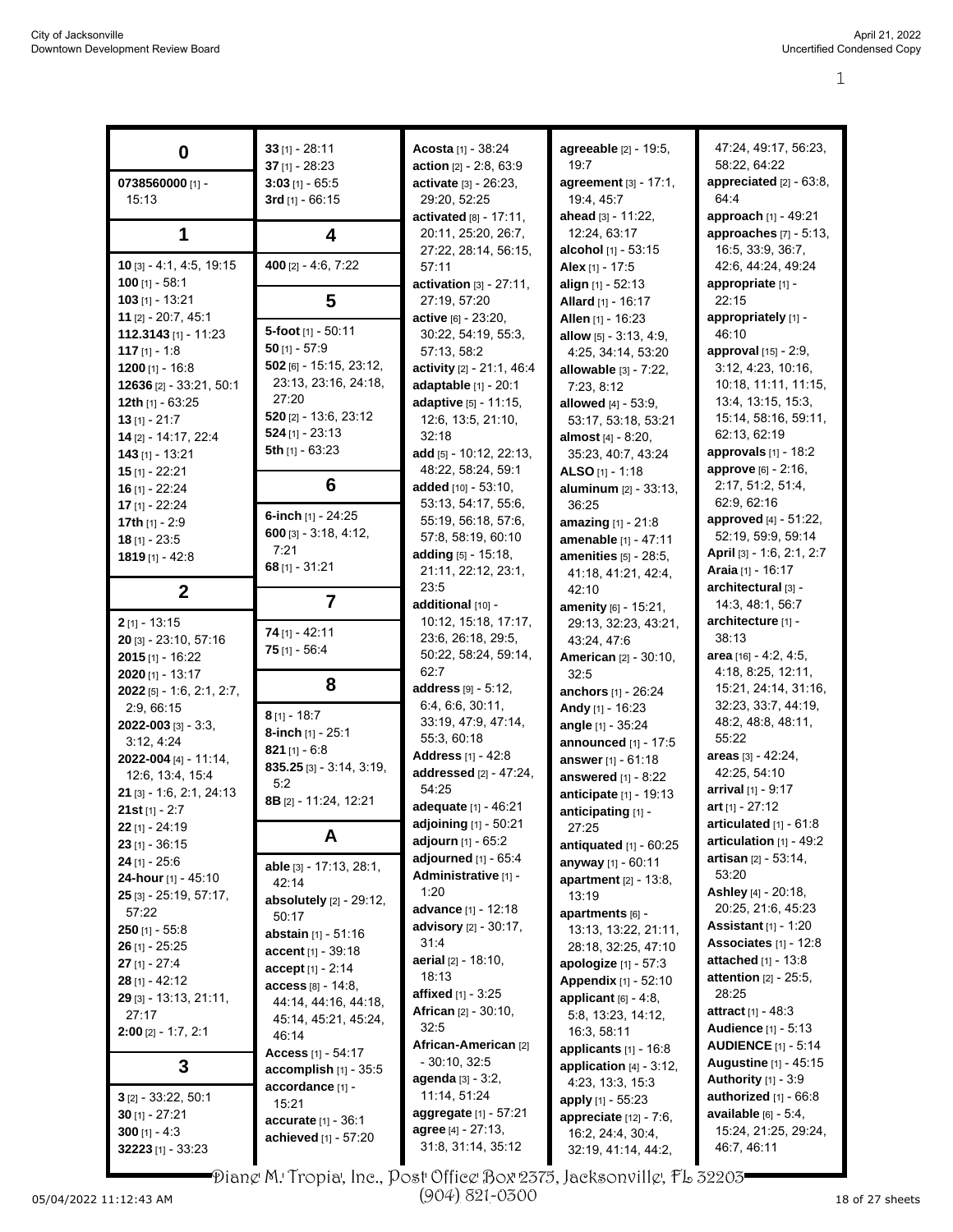| aware [2] - 12:17, 52:7             | <b>bite</b> $[1] - 17:3$         | <b>branding</b> $[2] - 4:16$ ,  | 42:19, 42:21, 43:2,                               | 44:6, 47:20, 48:16,          |
|-------------------------------------|----------------------------------|---------------------------------|---------------------------------------------------|------------------------------|
| awning [2] - 22:12,                 | <b>blighted</b> [1] - 48:8       | 46.4                            | 47:11, 49:9, 55:5,                                | 48:21, 50:15, 51:11,         |
| 25:23                               | block $[8] - 17.6, 17.9$ ,       | <b>brands</b> $[1] - 21:23$     | 55:7, 55:8, 55:10,                                | 56:23, 58:22, 60:14,         |
| awnings [1] - 25:21                 | 18:6, 26:10, 36:17,              | <b>breweries</b> [1] - 53:16    | 55:23, 56:3, 58:7                                 | 62:6, 62:23, 63:1,           |
|                                     |                                  |                                 |                                                   | 63:3, 64:10, 64:17,          |
| aye [12] - 2:22, 2:23,              | 36:20, 37:7, 55:6                | <b>bricks</b> $[1] - 22:17$     | <b>buildings</b> [8] - 3:25,<br>4:4, 4:17, 18:11, | 64:22, 65:1                  |
| 11:1, 11:2, 11:3,                   | <b>blocked</b> [1] - 50:12       | <b>Bridge</b> [1] - 38:24       |                                                   |                              |
| 11:4, 11:5, 11:6,                   | <b>blue</b> $[1] - 20:3$         | brief [2] - 16:21, 30:14        | 27:20, 33:12, 42:18,                              | challenge [1] - 21:16        |
| 51:13, 51:14, 62:24,                | <b>Blue</b> $[1] - 4:20$         | <b>briefly</b> $[2] - 17:25$ ,  | 43.4                                              | challenges [2] -             |
| 62:25                               | <b>blur</b> $[1] - 39.9$         | 27:17                           | <b>built</b> $[3] - 17:18$ ,                      | 21:13, 44:15                 |
| ayes [1] - 51:22                    | <b>BOARD</b> $[58] - 1:2$        | $bring [3] - 43:17,$            | 20:14, 21:22                                      | changes [2] - 14:3,          |
|                                     | 1:12, 2:13, 2:16,                | 48:11, 52:6                     | <b>built-in</b> [1] - 21:22                       | 59:17                        |
| B                                   | 2:19, 2:23, 2:25,                | <b>bringing</b> [5] - 17:15,    | <b>bulb</b> [1] - 5:24                            | Charles [1] - 5:15           |
|                                     | 7:10, 7:15, 7:19,                | 21:15, 46:4, 48:1,              | <b>bulk</b> $[1]$ - 50:19                         | <b>CHARLES</b> [4] - 6:6,    |
| background [1] -                    | 7:25, 8:10, 8:15,                | 57:4                            | <b>bullish</b> [1] - 34:20                        | 6:8, 8:2, 11:12              |
| 16:21                               | 9:10, 9:16, 9:22,                | <b>broad</b> $[1] - 27:24$      | <b>business</b> [4] - 63:10,                      | CHIARMAN <sub>[25]</sub> -   |
| <b>Ball</b> $[1]$ - 46:8            | 10:2, 10:15, 10:19,              | Brockelman [10] -               | 63:14, 63:15, 64:23                               | 2:14, 2:17, 2:20,            |
| <b>band</b> $[1] - 8:6$             | 10:23, 11:2, 11:3,               | 6:20, 6:23, 7:9, 44:4,          | <b>busy</b> [1] - 39:8                            | 2:24, 3:1, 6:7, 7:3,         |
| <b>Bank</b> [1] - 4:20              | 11:4, 11:5, 11:8,                | 44.6, 48.17, 48.19,             |                                                   | 7:7, 9:25, 10:7,             |
| <b>Baptist</b> [6] - 18:19,         | 12:14, 32:14, 33:17,             | 54:1, 58:25, 59:13              | C                                                 | 10:20, 11:6, 11:9,           |
| 19:21, 20:21, 23:12,                | 33:25, 34:19, 35:10,             | <b>BROCKELMAN [4] -</b>         |                                                   | 33:18, 38:2, 50:18,          |
| 27:8, 36:18                         | 36:14, 36:24, 37:5,              | 1:13, 7:10, 11:4,               | $C(2)(a_{11}-60:24)$                              | 51:3, 51:7, 51:17,           |
| <b>base</b> $[1] - 22:14$           | 37:17, 37:20, 38:4,              | 44:5                            | $C(2)(g_{11}-60:24)$                              | 51:19, 59:3, 62:15,          |
| based [4] - 4:21, 15:1,             | 39:24, 41:12, 44:1,              | <b>Brooke</b> [2] - 16:14,      | calibrated $[1]$ - $61:5$                         | 62:18, 63:13, 63:17          |
| 45.8, 61.13                         | 44:5, 51:2, 51:6,                | 21:8                            | calibrating $[1]$ - $60:17$                       | Chief [3] - 19:6, 45:9,      |
| Beach [1] - 6:9                     | 51:10, 51:14, 51:18,             | <b>Brooklyn</b> [2] - 32:6,     | capitalize [1] - 22:1                             | 45:11                        |
| beautiful [3] - 20:21,              | 59:2, 59:18, 60:15,              | 53:20                           | case [2] - 59:25                                  | <b>chill</b> $[1]$ - 43:1    |
| 22:18, 24:20                        | 62:5, 62:12, 62:14,              | <b>Brothers</b> [7] - 11:15,    | case-by-case [1] -                                | chilled [1] - 50:4           |
| <b>becomes</b> $[1] - 40:19$        | 62:17, 62:22, 62:25,             | 12:6, 13:5, 13:11,              | 59:25                                             | Chisholm [3] - 6.11,         |
| <b>becoming</b> [1] - 60:7          | 63:2, 64:15, 64:18               |                                 | casting [1] - 37:24                               | 30:5, 32:9                   |
| bedroom [1] - 13:14                 | board [19] - 6:15, 6:24,         | 22:25, 32:24, 37:10             |                                                   | <b>CHISHOLM</b> [9] - 1:20,  |
|                                     | 7:7, 30:18, 31:4,                | <b>brought</b> $[3] - 5:21$ ,   | catering [1] - 45:18                              | 6:13, 16:10, 18:8,           |
| begin [3] - 6:24, 8:12,             | 32:12, 34:14, 52:7,              | 35:22, 55:12                    | CCBD $[1] - 53.10$                                | 19:16, 30:7, 32:10,          |
| 32:12                               | 52:18, 52:19, 52:22,             | <b>Bruce</b> [3] - 16:17,       | center [2] - 43:21,                               | 45:2, 48:18                  |
| <b>behalf</b> $[1] - 16.8$          | 53:23, 57:6, 59:6,               | 33:10, 36:9                     | 45:10                                             |                              |
| behind [3] - 17:22,                 | 59:11, 59:15, 63:15,             | <b>buffer</b> $[1] - 54:22$     | certain [2] - 52:16,                              | choice [1] - 35:25           |
| 18:18, 18:21                        | 64:24                            | <b>build</b> [4] - 25:4, 26:20, | 54:2                                              | <b>CHRISTIAN [1] - 1:15</b>  |
| beige [3] - 18:22,                  | <b>Board</b> [20] - 1:13,        | 54:13, 54:16                    | certainly [1] - 44:15                             | Christian [1] - 36:8         |
| 38:16, 38:22                        |                                  | <b>build-to</b> [2] - 54:13,    | <b>CERTIFICATE [1] -</b>                          | church [2] - 53:4, 53:5      |
| <b>believes</b> $[1] - 46:20$       | 1:14, 1:14, 1:15,                | 54:16                           | 66:1                                              | Church [2] - 15:18,          |
| <b>below</b> $[2] - 26:13$ ,        | 1:15, 1:16, 1:16, 2:6,           | <b>building</b> [79] - 4:10,    | certify [1] - 66:8                                | 45:23                        |
| 57:12                               | 4.22, 6.20, 9.1,                 | 4:11, 4:15, 6:2, 13:6,          | Chair [7] - 9:2, 32:14,                           | $CITY$ [1] - 1:1             |
| <b>benches</b> $[1]$ - 15:19        | 11:20, 11:25, 12:4,              | 13:8, 13:11, 13:15,             | 41:13, 42:7, 45:4,                                | city [4] - 31:12, 34:22,     |
| <b>best</b> $[2] - 32:17, 61:20$    | 15:2, 48:19, 51:15,              | 13:25, 15:14, 17:18,            | 48.18, 61.17                                      | 48:7, 64:6                   |
| better [12] - 5:22, 5:23,           | 53:25, 54:1                      | 17:22, 18:18, 18:19,            | chair [8] - 6:13, 7:16,                           | City $[9] - 1.7, 13.23,$     |
| 5:24, 8:2, 28:9,                    | <b>Bold</b> $[5]$ - 16:16,       | 18:22, 19:21, 19:22,            | 10:2, 30:7, 32:10,                                | 14:11, 15:12, 31:5,          |
| 35:25, 36:6, 44:13,                 | 24:13, 33:10, 36:9,              | 20:9, 20:21, 21:12,             | 35:11, 44:11, 47:19                               | 45.8, 46.19, 48.9            |
| 60:5, 61:24                         | 49.25                            | 21:14, 22:7, 22:19,             | <b>Chairman</b> $[12] - 1:13$                     | City-owned [1] - 15:12       |
| <b>between</b> [9] - 16:23,         | <b>bottom</b> $[3] - 20:3$ ,     | 23:2, 23:4, 23:11,              | 3:7, 6:17, 7:11, 8:16,                            | civil [1] - 16:19            |
| 18:16, 27:1, 27:6,                  | 20:12, 31.9                      | 23:12, 23:23, 24:5,             | 9:13, 11:18, 37:21,                               | clarification $[2] - 34:6$ , |
| 27:19, 27:23, 32:24,                | <b>bought</b> [3] - 17:5,        | 25:10, 25:17, 26:1,             | 52:5, 53:25, 56:21,                               | 46:24                        |
| 33.6, 33.12                         | 17:7, 17:8                       | 26:2, 26:25, 27:2,              | 63:16                                             | cleaned [1] - 22:19          |
| <b>beverage</b> $[1] - 46:15$       | <b>Boulevard</b> [2] - 33:22,    | 27:6, 27:8, 28:13,              | <b>CHAIRMAN</b> [46] - 2:3,                       | cleaning [2] - 22:14,        |
| <b>BID</b> [3] - 52:8, 58:15,       | 50:1                             | 28:17, 29:4, 32:20,             | 5.6, 6.3, 6.10, 6.14,                             | 22:17                        |
| 58:21                               | <b>boxes</b> $[1]$ - 26:13       | 32:21, 32:25, 33:16,            | 6:22, 7:13, 7:18,                                 | clear $[1]$ - 29:13          |
| <b>big</b> $[1] - 6:1$              | <b>Boylan</b> $[5]$ - 7:3, 10:4, | 35:1, 35:19, 36:17,             | 8:14, 9:14, 9:20,                                 | clearly $[3] - 19:19$ ,      |
| <b>Bill</b> $[1]$ - 12:5            | 44:8, 45:5, 47:21                | 36:18, 37:9, 37:11,             | 10:4, 10:11, 10:17,                               | 32:16, 61:8                  |
|                                     | <b>BOYLAN</b> $[6] - 7:5$ ,      | 38:7, 38:10, 38:11,             | 10:24, 11:13, 12:12,                              | click $[1]$ - 28:20          |
| <b>Billy</b> [2] - 16:13, 42:7      | 10:6, 44:10, 46:23,              | 38:15, 38:18, 38:24,            | 13:1, 16:1, 30:3,                                 |                              |
| <b>bit</b> $[10] - 8.7, 8.24, 9.8,$ | 47:8, 47:18                      | 39:10, 39:14, 39:16,            | 32:8, 32:11, 33:24,                               | close $[1] - 46.2$           |
| 17:13, 33:5, 35:1,                  | <b>brand</b> $[1]$ - 17:23       | 39:19, 40:1, 40:7,              | 34:12, 34:17, 35:8,                               | closing [1] - 32:2           |
| 35:21, 36:6, 49:4,                  | <b>brand-new</b> $[1] - 17:23$   | 40:14, 40:23, 41:2,             | 37:18, 41:10, 44:2,                               | co $[2] - 22:3, 61:3$        |
| 55:15                               |                                  |                                 |                                                   | co-opting [1] - 61:3         |

Diane M. Tropia, Inc., Post Office Box 2375, Jacksonville, FL 32203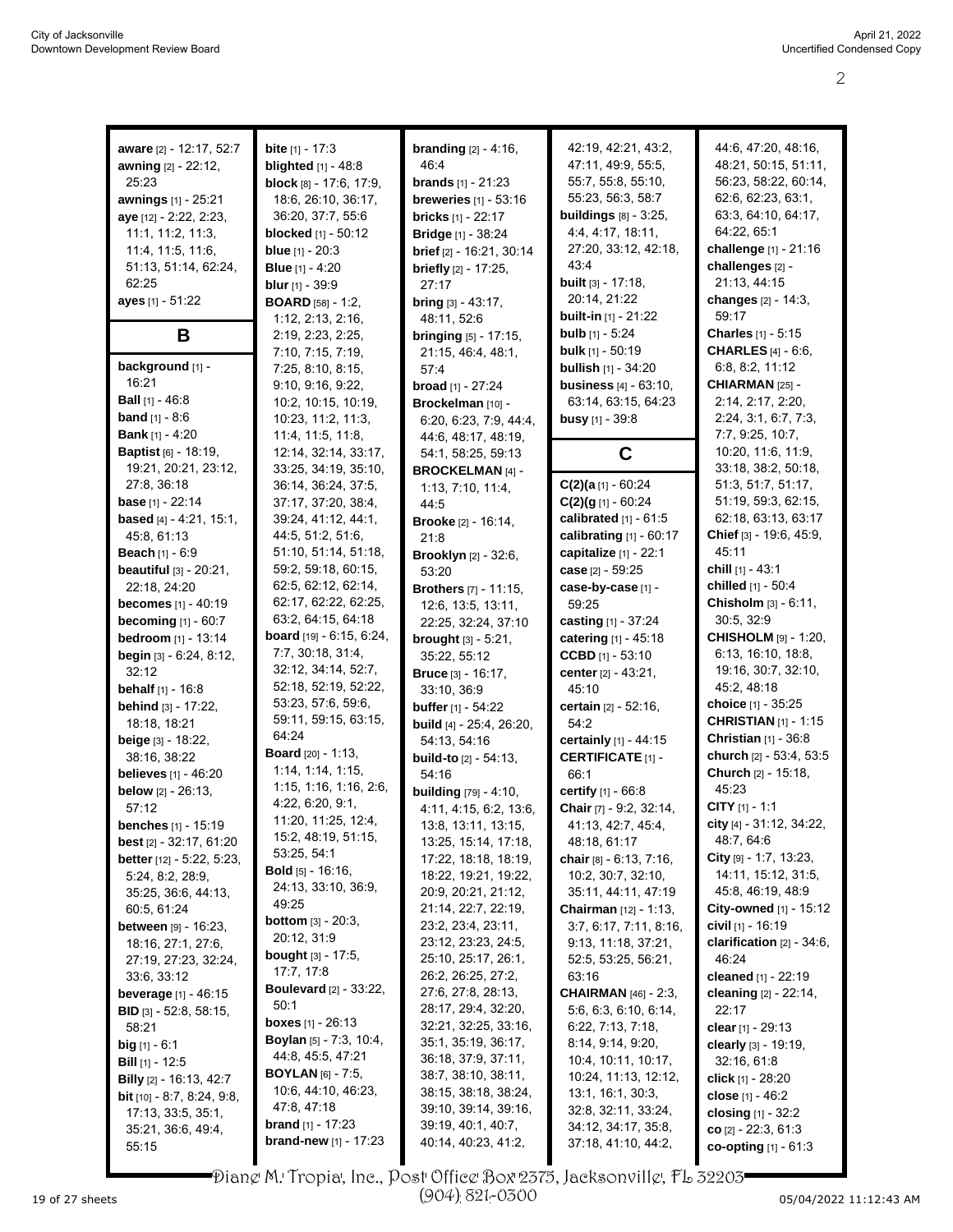| co-work $[1]$ - 22:3            | 40:13                          | corridor [6] - 17:4,       | 59:2, 59:18, 64:15              | developer [3] - 15:6,            |
|---------------------------------|--------------------------------|----------------------------|---------------------------------|----------------------------------|
| code [11] - 21:15.              | comprised [1] - 13:14          | 17:15, 18:6, 20:18,        | Davisson [10] - 7:18,           | 15:10, 60:6                      |
| 23:7, 29:7, 35:4,               | conceptual [8] -               | 27:5.29:1                  | 11:10, 38:3, 41:10,             | <b>DEVELOPMENT</b> [1] -         |
| 52:12, 52:16, 60:17,            | 11:15, 13:4, 14:15,            | corridors [1] - 46:14      | 47:25, 48:25, 54:1,             | 1.2                              |
|                                 |                                |                            | 58:24, 59:13, 62:15             |                                  |
| 61:3, 61:13, 61:25,             | 15:3, 32:16, 41:6,             | cost $[4] - 40:16$ , 42:2, |                                 | development [7] -                |
| 62:2                            | 51:22, 58:16                   | 43:7, 43:13                | Daytona [1] - 6:9               | 13:12, 14:1, 14:10,              |
| color [7] - 8:21, 14:3,         | concern [3] - 14:16,           | cost-effective [1] -       | <b>DDRB</b> [12] - 3:3, 3:12,   | 19:4, 30:22, 30:25,              |
| 25:14, 38:17, 38:22,            | 30:17, 31:17                   | 40:16                      | 4:23, 11:14, 12:6,              | 31:25                            |
| 40.9, 49.2                      | concerned [1] - 35:17          | council [1] - 59:16        | 13.3, 15.3, 52.21,              | Development [6] -                |
| coloring [1] - 4:15             | concerning [1] - 30:15         | <b>COUNCIL</b> [9] - 7:2,  | 53:23, 58:13, 58:15,            | 2:6, 3:21, 4:22, 12:9,           |
| colors [2] - 24:15,             | concludes $[2] - 5:3$ ,        | 7:5, 10:6, 10:9,           | 63:24                           | 15:2, 42:8                       |
| 39:2                            | 15:23                          | 44:10, 46:23, 47:8,        | dead $[1] - 56:14$              | <b>deviation</b> $[1] - 60:1$    |
| combination [1] -               | concrete [3] - 23:17,          | 47:18, 47:23               | deal [2] - 54:7, 59:23          | deviations [1] - 15:7            |
| 57:18                           | 36:25, 37:2                    | Council [11] - 7:3,        | dealing [1] - 39:13             | DIA $[6] - 1.19, 52.8$           |
| coming [13] - 2:4,              | concurrently [1] -             | 10:4, 10:7, 31:5,          | decided [1] - 64:20             | 52:18, 52:19, 63:21,             |
| 17:12, 19:2, 20:8,              | 34:10                          | 44:8, 45:4, 47:20,         | deck [2] - 13:9, 20:16          | 63:22                            |
| 20:20, 21:17, 31:24,            | confined [1] - 22:1            | 47:22, 48:16, 64:23        | declares [1] - 12:5             | dialogue $[1] - 59:12$           |
| 45:22, 48:4, 58:7,              |                                | Councilman $[1]$ - $6:25$  |                                 | <b>Diane</b> $[3] - 1.9, 66.7$ , |
| 59:8, 60:3, 63:23               | confines [1] - 21:20           | Counsel [1] - 1:20         | dedicated $[4] - 18.24$ ,       |                                  |
|                                 | <b>conflict</b> [6] - 11:20,   |                            | 45:7, 45:25, 46:9               | 66:18                            |
| commencing $[1] - 1:7$          | 12:5, 12:15, 34:13,            | <b>COUNTY</b> [1] - 66:4   | <b>defaults</b> $[1] - 3:22$    | different [5] - 21:24,           |
| commendation [1] -              | 37:23, 51:20                   | couple [5] - 5:19,         | deferential $[1]$ - 25:13       | 24:21, 24:23, 24:25,             |
| 49:11                           | Conflict [1] - 11:25           | 29:17, 44:12, 50:5,        | deferring [1] - 29:24           | 40:3                             |
| <b>comment</b> [4] - 8:13,      | considerations [2] -           | 56:19                      | define [1] - 60:3               | difficult [1] - 49:10            |
| 30:14, 37:6, 37:15              | 42:2, 42:5                     | course [1] - 59:5          | defined $[2] - 53:11$ ,         | dig [1] - 59:6                   |
| commentary [1] -                | consistent $[2] - 4:16$ ,      | <b>Court</b> $[1] - 6.9$   | 57:14                           | direction [1] - 44:22            |
| 59:14                           | 14:14                          | courtyard [1] - 43:16      | definitely [5] - 18:16,         | directly [1] - 54:19             |
| comments [32] - 6:12,           | constantly $[1] - 60:17$       | coverings [1] - 29:15      | 21:16, 26:19, 50:13,            | disagree [1] - 48:24             |
| 6:15, 6:24, 7:8, 7:12,          | construct [1] - 23:24          | covers [1] - 50:19         | 64:13                           | disappointing [1] -              |
| 7:17, 9:19, 9:22,               | construction [9] -             | CRA [3] - 52:8, 58:15,     | deli [3] - 13:25, 18:13,        | 39:1                             |
| 10.5, 10.8, 10.12,              | 13:7, 13:18, 19:12,            | 58:21                      | 23:11                           | discussed [2] - 54:2,            |
| 10:13, 30:6, 32:9,              | 20.5, 23.9, 25.11,             | craft $[2] - 53:14, 53:21$ | Deli [1] - 15:16                | 54:10                            |
| 32:12, 34:11, 34:14,            | 42:11, 42:16, 43:8             |                            |                                 |                                  |
| 34:23, 35:15, 37:25,            |                                | <b>CRAIG</b> [1] - 1:14    | delicate [1] - 36:22            | discussion $[4]$ - 2:11,         |
| 38.6, 44.9, 47.22,              | contemplated [1] -             | cream $[1] - 38:22$        | demo [2] - 18:16,               | 10:21, 51:8, 62:21               |
| 48:17, 48:22, 50:19,            | 18:25                          | created [1] - 53:24        | 23:11                           | displayed [1] - 39:23            |
| 50:25, 51:1, 58:25,             | context [2] - 49:1,            | creates [2] - 14:6,        | demolish [1] - 58:7             | disposition [3] -                |
|                                 | 49:3                           | 24:10                      | demolition [4] - 13:25,         | 15:11, 19:1, 19:13               |
| 59:1, 59:19, 62:7               | continue [7] - 15:7.           | creating [1] - 14:4        | 15:14, 18:14, 58:5              | distance [1] - 8:5               |
| <b>committee</b> [6] - 53:24,   | 15:17, 27:15, 29:8,            | creative [1] - 21:22       | deny [1] - 64:16                | distribution [1] -               |
| 56:25, 58:23, 59:8,             | 31:22, 41:21, 56:20            | crew [1] - 16:16           | depth [1] - 57:16               | 53:14                            |
| 59:9, 63:6                      | contributing [1] - 58:9        | cross [3] - 28:12,         | describe [1] - 36:5             | District [1] - 4:25              |
| community [6] - 31:6,           | conversations [1] -            | 28:22, 29:19               | design [11] - 5:22,             | <b>district</b> $[3] - 53.4$ ,   |
| 31:10, 31:11, 31:18,            | 50:5                           | cross-section [1] -        | 15:22, 24:18, 29:23,            | 53:5, 58:10                      |
| 32:5, 49:6                      | convoluted [1] - 8:9           | 28:12                      | 38.9, 41.15, 49.5,              | <b>districts</b> $[3] - 53:17$ , |
| <b>compatible</b> $[1]$ - 25:23 | cool [1] - 24:10               | cross-sections [2] -       | 50:23, 52:13, 61:21,            | 53:19, 53:22                     |
| complement [1] -                | coordinated [1] -              | 28:22, 29:19               | 62:3                            | <b>divorce</b> [1] - 64:20       |
| 35:13                           | 29:13                          | crowd [1] - 48:4           | Design [5] - 16:14,             | done [8] - 22.8, 23.7,           |
| complements [1] -               | Coordinator [1] - 1:19         | curious [2] - 35:17,       | 33:11, 36:9, 50:1,              | 24:5, 27:13, 31:15,              |
| 32:20                           | copying [1] - 38:20            |                            | 52:9                            | 38:19, 48:12, 64:12              |
| complete [1] - 66:10            | core [1] - 41:25               | 41:18                      |                                 | door $[1]$ - 25:17               |
| completely $[1]$ - 40:5         |                                | Cyndy [1] - 16:7           | <b>designated</b> $[1]$ - 58:11 |                                  |
| <b>complex</b> [2] - 13:19,     | <b>Core</b> $[2] - 46:3, 53:6$ |                            | designating $[1]$ - 17:3        | doozie [1] - 64:2                |
| 43:20                           | corner [15] - 17:2,            | D                          | designed [4] - 29:12,           | double [1] - 7:23                |
| compliance $[2] - 23:7$ ,       | 17:18, 18:20, 19:20,           |                            | 29:16, 36:2, 49:23              | down [9] - 14:23, 20:9,          |
|                                 | 20:4, 20:9, 20:12,             | dab [1] - 17:10            | designer $[1] - 60.6$           | 20:20, 25:11, 31:20,             |
| 58:14                           | 20:13, 23:21, 25:10,           | dangerous $[1] - 37:13$    | detail [3] - 20:2, 28:9,        | 31:22, 31:24, 34:5,              |
| compliant $[1]$ - 29:6          | 25:12, 26:2, 26:3,             | darker [1] - 26:13         | 35:21                           | 50:6                             |
| <b>Complies</b> [3] - 18:8,     | 28:15, 37:7                    | <b>DATED</b> $[1]$ - 66:15 | detailed [1] - 57:12            | downtown [10] - 3:23,            |
| 19:16, 45:2                     | <b>Corner</b> [4] - 12:9,      | <b>dated</b> [1] - $38:15$ | details [1] - 29:25             | 15:22, 30:21, 31:24,             |
| <b>comply</b> [1] - 29:19       | 16:14, 21:20, 42:8             | DAVISSON [10] - 1:14,      | determine [1] - 58:13           | 32:18, 38:23, 41:3,              |
| composition [4] -               | <b>correct</b> $[3] - 7:24$ ,  | 7:19, 7:25, 8:10,          | detract [1] - 4:14              | 45:14, 46:13, 61:12              |
| 39.7, 39.8, 39.14,              | 47:3, 47:4                     | 11:8, 38:4, 39:24,         | developed [1] - 34:9            | <b>Downtown</b> $[8] - 2:6$ ,    |
|                                 |                                |                            |                                 |                                  |

Diane M. Tropia, Inc., Post Office Box 2375, Jacksonville, FL 32203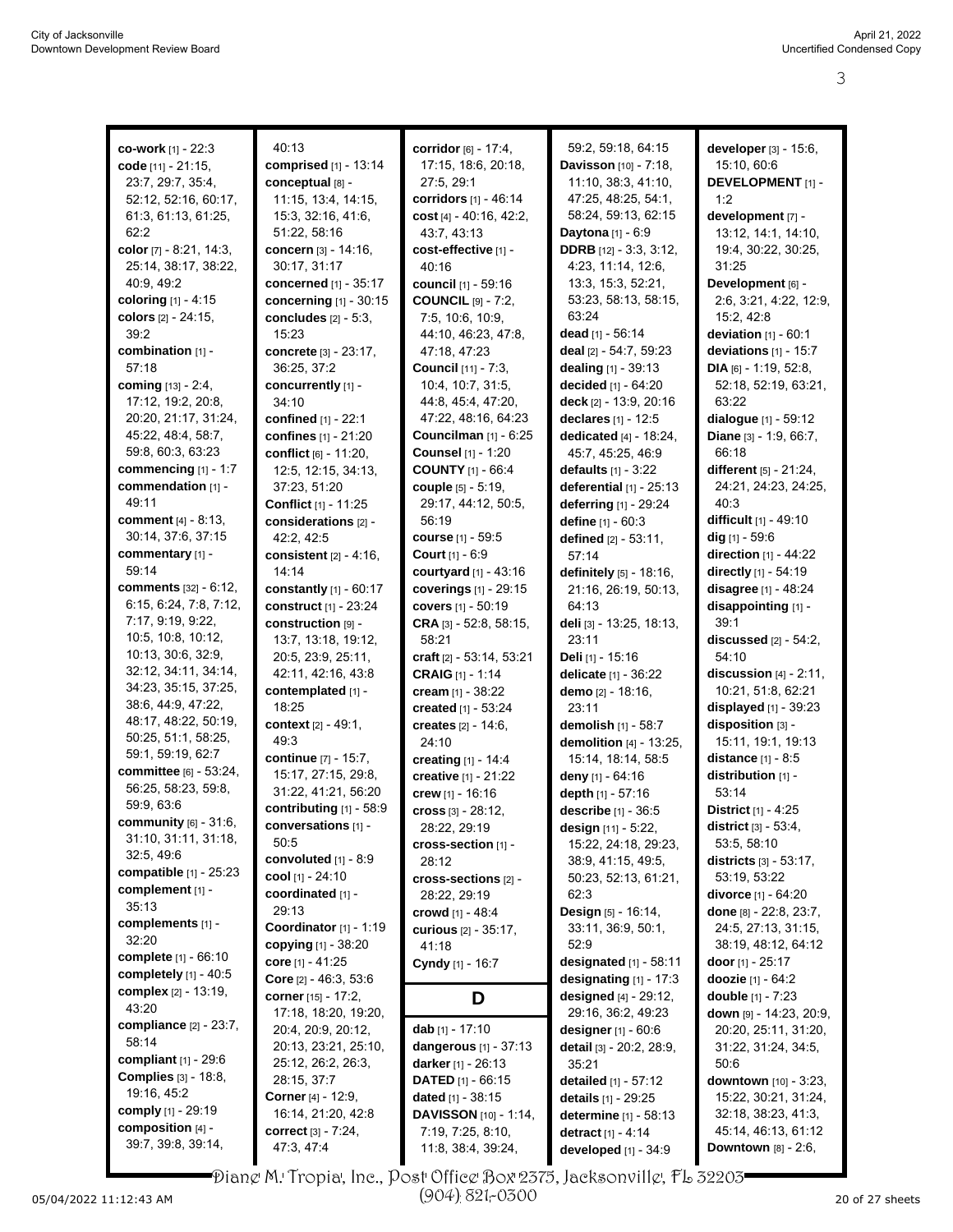| 3:9, 4:22, 4:25, 15:1,                               | ensure [4] - 14:13,                      | facilitate [1] - 46:21                           | Florida [10] - 1:8,                                         | furniture [8] - 13:5,                       |
|------------------------------------------------------|------------------------------------------|--------------------------------------------------|-------------------------------------------------------------|---------------------------------------------|
| 31:14, 51:25, 52:9                                   | 56:15, 58:6, 58:20                       | facilities [1] - 47:2                            | 1:10, 4:20, 6:9,                                            | 13:11, 16:15, 18:18,                        |
| <b>DOWNTOWN</b> [1] - 1:2                            | enter [1] - 15:10                        | facility [1] - 42:17                             | 11:24, 12:11, 33:22,                                        | 19:25, 21:12, 21:22,                        |
| downtown's [1] -                                     | entire $[1] - 23:2$                      | facing $[3] - 27:3, 33:3,$                       | 42:9, 66:7, 66:18                                           | 24:7                                        |
| 58:10                                                | entrance [1] - 26:5                      | 47:10                                            | <b>FLORIDA</b> $[1] - 66.3$                                 | furthest [1] - 36:17                        |
| <b>DPRP</b> $[1] - 21:17$                            | entrances [2] - 57:10,                   | fairly [1] - 34:20                               | fold $[1] - 62:3$                                           |                                             |
| draw $[2] - 25:4, 37:3$                              | 58.3                                     | far $[8] - 5.20, 39.1,$                          | folks $[4] - 44:20$ ,                                       | G                                           |
| drew [1] - 24:17                                     | entry $[1] - 27:9$                       | 39:2, 39:12, 40:21,                              | 45:12, 45:18, 47:12                                         |                                             |
| Drive [1] - 16:7                                     | entry/exit [2] - 14:9,                   | 45:13, 45:20, 49:12                              | following $[2] - 12:7$ ,                                    | garage [16] - 13:20,                        |
| drive [1] - 16:9                                     | 15:9                                     | Farah's [4] - 13:25,                             | 15:4                                                        | 14:8, 15:9, 17:19,                          |
| driveway [1] - 27:1                                  | environment [1] -                        | 15:15, 18:13, 23:11                              | food $[1] - 46.15$                                          | 19:10, 26:4, 26:6,                          |
| durable [1] - 49:13                                  | 17:11                                    | fast $[1] - 21:7$                                | foot $[2] - 57:16$                                          | 26:21, 27:9, 33:14,<br>46:8, 56:2, 56:13,   |
| during [1] - 19:12                                   | envision $[1] - 19:18$                   | favor [4] - 2:22, 11:1,                          | footage $[3] - 4:10$ ,                                      | 57:11, 58:3                                 |
| Duval $[1] - 1.8$                                    | equipment [3] - 49:19,                   | 51:13, 62:23                                     | 4:13, 9:9                                                   | <b>GARY</b> $[1]$ - 1:16                    |
| <b>DUVAL</b> $[1] - 66:4$                            | 50:8, 50:10                              | feedback [1] - 27:15                             | <b>forces</b> $[1] - 60.18$                                 | gem $[1] - 41:3$                            |
| dynamic [2] - 14:7,                                  | equity $[1] - 31.3$                      | feet $[12] - 3:14, 3:18,$                        | forecourts $[1] - 54:21$                                    | General [1] - 1:20                          |
| 24:25                                                | escape [1] - 23:6                        | 3:19, 4:3, 4:6, 4:12,                            | foregoing $[4] - 15:1$ ,                                    | Gilvarrys [1] - 17:7                        |
|                                                      | especially $[4] - 31:15$ ,               | 5.2, 7.21, 7.22,<br>14:17, 55:8, 57:17           | 57:23, 65:4, 66:9<br>Form [2] - 11:24,                      | <b>glad</b> $[1]$ - 35:6                    |
| Е                                                    | 42:25, 60:24, 61:12<br>established [1] - | felt [4] - 52:24, 54:24,                         | 12:21                                                       | glazing [1] - 23:19                         |
| ease [1] - 23:14                                     | 21:23                                    | 55:15, 56:9                                      | form [3] - 12:2, 55:6,                                      | Goodwin [1] - 42:9                          |
| easy [1] - 61:6                                      | estimating $[1]$ - 43:13                 | fenestration [3] -                               | 61:13                                                       | gorgeous [2] - 22:7,                        |
| Economic [1] - 30:11                                 | evening [1] - 46:18                      | 14:2, 32:19, 35:23                               | form-based $[1] - 61:13$                                    | 47:16                                       |
| Ed $[1] - 46.8$                                      | exactly [2] - 57:3, 62:4                 | Ferraro [3] - 6:25,                              | format [3] - 61:1, 61:7,                                    | Grandin [1] - 34:15                         |
| edges [1] - 9:4                                      | examples [1] - 32:17                     | 10:7, 47:22                                      | 61:14                                                       | <b>GRANDIN</b> [2] - 1:20,                  |
| effective [1] - 40:16                                | exceed $[2] - 4.1, 4.4$                  | <b>FERRARO</b> [3] - 7:2,                        | <b>formatting</b> $[2] - 60:20$ ,                           | 34:16                                       |
| egress [1] - 23:6                                    | exceeding [1] - 29:14                    | 10:9, 47:23                                      | 61:4                                                        | graphics $[2] - 60.23$ ,                    |
| eight [3] - 4:11, 13:7,                              | exception $[6]$ - 3:3,                   | few [2] - 48:23, 57:7                            | forward $[6] - 21:7$ ,                                      | 61:24                                       |
| 13:18                                                | 3:11, 3:13, 4:9, 4:24,                   | <b>Fidelity</b> $[3] - 3:3, 3:11,$               | 34:8, 38:5, 52:6,                                           | grateful [1] - 21:17                        |
| eight-story [3] - 4:11,                              | 53:19                                    | 4:16                                             | 57:5, 62:10                                                 | great [23] - 3:1, 6:10,                     |
| 13:7, 13:18                                          | excuse [2] - 24:22,                      | field $[1]$ - 39:15                              | four [3] - 13:8, 13:20,                                     | 6:14, 6:22, 30:16,                          |
| either [5] - 34:3,                                   | 33:18                                    | Fifty [1] - 57:20                                | 38:7                                                        | 31:1, 31:12, 31:17,                         |
| 34:24, 57:18, 58:7,                                  | exempt [1] - 52:23                       | figure [1] - 33:4                                | four-story [2] - 13:8,                                      | 32:11, 34:17, 34:21,                        |
| 59:13                                                | existing [12] - 3:16,                    | file $[1] - 30:12$                               | 13:20                                                       | 38:4, 40:25, 41:1,                          |
| element [4] - 14:4,                                  | 4:12, 7:21, 8:11,                        | filed [2] - 11:25, 12:3                          | <b>FPR</b> $[1] - 1:9$                                      | 41:7, 50:15, 50:16,                         |
| 14.5, 24:21, 26:24                                   | 8:19, 20:21, 32:21,                      | fill $[1]$ - 12:21                               | frankly [1] - 62:1                                          | 50:24, 59:3, 60:15,                         |
| elements [6] - 24:17,                                | 32:24, 33:16, 35:13,                     | final [9] - 14:13, 15:5,                         | <b>FREDERICK [1] - 1:14</b>                                 | 61:19, 63:3, 64:12                          |
| 25:2, 25:12, 27:13,                                  | 36:20, 38.9                              | 15:10, 18:17, 19:14,                             | free [2] - 43:24, 59:12                                     | greater [1] - 55:8                          |
| 29:10, 29:18                                         | expanded [1] - 17:17                     | 27:16, 37:4, 51:24,                              | freestanding [1] -                                          | green [1] - 14:21                           |
| elevation $[3] - 34:2$ ,                             | explaining $[1]$ - 48:14                 | 58:16                                            | 52:22                                                       | greenery [1] - 26:15                        |
| 35:19, 49:16                                         | extend [1] - 50:6                        | fins [2] - 36:12, 36:21                          | front $[6] - 22:22$ ,                                       | ground [17] - 8:6,                          |
| elevations $[3] - 22:9$ ,                            | extending [1] - 20:4                     | fire $[1] - 23.6$                                | 26:15, 28:14, 29:21,                                        | 13:19, 19:10, 20:11,                        |
| 26:12, 28:8                                          | extent [1] - 35:20                       | <b>First</b> $[5] - 18.19$ ,                     | 54:20, 59:22                                                | 20:14, 22:2, 22:11,                         |
| elevators [1] - 21:14                                | extra [1] - 8:25                         | 19:21, 20:21, 27:8,                              | <b>frontage</b> $[9] - 3.15$ ,                              | 23:18, 25:22, 45:6,<br>45:16, 45:21, 54:18, |
| <b>Elias</b> $[1]$ - 16:23                           | eyes [1] - 39:9                          | 36:18                                            | 5.1, 25.20, 54.16,                                          | 55:24, 56:4, 56:13,                         |
| <b>eliminate</b> $[1] - 50:7$                        |                                          | first $[5] - 2.8, 17.2,$                         | 54:20, 55:23, 56:5,                                         | 57:9                                        |
| eliminating $[1]$ - 53:3                             | F                                        | 30:21, 44:17, 44:20                              | 57:10, 57:22                                                | Group [2] - 12:10,                          |
| Ellen $[1] - 17:8$<br><b>Emerald</b> $[10] - 17.4$ , | <b>FAB</b> $[1] - 17:4$                  | fit $[2] - 42.14, 42.15$<br>fitness [2] - 42:16, | frontages $[1]$ - 58:3<br><b>fronting</b> $[5] - 4.2, 4.6,$ | 42:8                                        |
| 23:19, 28:24, 29:2,                                  | <b>FAB-REP</b> [1] - 17:4                | 43:15                                            | 55:4, 55:9, 55:25                                           | group [2] - 35:7, 59:11                     |
| 29:8, 29:11, 34:9,                                   | fabric $[1] - 57:25$                     | five $[2] - 3.25, 4.4$                           | full <sub>[6]</sub> - 17:23, 26:11,                         | growing [1] - 31:16                         |
| 43:23, 46:5, 57:24                                   | facade $[15] - 4:2, 4:5,$                | flat $[1] - 40.4$                                | 29:12, 42:16, 60:11,                                        | quess $[5] - 35:24$ ,                       |
| employer $[1]$ - 12:7                                | 14.6, 14.7, 20.22,                       | flip $[1] - 28:7$                                | 61:13                                                       | 36:1, 36:2, 36:4,                           |
| end $[3] - 36:20, 50:10,$                            | 20:24, 22:6, 22:13,                      | floor [18] - 13:20,                              | fully $[1]$ - 29:11                                         | 38:17                                       |
| 63.9                                                 | 22:23, 25:24, 26:22,                     | 19:10, 20:11, 20:14,                             | functions [1] - 22:10                                       | guidelines [5] - 15:22,                     |
| engineering [1] -                                    | 27:3, 27:25, 35:1,                       | 22:2, 22:12, 23:18,                              | <b>Furchgott's</b> [1] - 17:7                               | 52:14, 60:7, 61:21,                         |
| 16:20                                                | 55:10                                    | 25:22, 28:12, 28:22,                             | furnishings און -                                           | 62:3                                        |
| enhancement [1] -                                    | facades $[4] - 39.5$ ,                   | 44.8, 44.17, 45.6,                               | 15:20                                                       | <b>Guidelines</b> [1] - 52:10               |
| 46:16                                                | 39:11, 55:7, 55:14                       | 45:16, 45:21, 54:18,                             | <b>Furniture</b> [3] - 23:1,                                | GUY [1] - 1:19                              |
| enjoyed [1] - 64:7                                   | faces $[1] - 35:19$                      | 55:24, 57:9                                      | 24:2, 32:24                                                 | guys [3] - 5:17, 50:23,                     |
|                                                      |                                          |                                                  |                                                             |                                             |

Diane M. Tropia, Inc., Post Office Box 2375, Jacksonville, FL 32203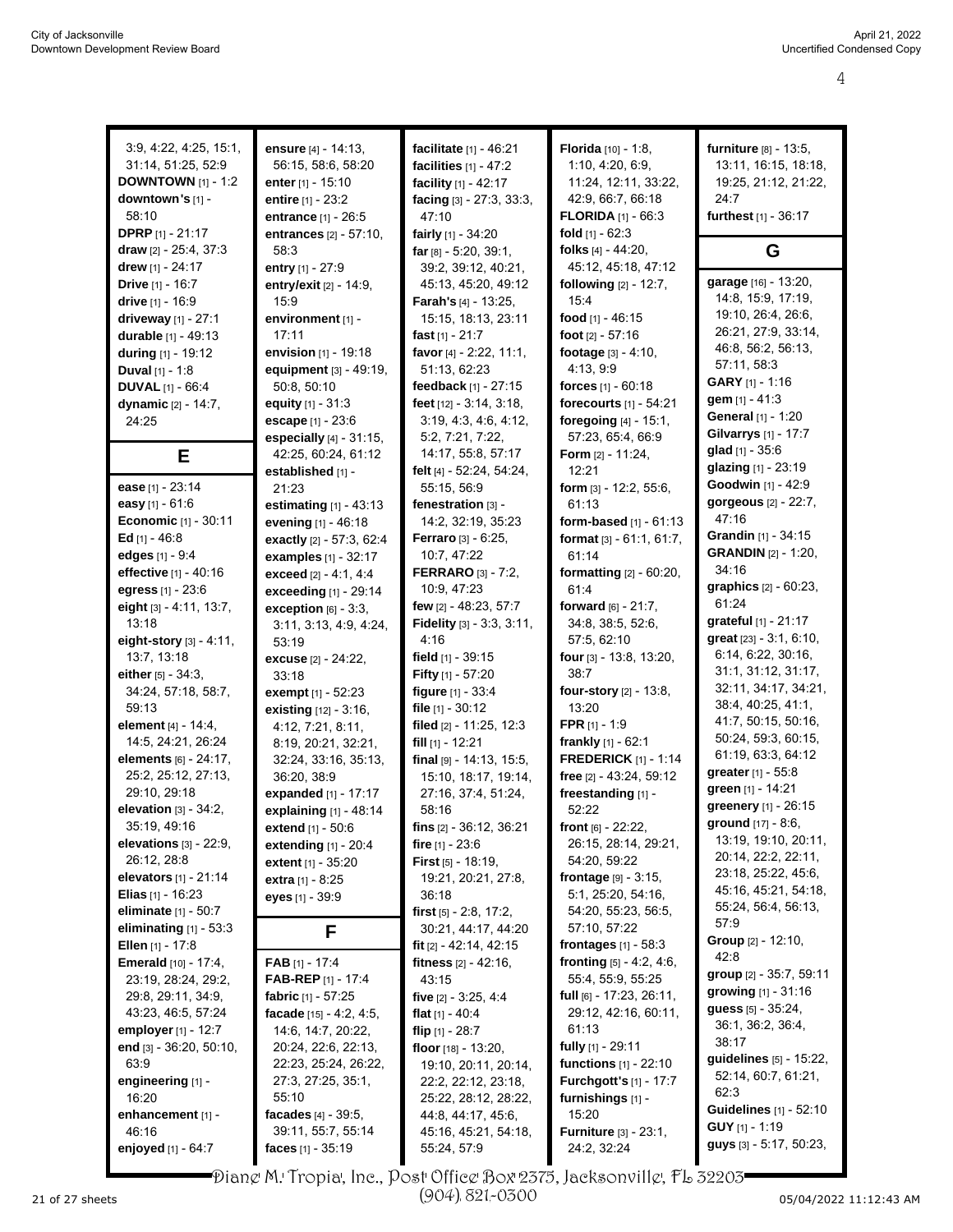| 63:7                                        | honest [1] - 31:13                                      | <b>initial</b> $[1]$ - 18:5     | 11:14, 12:6, 13:5,                            | 11:18, 52:5, 53:25,                              |
|---------------------------------------------|---------------------------------------------------------|---------------------------------|-----------------------------------------------|--------------------------------------------------|
|                                             | honor [3] - 24:8,                                       | initiatives [1] - 46:20         | 13:11, 16:15, 17:22,                          | 56:21, 63:16                                     |
| н                                           | 25:23, 33:15                                            | input [1] - 35:6                | 18:18, 19:24, 20:10,                          | <b>LEE</b> $[1] - 1:13$                          |
|                                             | honoring [1] - 25:14                                    | inspiration $[2] - 24:18$ ,     | 21:12, 22:9, 22:25,                           | left [4] - 18:10, 18:12,                         |
| Halff $[1] - 16:19$                         | hope [1] - 43:17                                        | 36:16                           | 23:8, 23:12, 24:2,                            | 31:6, 48:19                                      |
| <b>Hall</b> $[2] - 1:7, 48.9$               | hopefully [2] - 21:17,                                  | instead $[1] - 35.2$            | 24:7, 24:10, 25:9,                            | legible [3] - 8:3, 9:8,                          |
| hand $[1] - 30.8$                           | 45:15                                                   | integrate [1] - 49:6            | 25:14, 25:24, 27:7,                           | 61:6                                             |
| handful [2] - 28:7,                         | hoping [2] - 19:4,                                      | integrated [5] - 17:20,         | 27:20, 27:25, 32:13,                          | length [4] - 9.6, 17:24,                         |
| 28:20                                       | 21:21                                                   | 20:16, 28:17, 56:2,             | 32:24, 34:12, 35:22,                          | 27:25, 55:8                                      |
| handling [3] - 16:15,                       | horizontal [3] - 24:16,                                 | 56:12                           | 37:10, 41:2, 60:14                            | $less$ [4] - 4:3, 4:7,                           |
| 16:19, 19:14                                | 25:1, 25:16                                             | integration $[2]$ -             | <b>JONES</b> $[7] - 1.14$ ,                   | 57:21, 58:3                                      |
| <b>hard</b> [3] - 43:8, 56:25,              | Horn $[1]$ - 12:8                                       | 17:19, 49:8                     | 10:2, 32:14, 33:17,                           | letters [3] - 8:8, 8:23,                         |
| 63.6                                        | hours [2] - 45:19, 46:8                                 | intended [1] - 33:4             | 33:25, 60:15, 62:5                            | 9:7                                              |
| HARDEN [10] - 1:15,                         |                                                         | <b>intense</b> [1] - 43:14      | Jose [2] - 33:21, 50:1                        | level [5] - 44:20, 47:1,                         |
| 9:16, 10:19, 11:5,                          |                                                         | <b>intent</b> $[3] - 33:7$ ,    | <b>JOSEPH</b> $[1] - 1.16$                    | 50:14, 56:4, 56:13                               |
| 35:10, 36:14, 36:24,<br>37:5, 37:17, 51:2   |                                                         | 55:17, 60:21                    | <b>JR</b> $[1] - 1:15$                        | <b>life</b> $[1] - 21:6$                         |
| Harden [5] - 9:15,                          | iconic [4] - 22:25,<br>24:2, 24:9, 25:3                 | interest [3] - 14:20,           | K                                             | <b>lift</b> $[1] - 54:7$                         |
| 10:20, 35:9, 37:18,                         |                                                         | 14:22, 54:23                    |                                               | <b>lifting</b> $[1] - 63:7$                      |
| 51.4                                        | <b>identical</b> $[1] - 8:20$                           | interesting [1] - 14:3          | keep [1] - 38:6                               | light [1] - 20:3                                 |
| Hardiboard [1] - 49:14                      | <b>identify</b> [1] - 15:6<br>illumination $[2] - 5:23$ | interim $[2] - 19:11$ ,         | keeping [1] - 41:22                           | Lighting [1] - 5:15                              |
| <b>head</b> $[1] - 34:16$                   | <b>image</b> $[5] - 3:17$ ,                             | 26:19                           | kept [1] - 55:25                              | <b>lighting</b> [1] - 23:2<br>lights [1] - 15:19 |
| headquarters [2] -                          | 14:23, 26:11, 27:4,                                     | intersection [1] -<br>37:14     | <b>Kimley</b> [1] - 12:8                      | <b>likewise</b> [1] - 10:2                       |
| 18:22, 20:23                                | 38:12                                                   | investigating [1] -             | Kimley-Horn [1] - 12:8                        | limestone [1] - 22:14                            |
| hear [2] - 43.22, 64:17                     | imagery [2] - 22:5,                                     | 50:3                            | kind [11] - 17:1, 20:4,                       | Line [5] - 16:16, 24:13,                         |
| hearing [5] - 2:14,                         | 24:6                                                    | Investment $[2] - 3.9$ ,        | 23.8, 26.24, 36:19,                           | 33:10, 36:9, 49:25                               |
| 10:24, 51:11, 63:13,                        | images [3] - 24:9,                                      | 31:14                           | 38:12, 43:1, 43:17,                           | line [6] - 14:4, 17:12,                          |
| 65:1                                        | 60:10, 61:24                                            | involved [1] - 31:19            | 43:20, 44:21, 61:4                            | 37:10, 45:16, 56:9,                              |
| <b>heart</b> $[1] - 63.20$                  | immediately [2] -                                       | issue [1] - 18:1                | <b>kinds</b> $[1]$ - 28:5                     | 58:20                                            |
| heavy $[3] - 36:23$ ,                       | 17:6, 17:9                                              | <b>issues</b> [1] - 55:2        | kitchens [1] - 28:4                           | lines $[5] - 25:16$ ,                            |
| 63:7, 63:19                                 | important [2] - 40:24,                                  | item [8] - 2:8, 3:2,            | knowledge [1] - 41:24                         | 25:18, 54:13, 54:16,                             |
| height [4] - 4:1, 14:17,                    | 49:16                                                   | 10:22, 11:21, 37:24,            | known [1] - 46:10                             | 61.9                                             |
| 43:7, 57:17                                 | inaudible $[6]$ - $25:3$ ,                              | 51:9, 51:24, 62:21              |                                               | liquor [1] - 53:4                                |
| held $[1] - 1.6$                            | 25.9, 25.18, 38.8,                                      | <b>Item</b> [1] - 11:14         |                                               | <b>listed</b> $[1] - 58.8$                       |
| hello [1] - 30:13                           | 47:1, 49:4                                              | items [1] - 63:10               |                                               | live [1] - 31:10                                 |
| help [7] - 14:21, 14:24,                    | inaudible) [1] - 47:13                                  | itself [2] - 24:1, 26:6         | Lakeside [1] - 16:24                          | lived [2] - 31:11, 42:19                         |
| 22:12, 26:10, 48:7,                         | incentives [1] - 46:16                                  |                                 | landmark [1] - 58:11                          | living [1] - 48:11                               |
| 61:14, 64:1                                 | inch [1] - 39:5                                         | J                               | landscape [4] - 16:19,<br>26:11, 54:7, 56:6   | lobby [1] - 13:13                                |
| helping [1] - 63:6                          | include [3] - 13:19,                                    |                                 |                                               | located [3] - 13:6,                              |
| helps [2] - 60:3, 60:4                      | 41:21, 55.9                                             | JACKSONVILLE [1] -              | language [1] - 60:5<br>Large [2] - 1:10, 55:7 | 15:14, 55:24                                     |
| hierarchy [1] - 40:13                       | <b>included</b> $[2] - 52.9$ ,                          | 1:1                             | large [3] - 4:18, 18:22,                      | $logo$ [4] - 8:3, 8:5, 9:3,                      |
| higher [1] - 45:25<br>highlight [1] - 20:17 | 53:25                                                   | Jacksonville [8] - 1:8,         | 63:25                                         | 9:5                                              |
| highlighted [1] - 27:10                     | includes [1] - 17:17<br>including [4] - 13:12,          | 13:24, 31:13, 31:20,            | Large-scale [1] - 55:7                        | logos [2] - 23:1, 23:3                           |
| highlighting [1] -                          | 21:14, 53:15, 57:10                                     | 33:22, 42:9, 50:2,<br>60:4      | $larger[3] - 8.11, 35.3,$                     | look [9] - 26:22, 34:5,                          |
| 40:11                                       | <b>inclusive</b> $[1]$ - 38:16                          | <b>JEA</b> [1] - 50:4           | 54:7                                          | 34:14, 36:4, 38:16,                              |
| <b>highlights</b> $[2] - 27:18$ ,           | incorporate [1] -                                       | JFRD [9] - 18:22,               | largest [1] - 9:5                             | 39:3, 39:20, 39:25,<br>48:1                      |
| 34:3                                        | 27:12                                                   | 18:24, 19:6, 19:9,              | last $[5] - 57:7, 58:4,$                      | looked [5] - 24:14,                              |
| Hionides [1] - 16:24                        | incorporated [3] -                                      | 20:23, 27:1, 27:6,              | 63.22, 63.24                                  | 52:16, 54:4, 55:5,                               |
| Historic [3] - 13:16,                       | 25:24, 29:10, 54:22                                     | 45:7, 47:10                     | <b>late</b> $[1] - 9.16$                      | 56:17                                            |
| 13:24, 58:8                                 | incorporating [1] -                                     | <b>JHPC</b> $[2] - 15:13$ ,     | <b>Laura</b> [1] - 46:14                      | looking [11] - 8:20,                             |
| <b>historic</b> $[4] - 22:5$ ,              | 19:9                                                    | 18:15                           | <b>LaVilla</b> $[3] - 30:17$ ,                | 20:8, 23:23, 28:13,                              |
| 42:21, 43:4, 58:10                          | <b>increase</b> $[3] - 4.9$ ,                           | <b>Jim</b> $[1]$ - 17:8         | 31:15, 32:5                                   | 29:1, 34:8, 34:23,                               |
| historically $[1]$ - 13:10                  | 4:13, 9:9                                               | job [5] - 21:8, 30:16,          | <b>layouts</b> [1] - 28:12                    | 53:2, 53:3, 61:2,                                |
| <b>hits</b> $[1] - 32.16$                   | increased $[1] - 8.4$                                   | 31:1, 48:14, 49:5               | lead $[1] - 21:21$                            | 61:11                                            |
| <b>Hogan</b> $[4] - 13:6$ ,                 | Independent $[1]$ - 16:7                                | joined [1] - 6:20               | leasability $[1]$ - 43:10                     | looks $[6] - 8:20, 9:11,$                        |
| 15:15, 29:1, 46:14                          | indicating $[1] - 3:17$                                 | joining [2] - 7:1, 7:4          | <b>leaving</b> $[2] - 45:12$ ,                | 10:9, 33:2, 34:4,                                |
| <b>hold</b> $[1]$ - 8:18                    | individual $[1]$ - 59:7                                 | <b>joint</b> $[2] - 43.6, 47.5$ | 63:21                                         | 35:23                                            |
| <b>homage</b> $[2] - 24:3$ ,                | information $[1] - 4:21$                                | joint-use [1] - 47:5            | <b>LEDs</b> $[1] - 5:23$                      | loom [1] - 14:18                                 |
| 33:15                                       | informing [1] - 64:10                                   | <b>Jones</b> $[31] - 10:1$ ,    | Lee $[7] - 3.7, 6.18,$                        | <b>Loretta</b> [7] - 9:21,                       |

Diane M. Tropia, Inc., Post Office Box 2375, Jacksonville, FL 32203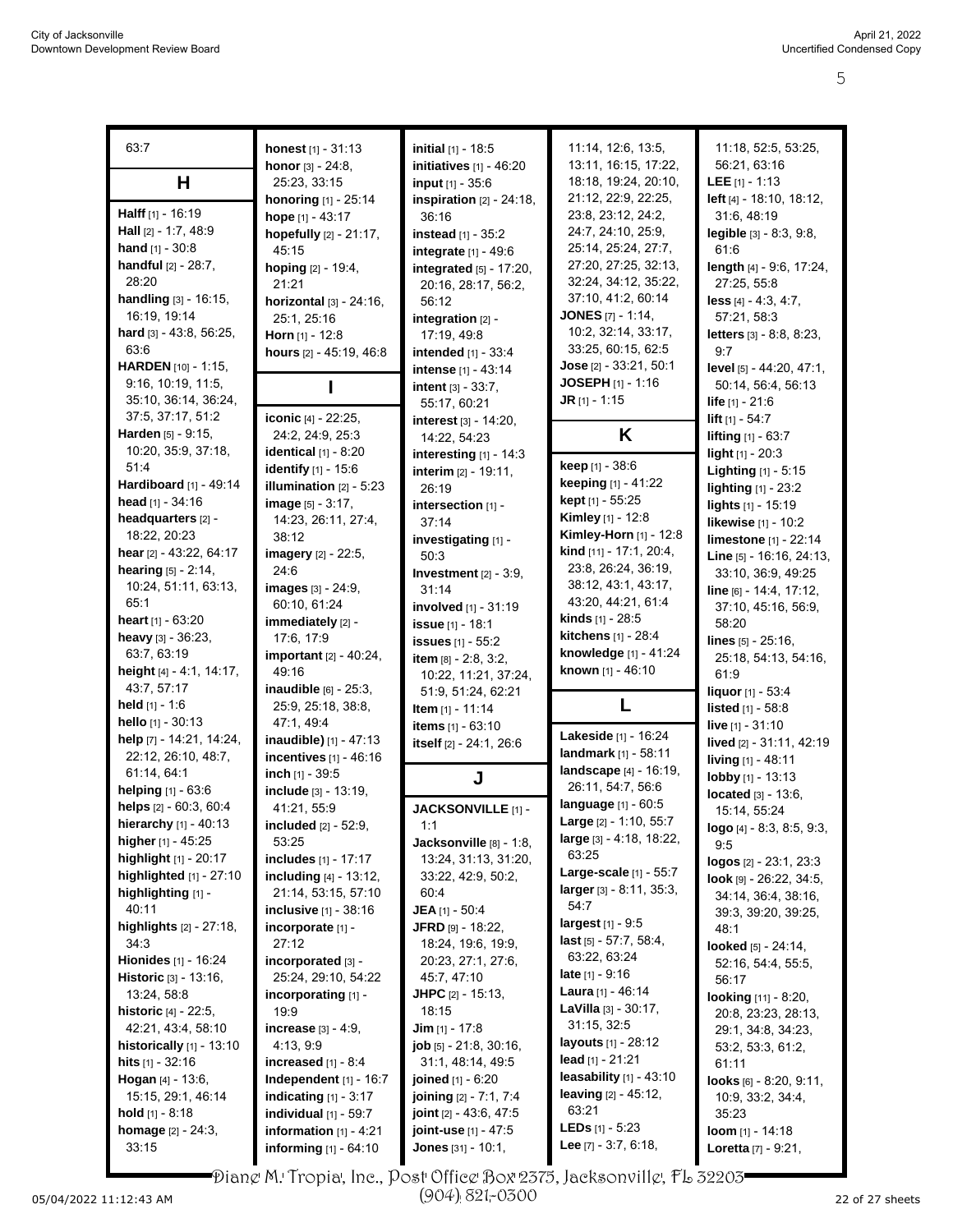| 10:18, 16:18, 34:18,              | 10:7, 11:21, 11:25,              | mimic [3] - 25:16,                         | 17:18, 17:20, 28:6,              | note $[3] - 49.16$ ,           |
|-----------------------------------|----------------------------------|--------------------------------------------|----------------------------------|--------------------------------|
| 35.8, 51.16, 51.21                | 12:5, 44:8, 45:4,                | 26:8, 38:17                                | 41:24                            | 51:19, 60:22                   |
| <b>LORETTA</b> $[6] - 1:16$ ,     | 47:20, 47:22, 48:16,             | mimicked [1] - 14:5                        | murals $[3] - 14:20$ ,           | noted $[1] - 37:22$            |
| 9.22, 10.15, 11.2,                | 48:19, 51:15, 53:25,             | mindful $[1] - 41:20$                      | 20:22, 47:16                     | notes $[1] - 66:11$            |
| 12:14, 34:19                      | 54:1                             | minimum $[1] - 57:19$                      | must [5] - 12:1, 57:11,          | nothing [1] - 39:16            |
| <b>LORI</b> $[1]$ - 1:19          | <b>member</b> $[1] - 5:13$       | $minutes_{[2]} - 2:10$ ,                   | 58:1, 58:13, 58:15               | notify [1] - 12:18             |
| <b>Lori</b> $[2] - 3.8, 7.20$     | <b>MEMBER</b> [56] - 2:16,       | 2:12                                       |                                  |                                |
| <b>louvers</b> [1] - 33:13        | 2:19, 5:14, 7:2, 7:5,            |                                            |                                  |                                |
|                                   | 7:10, 7:15, 7:19,                | missed $[1] - 64:13$                       | N                                | O                              |
| <b>love</b> $[4] - 27:14, 43:10,$ | 7:25, 8:10, 8:15,                | mixed $[3] - 13:12$ ,                      | name [3] - 3:8, 5:11,            | obtain [2] - 14:12,            |
| 43:11, 43:23                      | 9:10, 9:16, 9:22,                | 20:5, 23:16                                | 5:14                             | 15:13                          |
| Lynwood [1] - 1:7                 |                                  | mixed-use [3] - 13:12,                     | narrower [1] - 35:1              |                                |
|                                   | 10:2, 10:6, 10:9,                | 20:5, 23:16                                |                                  | obviously [3] - 34:20,         |
| Μ                                 | 10:15, 10:19, 11:2,              | modern [4] - 24:2,                         | <b>National</b> [2] - 13:17,     | 44:14, 47:9                    |
|                                   | 11.3, 11.4, 11.5,                | 25:18, 28:5, 38:21                         | 58:8                             | odd [1] - 45:19                |
| major [1] - 24:20                 | 11:8, 12:14, 30:9,               | modulation $[3] - 55:6$ ,                  | need [15] - 14:12,               | OF [4] - 1:1, 66:1,            |
| <b>majority</b> $[1] - 50.8$      | 32:14, 33:17, 33:25,             | 55:10, 55:15                               | 22:8, 23:10, 30:1,               | 66:3, 66:4                     |
| Manager [1] - 1:19                | 34:19, 35:10, 36:14,             | <b>MONAHAN</b> [8] - 1:16,                 | 30:19, 30:23, 31:7,              | off-street [2] - 56:18,        |
| manufacturer [1] -                | 36:24, 37:5, 37:17,              | 2:19, 7:15, 41:12,                         | 34:24, 41:20, 45:9,              | 57:8                           |
| 37:3                              | 37:20, 38:4, 39:24,              | 44:1, 51:6, 62:12,                         | 45:19, 50:9, 57:5,               | Office [2] - 1:20, 13:16       |
| <b>March</b> [1] - 2:9            | 41:12, 44:1, 44:5,               | 62:17                                      | 58:19, 60:17                     | office [2] - 21:2, 22:3        |
| mark [2] - 32:17, 48:3            | 44:10, 46:23, 47:8,              | Monahan [6] - 2:20,                        | needed [4] - 12:18,              | official [1] - 63:22           |
| market [3] - 21:25.               | 47:18, 47:23, 51:2,              | 7:14, 41:11, 51:7,                         | 52:12, 54:24, 55:17              | offset [2] - 24:7, 40:2        |
| 41:23, 60:18                      | 51:6, 59:2, 59:18,               | 62:16, 62:18                               | <b>needs</b> $[2] - 27:13$ ,     | often [1] - 31:20              |
| <b>mass</b> $[1] - 55:10$         | 60:15, 62:5, 62:12,              | monetize [1] - 43:9                        | 50:22                            | old [3] - 13:25, 15:15,        |
| massing $[1] - 55.5$              | 62:14, 62:17, 64:15              | motion $[11] - 2:15$ ,                     | negotiated $[2] - 19:3$ ,        | 63:10                          |
| master [1] - 46:20                | <b>members</b> $[4] - 31:6$ ,    | 2:17, 10:14, 10:15,                        | 45:8                             | <b>on-street</b> $[1]$ - 46:6  |
| material [7] - 5:25,              | 59:16, 64:24                     | 10:17, 51:2, 51:3,                         | new [23] - 3:18, 5:18,           | once [1] - 32:2                |
| 14:2, 33:8, 33:12,                | <b>Members</b> [1] - 64:24       | 62:8, 62:10, 62:19,                        | 13:7, 13:17, 14:1,               | One $[1] - 16:7$               |
| 34:3, 35:25, 56:6                 | <b>MEMBERS</b> [12] - 1:12,      | 64:17                                      | 14.8, 17.16, 17:23,              | one $[28] - 5.9, 8.9,$         |
| materials [2] - 24:16,            | 2:13, 2:23, 2:25,                | mounting $[1]$ - 5:20                      | 19:2, 19:3, 20:5,                | 8:18, 11:9, 13:14,             |
| 49:13                             | 10:23, 51:10, 51:14,             | move [18] - 2:16, 3:2,                     | 20:15, 23:9, 23:16,              | 14:23, 17:25, 18:13,           |
| matrix [1] - 61:6                 | 51:18, 62:22, 62:25,             | 6:14, 11:13, 18:4,                         | 25:11, 32:25, 38:21,             | 21:16, 21:23, 24:4,            |
| <b>MATT</b> $[1] - 1:13$          | 63:2, 64:18                      | 22:4, 22:21, 27:18,                        | 42:11, 42:15, 43:3,              | 25:6, 25:8, 27:18,             |
| Matt [3] - 6:20, 16:17,           | Memorandum [1] -                 | 27:21, 30:19, 30:24,                       | 63.14, 64.23                     | 32:17, 36:2, 40:9,             |
| 49:25                             | 11:24                            | 34:1, 38:5, 51:24,                         | newer [2] - 5:22, 5:23           | 43:20, 44:15, 47:16,           |
| maximum $[1] - 4.10$              | mentioned [5] - 4:11,            | 62:12, 63:10, 63:13,                       | news $[1] - 50.16$               | 49:5, 49:9, 52:22,             |
| mean [5] - 31:3, 32:16,           | 16:18, 22:22, 23:10,             | 65:1                                       | next [11] - 12:2, 12:23,         | 53:7, 53:13, 57:11,            |
| 39:7, 41:23, 59:21                | 29:22                            | moved [1] - 62:16                          | 14:20, 25:17, 28:7,              | 57:18, 58:4                    |
| means $[1] - 60:5$                | mentioning [1] - 18:12           | movement [1] - 14:7                        | 28:20, 29:17, 41:8,              | one-bedroom [1] -              |
| meant [4] - 26:8, 33:2,           | merchandise [2] -                | movies [1] - 28:1                          | 48:9, 54:12                      | 13:14                          |
| 33:13, 53:12                      | 53:15, 53:21                     | moving [7] - 20:12,                        | nice [4] - 26:9, 35:12,          | one-story [1] - 18:13          |
|                                   | <b>mesh</b> $[1] - 26.9$         | 22:24, 23:9, 24:13,                        | 35:13, 48:13                     | one-way [1] - 44:15            |
| measurable [2] -<br>52:13, 55:17  | metal $[1] - 36.12$              | 24:19, 25:19, 63:21                        | nicely [1] - 32:21               | <b>online</b> [2] - 6:21,      |
|                                   | method [1] - 30:19               | <b>MR</b> $[23] - 6.6, 6.8$                | <b>night</b> $[1] - 45:12$       | 21:17                          |
| <b>measure</b> $[1] - 9:3$        | methods [1] - 57:12              | 6:13, 8:2, 11:12,                          | <b>NoCo</b> [1] - 46:3           | open [5] - 57:14,              |
| measured $[1]$ - $9.6$            | metrics [1] - 17:14              | 16:10, 18:8, 19:16,                        | none [5] - 2:14, 10:24,          | 57:17, 58:2, 59:12,            |
| mechanical [2] -                  | <b>MEYERS</b> [13] - 1:19,       | 30:7, 32:10, 33:10,                        | 51:11, 63:13, 65:1               | 61:22                          |
| 49:19, 49:21                      | 3.6, 6.17, 7.24, 9.1,            | 33:21, 36:8, 36:15,                        | nonparking [2] -                 |                                |
| meet $[3] - 15.6, 35.4,$          | 11:18, 12:20, 13:3,              | 37:1, 37:16, 42:7,                         | 57:12, 58:1                      | openings [5] - 25:15,          |
| 57:15                             | 52.4, 57.2, 63.16,               |                                            | <b>nonstreet</b> [2] - 3:14,     | 26:7, 26:14, 26:16,            |
| <b>meeting</b> [10] - 2:5,        | 63:19, 64:14                     | 45.2, 48.18, 49.25,<br>50:17, 61:17, 64:19 | 5:1                              | 31:7                           |
| 2:10, 2:11, 12:1,                 | <b>Meyers</b> $[12] - 3.4, 3.8,$ | MS [21] - 3:6, 6:17,                       | North [1] - 53:6                 | <b>operating</b> $[1] - 22:15$ |
| 12:2, 12:19, 30:15,               | 5:7, 6:16, 11:16,                |                                            | north [2] - 14:9, 17:9           | Operations [1] - 1:19          |
| 48:20, 63:24, 63:25               | 12:13, 16:2, 18:11,              | 7:24, 9:1, 11:18,                          |                                  | opinion $[1] - 41.5$           |
| <b>MEETING</b> $[1] - 1:3$        | 27.9, 37.22, 52.2,               | 12:20, 13:3, 16:6,                         | <b>northeast</b> $[3] - 18:19$ , | opportunities [1] -            |
| meetings $[2] - 54:2$ ,           | 63:18                            | 16:11, 18:9, 19:17,                        | 19:20, 25:10                     | 24:11                          |
| 59:5                              | middle $[4] - 17:10$ ,           | 34:16, 44:25, 45:3,                        | <b>Northeast</b> [1] - 12:10     | opportunity [5] -              |
| <b>Member</b> [25] - 1:13,        | 19:24, 39:15, 45:12              | 47:4, 47:15, 52:4,                         | northern [2] - 20:19,            | 27:11, 31:12, 34:21,           |
| 1:14, 1:14, 1:15,                 |                                  | 57:2, 63:16, 63:19,                        | 29:3                             | 40:3, 64:11                    |
| 1:15, 1:16, 1:16,                 | <b>might</b> $[3] - 5:18$ ,      | 64:14                                      | northwest [1] - 39:21            | opposed [6] - 2:24,            |
| 6:20, 7:3, 9:1, 10:4,             | 14:24, 61:14                     | multifamily [4] -                          | Notary [1] - 1:9                 | 11:7, 11:8, 11:9,              |

Diane M. Tropia, Inc., Post Office Box 2375, Jacksonville, FL 32203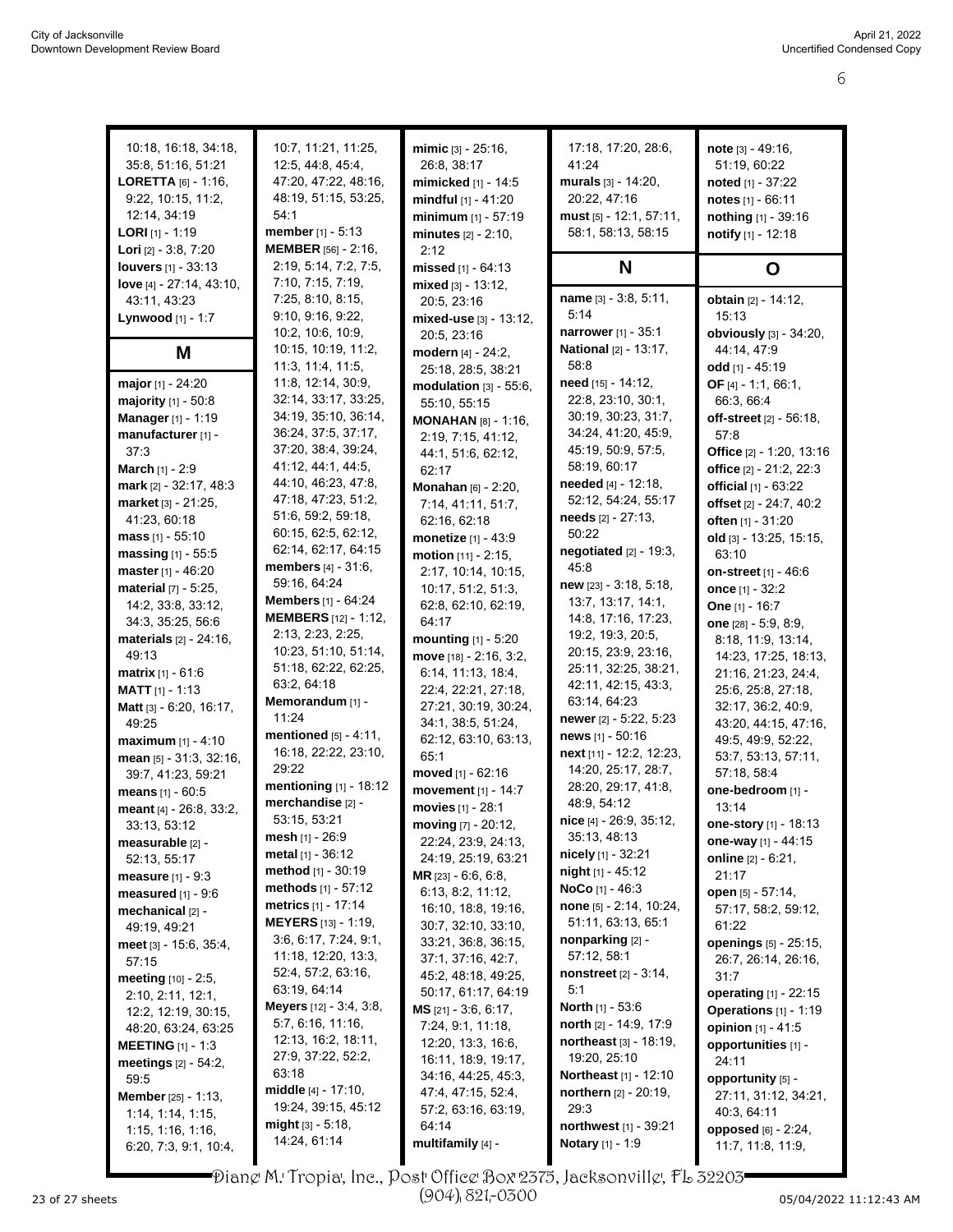| 51:17, 63:1                            | Park [1] - 13:17                   | placed [1] - 15:20            | price [1] - 64:19                | <b>Public</b> [1] - 1:9                 |
|----------------------------------------|------------------------------------|-------------------------------|----------------------------------|-----------------------------------------|
| optics [1] - 60:20                     | parking [41] - 13:9,               | Places [1] - 58:9             | primary [1] - 22:10              | publicly [1] - 12:2                     |
| <b>opting</b> $[1] - 61:3$             | 13:20, 13:21, 15:12,               | plan [4] - 20:8, 58:12,       | private [2] - 33:6, 54:5         | <b>PUD</b> [2] - 3:20, 3:22             |
| option [1] - 50:4                      | 18:20, 18:23, 18:24,               | 58:14, 58:15                  | problem $[2] - 31:2$ ,           | pulling [1] - 49:11                     |
| order [1] - 2:5                        | 19:7, 19:9, 19:10,                 | <b>Planned</b> [1] - 3:20     | 31:24                            | purple [1] - 19:24                      |
| ordinance [4] - 3:24,                  | 20:6, 20:16, 26:4,                 | planning $[2] - 46:20$ ,      | Proceedings [1] - 1:6            | pursuant [2] - 11:23,                   |
|                                        | 26:6, 27:8, 28:16,                 | 49:20                         |                                  |                                         |
| 53:8, 54:3, 58:20                      | 44:14, 44:18, 44:21,               |                               | proceedings [2] -                | 12:4                                    |
| original [2] - 19:1,                   | 45.5, 45.17, 46.6,                 | plans [1] - 14:14             | 65:4, 66:9                       | put [3] - 47:15, 53:1,                  |
| 53:8                                   | 46.8, 46.21, 46:25,                | planters [3] - 26:14,         | <b>process</b> $[4] - 34:1$ ,    | 64:19                                   |
| originally [1] - 18:25                 | 47:1, 47:6, 47:23,                 | 34:25, 37:12                  | 41:19, 42:4, 59:16               | putting [2] - 30:18,                    |
| ornamentation [1] -                    | 49.8, 50.21, 53:11,                | plantings [1] - 26:15         | product [1] - 21:24              | 43:8                                    |
| 22:18                                  | 56:2, 56:3, 56:12,                 | playing [1] - 36:19           | products $[1]$ - 5:25            | putty [2] - 38:17,                      |
| otherwise [1] - 21:25                  | 56:13, 56:18, 57:8                 | podium [8] - 5:11,            | Professional [2] -               | 38:22                                   |
| outcomes [2] - 52:13,                  | <b>parks</b> $[1] - 53.9$          | 5:13, 16:5, 33:9,             | 66:7, 66:18                      |                                         |
| 60:19                                  | PAROLA [3] - 1:19,                 | 36:7, 42:6, 44:24,            | program [1] - 46:16              | Q                                       |
| outdoor [3] - 21:2,                    | 61:17, 64:19                       | 49:24                         | programming [1] -                | quality [3] - 5:24,                     |
| 21:3, 27:22                            | Part $[1]$ - 13:15                 | point [2] - 31:15,            | 43:21                            | 14:7, 49:16                             |
| outer [1] - 9:4                        | part [6] - 18:25, 19:8,            | 61:19                         | project [49] - 12:16,            |                                         |
| outside [2] - 28:2,                    |                                    | pool [4] - 33:7, 41:25,       | 14:14, 16:4, 16:16,              | questions $[7] - 5.4$ ,                 |
| 43.6                                   | 19:22, 53:7, 54:14,<br>56:6        | 43:8, 43:22                   | 16:20, 16:22, 17:16,             | 5:17, 15:24, 29:24,                     |
| outstanding [2] -                      |                                    | pools [1] - 28:4              | 17:23, 18:3, 18:5,               | 37:25, 44:12, 59:15                     |
| 41:14, 41:21                           | particularly [1] - 35:16           | popular [1] - 42:24           | 18:20, 19:2, 19:9,               | queue [1] - 44:7                        |
| overall [1] - 50:24                    | partnership [1] -                  | porches [1] - 54:21           | 19:22, 19:25, 20:13,             | quick [4] - 48:5, 52:20,                |
| overcomplicate [1] -                   | 16:23                              | porticos [1] - 54:21          | 20:15, 20:20, 21:4,              | 54:11, 54:15                            |
| 60:9                                   | past [3] - 18:4, 31:11,            | portion [8] - 14:8,           | 21:11, 21:21, 23:16,             | quiet [1] - 43:2                        |
| overcooked [1] - 40:5                  | 32:1                               | 19:25, 20:19, 45:22,          | 23:17, 24:18, 24:24,             | quieter [1] - 25:13                     |
| overhang [1] - 14:5                    | <b>pattern</b> [2] - 14:2,         | 54:4, 55:20, 55:25,           | 26:21, 29:9, 29:16,              | quite [2] - 32:21,                      |
| overhangs [1] - 25:21                  | 39:17                              | 56:1                          | 32:15, 34:8, 34:21,              | 61:25                                   |
| <b>Overlay</b> [2] - 4:25,             | patterns [1] - 24:22               | portions $[8] - 24.23$ ,      | 35:12, 36:22, 38:5,              |                                         |
| 52:1                                   | pause [3] - 16:11,                 | 29:15, 47:7, 52:11,           | 40:25, 41:14, 41:22,             | R                                       |
|                                        |                                    |                               |                                  |                                         |
| overlay [1] - 3:23                     | 18:9, 27:17                        | 52:17, 54:3, 55:23,           | 41:24, 43:9, 45:6,               |                                         |
| overpower [1] - 24:8                   | paying [2] - 24:3, 25:9            | 58:18                         | 45:15, 47:5, 47:7,               | Radcliff [8] - 3:4, 5:7,                |
| overview [1] - 19:18                   | pedestrian [5] - 14:18,            | positive [1] - 60:19          | 48:25, 49:2, 49:8,               | 11:16, 12:13, 16:2,                     |
| overwhelm [1] - 4:14                   | 14:24, 29:13, 54:23,               | possible [1] - 21:18          | 49:17, 50:24, 58:17              | 18:11, 27:9, 37:22                      |
| overwhelming [1] -                     | 55.4                               | <b>Powell</b> $[2] - 45:9$ ,  | projects $[5] - 12:10$ ,         | Radcliff-Meyers [8] -                   |
| 55:16                                  | pedestrians [2] -                  | 45:11                         | 20:5, 29:2, 29:23,               | 3:4, 5:7, 11:16                         |
| own [2] - 19:21, 48:23                 | 37:13, 56:8                        | power [1] - 5:24              | 55:13                            | 12:13, 16:2, 18:11,                     |
| owned [2] - 14:11,                     | people [7] - 28:3,                 | <b>Powers</b> [1] - 19:6      | promote [1] - 54:19              | 27:9, 37:22                             |
| 15:12                                  | 31:10, 32:3, 32:4,                 | precast [7] - 23:17,          | property [3] - 3:20,             | <b>Radcliffe</b> [4] - 3:8,             |
|                                        | 43:18, 46:12, 50:14                | 24:20, 36:12, 36:24,          | 57:24, 58:13                     | 6:16, 52:2, 63:18                       |
| P                                      | per [1] - 3:24                     | 37:1, 43:11, 49:15            | <b>proposal</b> $[2]$ - 5:18,    | <b>RADCLIFFE</b> $[13] -$               |
|                                        | percent [7] - 4:1, 4:5,            | <b>predates</b> $[1] - 17:3$  | 13:10                            | 1:19, 3:6, 6:17, 7:24,                  |
| $p.m$ [3] - 1:7, 2:1, 65:5             | 56.4, 57.9, 57.20,                 | <b>PRESENT</b> [2] - 1:12,    | proposed [5] - 4:19,             | 9:1, 11:18, 12:20,                      |
| package [1] - 9:18                     | 57:22, 58:1                        | 1:18                          | 8.19, 14.9, 18.14,               | 13.3, 52.4, 57.2,                       |
| packet [1] - 54:14                     | <b>perfect</b> $[4] - 16:11$ ,     | <b>present</b> $[2] - 16:4$ , | 51:25                            | 63:16, 63:19, 64:14                     |
| Page [9] - 18:7, 19:15,                | 28:23, 45:3, 60:1                  | 30:22                         | proposing [2] - 26:20,           | Radcliffe-Meyers [4] -                  |
| 20:7, 23:5, 23:10,                     | performing $[1]$ - 12:9            | presentation $[4] - 5.9$ ,    | 29:4                             | 3:8, 6:16, 52:2,                        |
| 25:6, 28:11, 36:15,                    | <b>period</b> $[1]$ - 22:15        | 30:4, 37:4, 61:10             | prosperous [1] -                 | 63:18                                   |
| 45:1                                   | period-appropriate                 | presented [2] - 14:14,        | 31:16                            | <b>RADCLIFFE-</b>                       |
| page [4] - 8:18, 18:10,                | $[1] - 22:15$                      | 52:18                         | provide [7] - 14:19,             | MEYERS [13] - 1:19,                     |
| 24:13, 36:14                           | perspective $[2] - 34:4$ ,         | presenting $[1]$ - 3:10       | 14:22, 33:5, 45:16,              | 3.6, 6.17, 7.24, 9.1,                   |
| pages [2] - 28:20,                     | 39:22                              | Preservation [1] -            | 54:23, 58:1, 58:12               | 11:18, 12:20, 13:3,                     |
| 29:17                                  | <b>phase</b> $[1] - 30:21$         | 13:16                         | <b>provides</b> $[2] - 14.1$ ,   | 52:4, 57:2, 63:16,                      |
| <b>painted</b> $[1] - 3:24$            | <b>phases</b> $[1] - 30.24$        | preserved [1] - 22:7          | 33:13                            | 63.19, 64.14                            |
| painting [1] - 39:18                   | <b>Photo</b> $[1]$ - 39:23         | <b>pretty</b> $[9] - 19.18$ , | providing [3] - 13:21,           | <b>raised</b> $[1] - 30.8$              |
| palette [2] - 24:15,                   | <b>pictures</b> $[1] - 60:11$      | 21:22, 24:10, 38:25,          | 19:7, 21:8                       | ramp [6] - 14:9, 14:17,                 |
| 25:14                                  | <b>pioneers</b> $[1] - 17:2$       | 42:13, 42:22, 42:24,          | proximity $[1]$ - 46:2           | 15:9, 20:6, 27:11,                      |
| parcel [1] - 14:11                     | <b>place</b> $[7] - 17:1$ , 30:15, | 43:14, 48:8                   | public [7] - 6:11, 30:5,         | 45:24                                   |
| Parcel [1] - 15:12<br>park [1] - 46:13 | 30:20, 30:23, 31:8,<br>43:1, 61:21 | previously [2] - 16:25,       | 32:9, 33:6, 46:9,<br>47:15, 54:6 | ran $[1] - 42.14$<br>rather [3] - 39:6, |

Diane M. Tropia, Inc., Post Office Box 2375, Jacksonville, FL 32203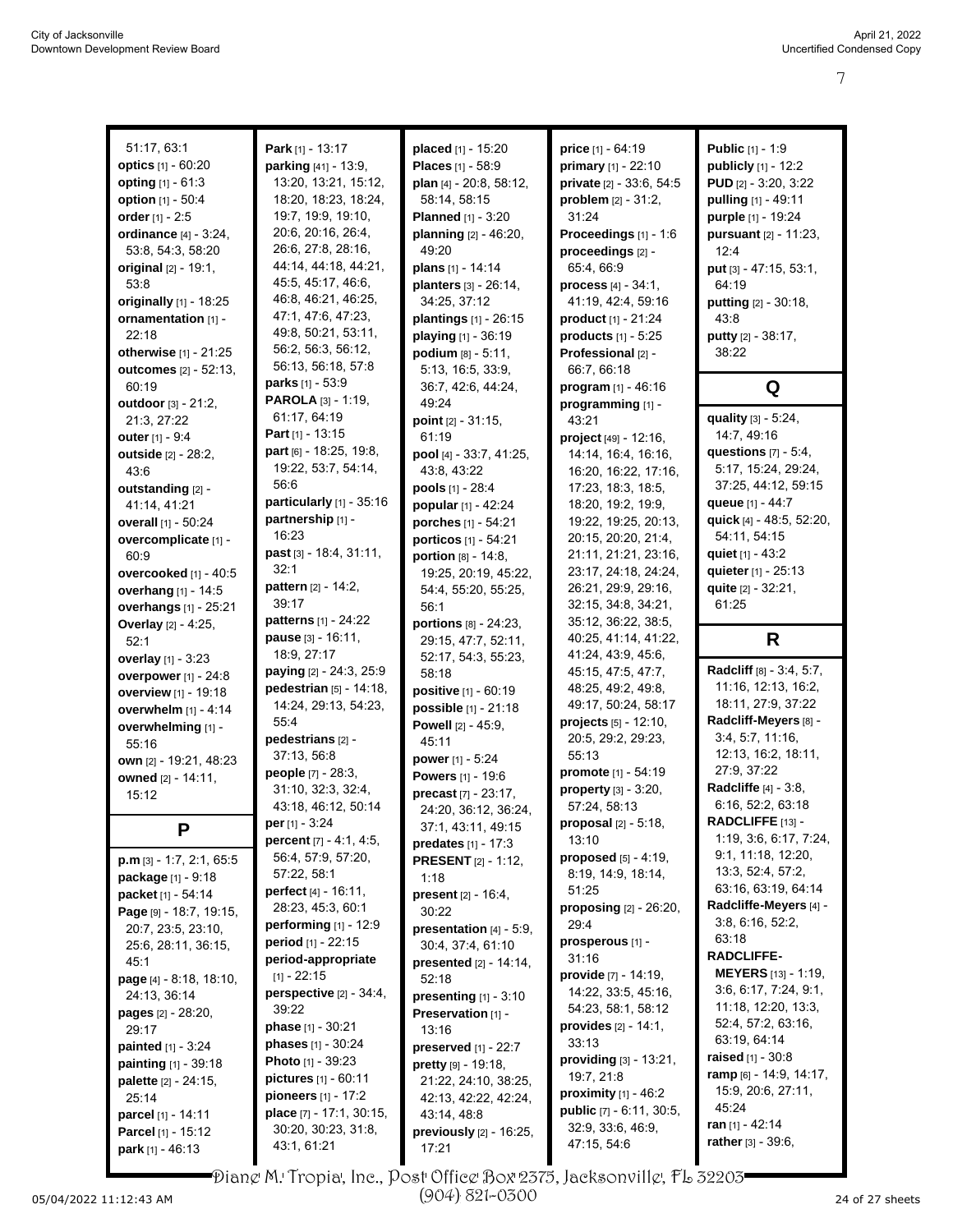| 39:17, 40:14<br>RDA [1] - 19:1 | regulations $[1]$ - 58:5<br>reiterate [1] - 57:4 | restaurants $[1] - 46:18$       | <b>SCHILLING</b> [7] - 1:15,<br>2:16, 8:15, 9:10, | <b>Shops</b> [1] - 16:24       |
|--------------------------------|--------------------------------------------------|---------------------------------|---------------------------------------------------|--------------------------------|
|                                |                                                  | restore [1] - 22:25             |                                                   | shot $[1] - 38.8$              |
| read [6] - 8.8, 11:22,         | reiteration $[1]$ - 50:20                        | restored [2] - 22:20,           | 11:3, 37:20, 62:14                                | show [4] - 28:1, 29:17,        |
| 12:1, 12:22, 21:9,             | relating [1] - 38:19                             | 42:19                           | <b>scope</b> [1] - 17:17                          | 29:19, 34:2                    |
| 62:2                           | relying [1] - 17:21                              | <b>restoring</b> $[1] - 22:11$  | <b>scoring</b> [1] - 24:22                        | <b>showcase</b> [2] - 23:3,    |
| readability [2] - 60:21,       | reminder [1] - 5:10                              | <b>restraint</b> $[4] - 39:4$ , | Scott [1] - 30:10                                 | 24:20                          |
| 61:15                          | removed [5] - 55:20,                             | 39:13, 40:17, 40:18             | Scott's [1] - 30:8                                | shown [1] - 14:19              |
| <b>reads</b> [1] - 61:25       | 55:21, 56:1, 56:16,                              | restraints $[1] - 43.7$         | <b>screen</b> $[5] - 33:3$ ,                      | shows [5] - 8:19,              |
| <b>real</b> [2] - 26:9, 43:8   | 56:18                                            | restrictions $[1]$ - 53:4       | 36:12, 50:11, 56:12                               | 18:10, 28:12, 28:21,           |
| realizing $[1] - 52:11$        | <b>renamed</b> $[1] - 53.5$                      | retail [11] - 13:20,            | screened [2] - 49:22,                             | 41:15                          |
| really [36] - 9:3, 16:21,      | renderings [1] - 28:10                           | 15:18, 20:14, 25:22,            | 56:5                                              | side [10] - 14:9, 18:10,       |
| 24:4, 24:17, 25:4,             | renovate [1] - 13:10                             | 26:1, 26:7, 28:14,              | screening [4] - 15:8,                             | 18:12, 25:5, 25:10,            |
| 25:9, 25:11, 25:13,            | <b>renovation</b> $[1] - 42:12$                  | 44:20, 46:15, 46:17,            | 26:18, 27:12, 32:23                               | 25:25, 29:9, 34:25,            |
| 34:24, 35:17, 43:1,            | rented [1] - 48:5                                | 49.9                            | second $[13] - 2:19$ ,                            | 38:24, 40:1                    |
| 44:12, 45:18, 46:10,           | REP [1] - 17:4                                   | retained [1] - 12:8             | 2:20, 3:2, 10:19,                                 | sides [4] - 24:9, 28:21,       |
| 48:5, 48:11, 48:12,            | replace [1] - 3:16                               | reuse [6] - 11:15,              | 10:20, 16:12, 19:23,                              | 29:4, 38:7                     |
| 49:7, 50:19, 52:20,            | replacing [1] - 5:20                             | 12:6, 13:5, 20:1,               | 51.5, 51.6, 51.7,                                 | <b>sidewalk</b> [3] - 35:20,   |
| 52:24, 53:2, 53:20,            | replicas [1] - 22:16                             | 21:10, 32:18                    | 62:14, 62:19, 64:18                               | 37:8, 55:25                    |
| 54:3, 54:4, 54:11,             | repointing $[1]$ - 22:16                         | revamp [1] - 31:12              | <b>Section</b> [1] - 11:23                        | sign [14] - 3.3, 3.11,         |
| 54:15, 54:24, 55:2,            | report [10] - 3:5, 3:10,                         | reveal [1] - 24:22              | section [1] - 28:12                               | 3:13, 3:23, 4:8, 4:24,         |
| 56:10, 56:14, 56:25,           | 5:3, 11:17, 11:19,                               | <b>REVIEW</b> [1] - 1:2         | sections [3] - 28:22,                             | 5:22, 7:21, 8:6, 8:11,         |
| 59:7, 64:4, 64:7               | 12:25, 15:23, 27:10,                             | Review [3] - 2:6, 4:22,         | 29:19, 57:7                                       | 8:23, 9:4, 9:6, 9:17           |
| <b>realm</b> [6] - 14:18,      | 52.3, 66.9                                       | 15:2                            | see $[32] - 4.19, 8.4,$                           | <b>signage</b> $[5] - 3.21$ ,  |
| 14:24, 33.6, 54.5,             | <b>REPORTER [1] - 66:1</b>                       | review [3] - 9:17, 15:5,        | 9:17, 18:21, 20:13,                               | 3.22, 5.18, 6.2,               |
| 54.6, 55.4                     | <b>Reporter</b> [2] - 66:8,                      | 15:10                           | 20:17, 22:5, 22:10,                               | 44:21                          |
| rear [3] - 23:4, 27:7          | 66:18                                            | reviewed [1] - 14:15            | 22:21, 23:5, 23:17,                               | signed [1] - 46:10             |
| <b>reason</b> [2] - 8:1, 31:23 | represent [1] - 57:21                            | revisions $[1] - 51:25$         | 23:19, 24:5, 25:8,                                | significantly [1] - 8:11       |
| <b>reasons</b> [1] - 12:7      | representative [1] -                             | rewrite [2] - 52:15,            | 26:12, 27:7, 27:19,                               | signs $[11] - 3.14, 3.17,$     |
| <b>receive</b> [1] - 11:20     | 58:23                                            | 53:8                            | 28:5, 28:8, 29:3,                                 | 3:19, 3:24, 4:12,              |
| <b>received</b> [1] - 13:15    | representing [1] -                               | right-of-way $[1]$ - 27:3       | 30:7, 38:4, 38:11,                                | 4:14, 4:15, 4:18,              |
| recently [1] - 55:13           | 59:10                                            | riverbank [1] - 38:25           | 38:13, 39:10, 40:7,                               | 4:19, 5:1, 8:3                 |
| recognize [1] - 6:25           | request $[1] - 3:16$                             | roadway [1] - 33:3              | 41:5, 41:7, 48:4,                                 | similar [2] - 4:18, 9:11       |
| recommendation [1] -           | requesting $[1] - 4.8$                           | <b>Robbins</b> [2] - 16:14      | 56:10, 60:19, 61:22                               | simple [1] - 39:17             |
| 35.2                           | requests [1] - 35:5                              | <b>Roberts</b> [1] - 1:7        | seeing [1] - 34:9                                 | simplify [3] - 40:18,          |
| recommendations [1]            | required [6] - 18:2.                             | roof [1] - 14:4                 | seeks [2] - 3:12, 13:4                            | 40:19, 40:23                   |
| $-15.4$                        | 29:15, 29:20, 55:22,                             | rooftop [5] - 27:19,            | selected [1] - 31:5                               | single [1] - 40:9              |
| recommends [1] -               | 57:19, 60:2                                      | 28:4, 49:20, 50:8,              | selection [2] - 41:18,                            | site [3] - 20:8, 45:5,         |
| 4:23                           | requirement [2] -                                | 50:10                           | 42:4                                              | 45:22                          |
| record [6] - 5:12, 6:5,        | 12:4, 57:16                                      | room $[1] - 42:23$              | send [1] - 62:10                                  | sits [1] - 41:1                |
| 11:22, 12:23, 33:20,           | residential [14] -                               | <b>Room</b> [1] - 1:8           | sense [2] - 23:25, 37:8                           | size [3] - 8.4, 21:14,         |
| 66:10                          | 13:13, 13:18, 21:3,                              | rooms $[1] - 43:2$              | separate [1] - 43:19                              | 21:19                          |
| Recovery [1] - 30:11           | 27:23, 47:7, 49:9,                               | roughly [1] - 3:18              | <b>separation</b> $[1] - 55:11$                   | skip [1] - 18:4                |
| <b>recreation</b> $[1]$ - 21:3 | 54:17, 54:18, 54:20,                             | round [1] - 41:8                | <b>serve</b> [2] - 42:17                          | slide [2] - 14:20, 54:12       |
| recreational [1] -             | 54:22, 54:25, 55:24,                             | run [1] - 54:14                 | <b>Service</b> [1] - 13:17                        | <b>slides</b> $[2] - 24:12$    |
| 24:11                          | 56.3                                             | runs $[2] - 14:4, 20:19$        | services [1] - 12:9                               | 39:23                          |
| redevelopment [4] -            | residents [8] - 28:2,                            |                                 | set $[3] - 24.7, 33.14,$                          | slightly [4] - 8:7, 8:23,      |
| 16:25, 58:12, 58:14,           | 31.3, 31.18, 32.4,                               | S                               | 37.9                                              | 49:3, 60:24                    |
| 58:17                          | 34:5, 46:1, 47:2,                                |                                 | <b>setback</b> [1] - 52:24                        | <b>slowly</b> [1] - 28:19      |
| Redevelopment [1] -            | 48:10                                            | <b>sad</b> [1] - $64:8$         | <b>shade</b> $[3] - 22:13$ ,                      | smack [1] - 17:10              |
| 1:19                           | respect $[1] - 25.8$                             | San [2] - 33:21, 50:1           | 29:15, 40:10                                      | <b>smack-dab</b> $[1]$ - 17:10 |
| <b>refer</b> [1] - 23:13       | respectful $[1]$ - 24:3                          | <b>saving</b> [1] - 59:6        | shadow $[1] - 40:10$                              | small [2] - 17:21, 22:1        |
| <b>reference</b> [1] - 23:14   | respectfully [1] -                               | saw [3] - 17:8, 17:24,          | <b>shall</b> $[11] - 4.1, 4.4,$                   | smaller [1] - 35:4             |
| <b>reflective</b> [1] - 28:4   | 48:24                                            | 55:13                           | 15:6, 15:20, 15:21,                               | smart $[1] - 61:3$             |
| <b>regarding</b> [2] - 13:24,  | response [10] - 2:13,                            | scale [2] - 36:22, 55:7         | 54:18, 54:21, 55:9,                               | <b>Snyder</b> [2] - 16:17,     |
| 14:16                          | 2:25, 10:23, 44:5,                               | scenario [1] - 59:25            | 55:22, 57:21, 58:11                               | 49:25                          |
| regards [3] - 52:21,           |                                                  |                                 | <b>shallow</b> $[1] - 28.3$                       | <b>SNYDER</b> [2] - 49:25,     |
| 53.23, 57:6                    | 51:10, 51:18, 62:22,                             | <b>Schilling</b> [12] - 2:18,   | shape $[1] - 36:10$                               | 50:17                          |
| <b>Register</b> [1] - 58:8     | 63:2, 63:12, 64:25                               | 8:14, 9:2, 9:14,                | shared [2] - 21:2,                                | soften [2] - 14:21,            |
| regular [2] - 2:9, 63:9        | rest $[1]$ - 35:6                                | 11:21, 12:1, 12:5,              | 27:22                                             | 56:7                           |
| <b>regulated</b> [1] - 3:21    | <b>restaurant</b> $[2] - 52.22$ ,                | 37:19, 38:2, 51:15,             | sheet [1] - 15:11                                 |                                |
|                                | 53:1                                             | 51:20, 62:20                    |                                                   | solid [3] - 20:22,             |

Diane M. Tropia, Inc., Post Office Box 2375, Jacksonville, FL 32203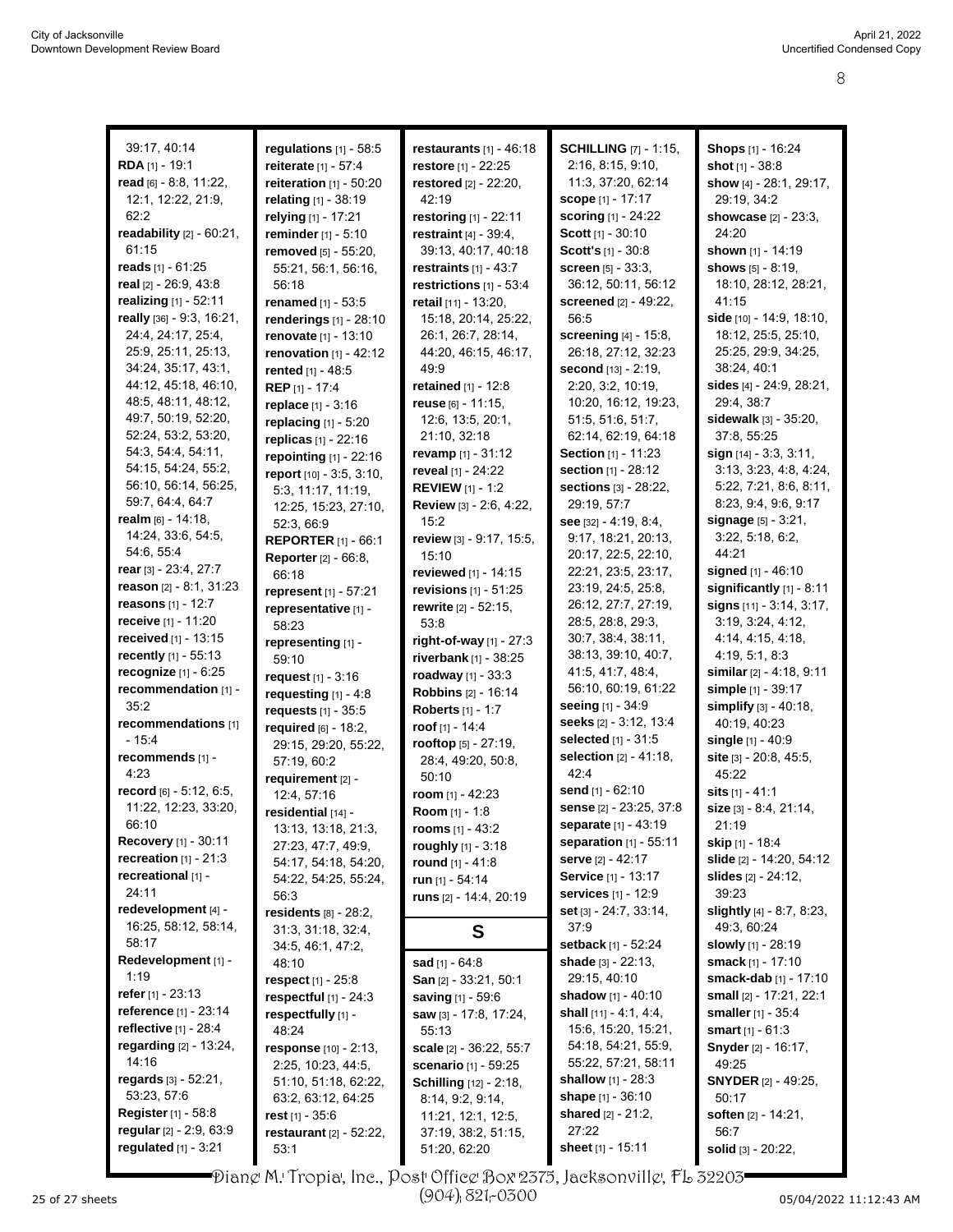|                                   |                                                                                                                                                                                                                                                                                                                                                                                                                                                                                                                                                                                                                                                                                                                                                                                                                                                           |                                                                                                                                                                                                                                                                                                                                                                                                                                                                                                                                                                                                                                                                                                                                                                                                                                                                                                                                         | transition $[2]$ - $20:23$ ,                                                                                                                                                                                                                                                                                                                                                                                                                                                                                                                                                                                                                                                                                                                                                                                                     |
|-----------------------------------|-----------------------------------------------------------------------------------------------------------------------------------------------------------------------------------------------------------------------------------------------------------------------------------------------------------------------------------------------------------------------------------------------------------------------------------------------------------------------------------------------------------------------------------------------------------------------------------------------------------------------------------------------------------------------------------------------------------------------------------------------------------------------------------------------------------------------------------------------------------|-----------------------------------------------------------------------------------------------------------------------------------------------------------------------------------------------------------------------------------------------------------------------------------------------------------------------------------------------------------------------------------------------------------------------------------------------------------------------------------------------------------------------------------------------------------------------------------------------------------------------------------------------------------------------------------------------------------------------------------------------------------------------------------------------------------------------------------------------------------------------------------------------------------------------------------------|----------------------------------------------------------------------------------------------------------------------------------------------------------------------------------------------------------------------------------------------------------------------------------------------------------------------------------------------------------------------------------------------------------------------------------------------------------------------------------------------------------------------------------------------------------------------------------------------------------------------------------------------------------------------------------------------------------------------------------------------------------------------------------------------------------------------------------|
|                                   |                                                                                                                                                                                                                                                                                                                                                                                                                                                                                                                                                                                                                                                                                                                                                                                                                                                           |                                                                                                                                                                                                                                                                                                                                                                                                                                                                                                                                                                                                                                                                                                                                                                                                                                                                                                                                         | 34:25                                                                                                                                                                                                                                                                                                                                                                                                                                                                                                                                                                                                                                                                                                                                                                                                                            |
| 64:23                             |                                                                                                                                                                                                                                                                                                                                                                                                                                                                                                                                                                                                                                                                                                                                                                                                                                                           |                                                                                                                                                                                                                                                                                                                                                                                                                                                                                                                                                                                                                                                                                                                                                                                                                                                                                                                                         | transitioned [1] - 26:3                                                                                                                                                                                                                                                                                                                                                                                                                                                                                                                                                                                                                                                                                                                                                                                                          |
|                                   |                                                                                                                                                                                                                                                                                                                                                                                                                                                                                                                                                                                                                                                                                                                                                                                                                                                           | 7:13, 7:18, 8:14,                                                                                                                                                                                                                                                                                                                                                                                                                                                                                                                                                                                                                                                                                                                                                                                                                                                                                                                       | transitions $[1]$ - 28:15                                                                                                                                                                                                                                                                                                                                                                                                                                                                                                                                                                                                                                                                                                                                                                                                        |
| 60:21, 61:2                       | 59:10                                                                                                                                                                                                                                                                                                                                                                                                                                                                                                                                                                                                                                                                                                                                                                                                                                                     | 9:14, 9:20, 9:25,                                                                                                                                                                                                                                                                                                                                                                                                                                                                                                                                                                                                                                                                                                                                                                                                                                                                                                                       | transparency [3] -                                                                                                                                                                                                                                                                                                                                                                                                                                                                                                                                                                                                                                                                                                                                                                                                               |
| Stanley [2] - 30:8,               |                                                                                                                                                                                                                                                                                                                                                                                                                                                                                                                                                                                                                                                                                                                                                                                                                                                           | 10:4, 10:7, 10:11,                                                                                                                                                                                                                                                                                                                                                                                                                                                                                                                                                                                                                                                                                                                                                                                                                                                                                                                      | 55:19, 55:20, 55:22                                                                                                                                                                                                                                                                                                                                                                                                                                                                                                                                                                                                                                                                                                                                                                                                              |
| 30:10                             | subjective [1] - 40:22                                                                                                                                                                                                                                                                                                                                                                                                                                                                                                                                                                                                                                                                                                                                                                                                                                    | 10:17, 10:20, 10:24,                                                                                                                                                                                                                                                                                                                                                                                                                                                                                                                                                                                                                                                                                                                                                                                                                                                                                                                    | transparent [1] -                                                                                                                                                                                                                                                                                                                                                                                                                                                                                                                                                                                                                                                                                                                                                                                                                |
| <b>start</b> $[4] - 7:7, 31:9,$   | submittal [3] - 14:13,                                                                                                                                                                                                                                                                                                                                                                                                                                                                                                                                                                                                                                                                                                                                                                                                                                    | 11:6, 11:9, 11:13,                                                                                                                                                                                                                                                                                                                                                                                                                                                                                                                                                                                                                                                                                                                                                                                                                                                                                                                      | 23:20                                                                                                                                                                                                                                                                                                                                                                                                                                                                                                                                                                                                                                                                                                                                                                                                                            |
| 32.13, 40.23                      | 15:5, 15:9                                                                                                                                                                                                                                                                                                                                                                                                                                                                                                                                                                                                                                                                                                                                                                                                                                                |                                                                                                                                                                                                                                                                                                                                                                                                                                                                                                                                                                                                                                                                                                                                                                                                                                                                                                                                         | treatments $[1]$ - 56:7                                                                                                                                                                                                                                                                                                                                                                                                                                                                                                                                                                                                                                                                                                                                                                                                          |
| <b>started</b> [2] - 16:22,       | substantial $[1]$ - 55:9                                                                                                                                                                                                                                                                                                                                                                                                                                                                                                                                                                                                                                                                                                                                                                                                                                  |                                                                                                                                                                                                                                                                                                                                                                                                                                                                                                                                                                                                                                                                                                                                                                                                                                                                                                                                         | tree [3] - 29:5, 35:3,                                                                                                                                                                                                                                                                                                                                                                                                                                                                                                                                                                                                                                                                                                                                                                                                           |
| 52:11                             | substantive [1] -                                                                                                                                                                                                                                                                                                                                                                                                                                                                                                                                                                                                                                                                                                                                                                                                                                         |                                                                                                                                                                                                                                                                                                                                                                                                                                                                                                                                                                                                                                                                                                                                                                                                                                                                                                                                         | 35:4                                                                                                                                                                                                                                                                                                                                                                                                                                                                                                                                                                                                                                                                                                                                                                                                                             |
|                                   | 60:16                                                                                                                                                                                                                                                                                                                                                                                                                                                                                                                                                                                                                                                                                                                                                                                                                                                     |                                                                                                                                                                                                                                                                                                                                                                                                                                                                                                                                                                                                                                                                                                                                                                                                                                                                                                                                         | trendy $[1] - 38:13$                                                                                                                                                                                                                                                                                                                                                                                                                                                                                                                                                                                                                                                                                                                                                                                                             |
|                                   | <b>success</b> [1] - 31:17                                                                                                                                                                                                                                                                                                                                                                                                                                                                                                                                                                                                                                                                                                                                                                                                                                |                                                                                                                                                                                                                                                                                                                                                                                                                                                                                                                                                                                                                                                                                                                                                                                                                                                                                                                                         | <b>TREVOR</b> $[1] - 1.13$                                                                                                                                                                                                                                                                                                                                                                                                                                                                                                                                                                                                                                                                                                                                                                                                       |
|                                   |                                                                                                                                                                                                                                                                                                                                                                                                                                                                                                                                                                                                                                                                                                                                                                                                                                                           |                                                                                                                                                                                                                                                                                                                                                                                                                                                                                                                                                                                                                                                                                                                                                                                                                                                                                                                                         | tried [2] - 17:13, 64:19                                                                                                                                                                                                                                                                                                                                                                                                                                                                                                                                                                                                                                                                                                                                                                                                         |
|                                   |                                                                                                                                                                                                                                                                                                                                                                                                                                                                                                                                                                                                                                                                                                                                                                                                                                                           |                                                                                                                                                                                                                                                                                                                                                                                                                                                                                                                                                                                                                                                                                                                                                                                                                                                                                                                                         | trimmer $[4] - 16.3$ ,                                                                                                                                                                                                                                                                                                                                                                                                                                                                                                                                                                                                                                                                                                                                                                                                           |
|                                   |                                                                                                                                                                                                                                                                                                                                                                                                                                                                                                                                                                                                                                                                                                                                                                                                                                                           |                                                                                                                                                                                                                                                                                                                                                                                                                                                                                                                                                                                                                                                                                                                                                                                                                                                                                                                                         | 30:3, 48:13, 57:25                                                                                                                                                                                                                                                                                                                                                                                                                                                                                                                                                                                                                                                                                                                                                                                                               |
|                                   |                                                                                                                                                                                                                                                                                                                                                                                                                                                                                                                                                                                                                                                                                                                                                                                                                                                           |                                                                                                                                                                                                                                                                                                                                                                                                                                                                                                                                                                                                                                                                                                                                                                                                                                                                                                                                         | Trimmer [3] - 16:5,                                                                                                                                                                                                                                                                                                                                                                                                                                                                                                                                                                                                                                                                                                                                                                                                              |
|                                   |                                                                                                                                                                                                                                                                                                                                                                                                                                                                                                                                                                                                                                                                                                                                                                                                                                                           |                                                                                                                                                                                                                                                                                                                                                                                                                                                                                                                                                                                                                                                                                                                                                                                                                                                                                                                                         | 16:7, 44:24                                                                                                                                                                                                                                                                                                                                                                                                                                                                                                                                                                                                                                                                                                                                                                                                                      |
|                                   |                                                                                                                                                                                                                                                                                                                                                                                                                                                                                                                                                                                                                                                                                                                                                                                                                                                           |                                                                                                                                                                                                                                                                                                                                                                                                                                                                                                                                                                                                                                                                                                                                                                                                                                                                                                                                         | TRIMMER [8] - 16:6,                                                                                                                                                                                                                                                                                                                                                                                                                                                                                                                                                                                                                                                                                                                                                                                                              |
|                                   |                                                                                                                                                                                                                                                                                                                                                                                                                                                                                                                                                                                                                                                                                                                                                                                                                                                           | 63:13, 63:17, 64:10,                                                                                                                                                                                                                                                                                                                                                                                                                                                                                                                                                                                                                                                                                                                                                                                                                                                                                                                    | 16:11, 18:9, 19:17,<br>44:25, 45:3, 47:4,                                                                                                                                                                                                                                                                                                                                                                                                                                                                                                                                                                                                                                                                                                                                                                                        |
|                                   |                                                                                                                                                                                                                                                                                                                                                                                                                                                                                                                                                                                                                                                                                                                                                                                                                                                           | 64:17, 64:22, 65:1                                                                                                                                                                                                                                                                                                                                                                                                                                                                                                                                                                                                                                                                                                                                                                                                                                                                                                                      | 47:15                                                                                                                                                                                                                                                                                                                                                                                                                                                                                                                                                                                                                                                                                                                                                                                                                            |
|                                   |                                                                                                                                                                                                                                                                                                                                                                                                                                                                                                                                                                                                                                                                                                                                                                                                                                                           | thinking [2] - 23:24,                                                                                                                                                                                                                                                                                                                                                                                                                                                                                                                                                                                                                                                                                                                                                                                                                                                                                                                   | Tropia [3] - 1:9, 66:7,                                                                                                                                                                                                                                                                                                                                                                                                                                                                                                                                                                                                                                                                                                                                                                                                          |
|                                   |                                                                                                                                                                                                                                                                                                                                                                                                                                                                                                                                                                                                                                                                                                                                                                                                                                                           | 60:19                                                                                                                                                                                                                                                                                                                                                                                                                                                                                                                                                                                                                                                                                                                                                                                                                                                                                                                                   | 66:18                                                                                                                                                                                                                                                                                                                                                                                                                                                                                                                                                                                                                                                                                                                                                                                                                            |
|                                   |                                                                                                                                                                                                                                                                                                                                                                                                                                                                                                                                                                                                                                                                                                                                                                                                                                                           | thoroughly [1] - 59:4                                                                                                                                                                                                                                                                                                                                                                                                                                                                                                                                                                                                                                                                                                                                                                                                                                                                                                                   | <b>true</b> $[1] - 66:10$                                                                                                                                                                                                                                                                                                                                                                                                                                                                                                                                                                                                                                                                                                                                                                                                        |
|                                   |                                                                                                                                                                                                                                                                                                                                                                                                                                                                                                                                                                                                                                                                                                                                                                                                                                                           | thoughtfulness [1] -                                                                                                                                                                                                                                                                                                                                                                                                                                                                                                                                                                                                                                                                                                                                                                                                                                                                                                                    | truly [1] - 17:15                                                                                                                                                                                                                                                                                                                                                                                                                                                                                                                                                                                                                                                                                                                                                                                                                |
|                                   |                                                                                                                                                                                                                                                                                                                                                                                                                                                                                                                                                                                                                                                                                                                                                                                                                                                           | 41:16                                                                                                                                                                                                                                                                                                                                                                                                                                                                                                                                                                                                                                                                                                                                                                                                                                                                                                                                   | try [4] - 20:25, 21:6,                                                                                                                                                                                                                                                                                                                                                                                                                                                                                                                                                                                                                                                                                                                                                                                                           |
|                                   |                                                                                                                                                                                                                                                                                                                                                                                                                                                                                                                                                                                                                                                                                                                                                                                                                                                           | three [2] - 54:2, 59:5                                                                                                                                                                                                                                                                                                                                                                                                                                                                                                                                                                                                                                                                                                                                                                                                                                                                                                                  | 47:14, 59:7                                                                                                                                                                                                                                                                                                                                                                                                                                                                                                                                                                                                                                                                                                                                                                                                                      |
|                                   |                                                                                                                                                                                                                                                                                                                                                                                                                                                                                                                                                                                                                                                                                                                                                                                                                                                           | <b>Thursday</b> $[2] - 1.6, 2.6$                                                                                                                                                                                                                                                                                                                                                                                                                                                                                                                                                                                                                                                                                                                                                                                                                                                                                                        | trying [9] - 23:24,                                                                                                                                                                                                                                                                                                                                                                                                                                                                                                                                                                                                                                                                                                                                                                                                              |
|                                   |                                                                                                                                                                                                                                                                                                                                                                                                                                                                                                                                                                                                                                                                                                                                                                                                                                                           |                                                                                                                                                                                                                                                                                                                                                                                                                                                                                                                                                                                                                                                                                                                                                                                                                                                                                                                                         | 25:16, 33:4, 35:24,                                                                                                                                                                                                                                                                                                                                                                                                                                                                                                                                                                                                                                                                                                                                                                                                              |
| <b>story</b> $[6] - 4.11$ , 13:7, |                                                                                                                                                                                                                                                                                                                                                                                                                                                                                                                                                                                                                                                                                                                                                                                                                                                           |                                                                                                                                                                                                                                                                                                                                                                                                                                                                                                                                                                                                                                                                                                                                                                                                                                                                                                                                         | 38:17, 41:20, 49:6,                                                                                                                                                                                                                                                                                                                                                                                                                                                                                                                                                                                                                                                                                                                                                                                                              |
| 13.8, 13.18, 13.20,               |                                                                                                                                                                                                                                                                                                                                                                                                                                                                                                                                                                                                                                                                                                                                                                                                                                                           |                                                                                                                                                                                                                                                                                                                                                                                                                                                                                                                                                                                                                                                                                                                                                                                                                                                                                                                                         | 58:21, 60:8                                                                                                                                                                                                                                                                                                                                                                                                                                                                                                                                                                                                                                                                                                                                                                                                                      |
| 18:13                             |                                                                                                                                                                                                                                                                                                                                                                                                                                                                                                                                                                                                                                                                                                                                                                                                                                                           |                                                                                                                                                                                                                                                                                                                                                                                                                                                                                                                                                                                                                                                                                                                                                                                                                                                                                                                                         | turn [3] - 23:4, 23:10,                                                                                                                                                                                                                                                                                                                                                                                                                                                                                                                                                                                                                                                                                                                                                                                                          |
| strategic [1] - 42:13             | system [1] - 50:6                                                                                                                                                                                                                                                                                                                                                                                                                                                                                                                                                                                                                                                                                                                                                                                                                                         |                                                                                                                                                                                                                                                                                                                                                                                                                                                                                                                                                                                                                                                                                                                                                                                                                                                                                                                                         | 23:22                                                                                                                                                                                                                                                                                                                                                                                                                                                                                                                                                                                                                                                                                                                                                                                                                            |
| street [20] - 4:2, 4:6,           | systems [1] - 49:20                                                                                                                                                                                                                                                                                                                                                                                                                                                                                                                                                                                                                                                                                                                                                                                                                                       |                                                                                                                                                                                                                                                                                                                                                                                                                                                                                                                                                                                                                                                                                                                                                                                                                                                                                                                                         | two [9] - 3:13, 3:16,                                                                                                                                                                                                                                                                                                                                                                                                                                                                                                                                                                                                                                                                                                                                                                                                            |
| 15:19, 15:20, 20:19,              |                                                                                                                                                                                                                                                                                                                                                                                                                                                                                                                                                                                                                                                                                                                                                                                                                                                           |                                                                                                                                                                                                                                                                                                                                                                                                                                                                                                                                                                                                                                                                                                                                                                                                                                                                                                                                         | 3:18, 4:25, 27:23,                                                                                                                                                                                                                                                                                                                                                                                                                                                                                                                                                                                                                                                                                                                                                                                                               |
|                                   | Τ                                                                                                                                                                                                                                                                                                                                                                                                                                                                                                                                                                                                                                                                                                                                                                                                                                                         |                                                                                                                                                                                                                                                                                                                                                                                                                                                                                                                                                                                                                                                                                                                                                                                                                                                                                                                                         | 28:3, 33:12, 39:5,                                                                                                                                                                                                                                                                                                                                                                                                                                                                                                                                                                                                                                                                                                                                                                                                               |
|                                   |                                                                                                                                                                                                                                                                                                                                                                                                                                                                                                                                                                                                                                                                                                                                                                                                                                                           |                                                                                                                                                                                                                                                                                                                                                                                                                                                                                                                                                                                                                                                                                                                                                                                                                                                                                                                                         | 39:11                                                                                                                                                                                                                                                                                                                                                                                                                                                                                                                                                                                                                                                                                                                                                                                                                            |
|                                   |                                                                                                                                                                                                                                                                                                                                                                                                                                                                                                                                                                                                                                                                                                                                                                                                                                                           |                                                                                                                                                                                                                                                                                                                                                                                                                                                                                                                                                                                                                                                                                                                                                                                                                                                                                                                                         | Tyler [1] - 5:14                                                                                                                                                                                                                                                                                                                                                                                                                                                                                                                                                                                                                                                                                                                                                                                                                 |
|                                   |                                                                                                                                                                                                                                                                                                                                                                                                                                                                                                                                                                                                                                                                                                                                                                                                                                                           |                                                                                                                                                                                                                                                                                                                                                                                                                                                                                                                                                                                                                                                                                                                                                                                                                                                                                                                                         | type [2] - 21:6, 61:14                                                                                                                                                                                                                                                                                                                                                                                                                                                                                                                                                                                                                                                                                                                                                                                                           |
|                                   |                                                                                                                                                                                                                                                                                                                                                                                                                                                                                                                                                                                                                                                                                                                                                                                                                                                           |                                                                                                                                                                                                                                                                                                                                                                                                                                                                                                                                                                                                                                                                                                                                                                                                                                                                                                                                         |                                                                                                                                                                                                                                                                                                                                                                                                                                                                                                                                                                                                                                                                                                                                                                                                                                  |
|                                   |                                                                                                                                                                                                                                                                                                                                                                                                                                                                                                                                                                                                                                                                                                                                                                                                                                                           |                                                                                                                                                                                                                                                                                                                                                                                                                                                                                                                                                                                                                                                                                                                                                                                                                                                                                                                                         | U                                                                                                                                                                                                                                                                                                                                                                                                                                                                                                                                                                                                                                                                                                                                                                                                                                |
|                                   |                                                                                                                                                                                                                                                                                                                                                                                                                                                                                                                                                                                                                                                                                                                                                                                                                                                           |                                                                                                                                                                                                                                                                                                                                                                                                                                                                                                                                                                                                                                                                                                                                                                                                                                                                                                                                         | under [3] - 16:24,                                                                                                                                                                                                                                                                                                                                                                                                                                                                                                                                                                                                                                                                                                                                                                                                               |
|                                   |                                                                                                                                                                                                                                                                                                                                                                                                                                                                                                                                                                                                                                                                                                                                                                                                                                                           | topic $[1] - 59.7$                                                                                                                                                                                                                                                                                                                                                                                                                                                                                                                                                                                                                                                                                                                                                                                                                                                                                                                      | 55:6, 58:21                                                                                                                                                                                                                                                                                                                                                                                                                                                                                                                                                                                                                                                                                                                                                                                                                      |
|                                   |                                                                                                                                                                                                                                                                                                                                                                                                                                                                                                                                                                                                                                                                                                                                                                                                                                                           |                                                                                                                                                                                                                                                                                                                                                                                                                                                                                                                                                                                                                                                                                                                                                                                                                                                                                                                                         | understandably [1] -                                                                                                                                                                                                                                                                                                                                                                                                                                                                                                                                                                                                                                                                                                                                                                                                             |
|                                   |                                                                                                                                                                                                                                                                                                                                                                                                                                                                                                                                                                                                                                                                                                                                                                                                                                                           | 55:7, 57:9                                                                                                                                                                                                                                                                                                                                                                                                                                                                                                                                                                                                                                                                                                                                                                                                                                                                                                                              | 45:11                                                                                                                                                                                                                                                                                                                                                                                                                                                                                                                                                                                                                                                                                                                                                                                                                            |
|                                   |                                                                                                                                                                                                                                                                                                                                                                                                                                                                                                                                                                                                                                                                                                                                                                                                                                                           | <b>totaling</b> $[1] - 5:1$                                                                                                                                                                                                                                                                                                                                                                                                                                                                                                                                                                                                                                                                                                                                                                                                                                                                                                             | understood [1] -                                                                                                                                                                                                                                                                                                                                                                                                                                                                                                                                                                                                                                                                                                                                                                                                                 |
| hardscape [1] -                   |                                                                                                                                                                                                                                                                                                                                                                                                                                                                                                                                                                                                                                                                                                                                                                                                                                                           | totally [1] - 43:22                                                                                                                                                                                                                                                                                                                                                                                                                                                                                                                                                                                                                                                                                                                                                                                                                                                                                                                     | 61:20                                                                                                                                                                                                                                                                                                                                                                                                                                                                                                                                                                                                                                                                                                                                                                                                                            |
| 29:18                             |                                                                                                                                                                                                                                                                                                                                                                                                                                                                                                                                                                                                                                                                                                                                                                                                                                                           | <b>towards</b> $[1] - 14:24$                                                                                                                                                                                                                                                                                                                                                                                                                                                                                                                                                                                                                                                                                                                                                                                                                                                                                                            | unfortunately [1] -                                                                                                                                                                                                                                                                                                                                                                                                                                                                                                                                                                                                                                                                                                                                                                                                              |
| stretched $[1]$ - 8:24            |                                                                                                                                                                                                                                                                                                                                                                                                                                                                                                                                                                                                                                                                                                                                                                                                                                                           | <b>traffic</b> $[1] - 48:10$                                                                                                                                                                                                                                                                                                                                                                                                                                                                                                                                                                                                                                                                                                                                                                                                                                                                                                            | 58:25                                                                                                                                                                                                                                                                                                                                                                                                                                                                                                                                                                                                                                                                                                                                                                                                                            |
| <b>stripe</b> [1] - 39:18         |                                                                                                                                                                                                                                                                                                                                                                                                                                                                                                                                                                                                                                                                                                                                                                                                                                                           | Trail [10] - 17:4, 23:19,                                                                                                                                                                                                                                                                                                                                                                                                                                                                                                                                                                                                                                                                                                                                                                                                                                                                                                               | <b>Unit</b> $[1]$ - 3:20                                                                                                                                                                                                                                                                                                                                                                                                                                                                                                                                                                                                                                                                                                                                                                                                         |
| structure [6] - 18:21,            | term <sub>[1]</sub> - 15:11                                                                                                                                                                                                                                                                                                                                                                                                                                                                                                                                                                                                                                                                                                                                                                                                                               | 28:24, 29:2, 29:9,                                                                                                                                                                                                                                                                                                                                                                                                                                                                                                                                                                                                                                                                                                                                                                                                                                                                                                                      | units $[7] - 13.14$ ,                                                                                                                                                                                                                                                                                                                                                                                                                                                                                                                                                                                                                                                                                                                                                                                                            |
| 28:21, 35:14, 36:20,              | <b>terms</b> $[8] - 18:1, 19:5,$                                                                                                                                                                                                                                                                                                                                                                                                                                                                                                                                                                                                                                                                                                                                                                                                                          | 29:11, 34:9, 43:23,                                                                                                                                                                                                                                                                                                                                                                                                                                                                                                                                                                                                                                                                                                                                                                                                                                                                                                                     | 21:19, 42:11, 43:17,                                                                                                                                                                                                                                                                                                                                                                                                                                                                                                                                                                                                                                                                                                                                                                                                             |
| 38:21, 58:9                       | 24:15, 28:13, 37:7,                                                                                                                                                                                                                                                                                                                                                                                                                                                                                                                                                                                                                                                                                                                                                                                                                                       | 46:5, 57:24                                                                                                                                                                                                                                                                                                                                                                                                                                                                                                                                                                                                                                                                                                                                                                                                                                                                                                                             | 54:18, 55:1, 55:24                                                                                                                                                                                                                                                                                                                                                                                                                                                                                                                                                                                                                                                                                                                                                                                                               |
| <b>structured</b> $[2] - 45:17$ , | 49:1, 61:10, 61:15                                                                                                                                                                                                                                                                                                                                                                                                                                                                                                                                                                                                                                                                                                                                                                                                                                        |                                                                                                                                                                                                                                                                                                                                                                                                                                                                                                                                                                                                                                                                                                                                                                                                                                                                                                                                         | up [23] - 3:25, 5:11,                                                                                                                                                                                                                                                                                                                                                                                                                                                                                                                                                                                                                                                                                                                                                                                                            |
| 53:11                             | <b>tested</b> [1] - 59:21                                                                                                                                                                                                                                                                                                                                                                                                                                                                                                                                                                                                                                                                                                                                                                                                                                 |                                                                                                                                                                                                                                                                                                                                                                                                                                                                                                                                                                                                                                                                                                                                                                                                                                                                                                                                         | 17:5, 20:4, 21:15,                                                                                                                                                                                                                                                                                                                                                                                                                                                                                                                                                                                                                                                                                                                                                                                                               |
| structures [1] - 27:24            | <b>texture</b> $[2] - 40:8$ ,                                                                                                                                                                                                                                                                                                                                                                                                                                                                                                                                                                                                                                                                                                                                                                                                                             |                                                                                                                                                                                                                                                                                                                                                                                                                                                                                                                                                                                                                                                                                                                                                                                                                                                                                                                                         | 22:14, 23:8, 28:3,                                                                                                                                                                                                                                                                                                                                                                                                                                                                                                                                                                                                                                                                                                                                                                                                               |
|                                   | 40:10                                                                                                                                                                                                                                                                                                                                                                                                                                                                                                                                                                                                                                                                                                                                                                                                                                                     |                                                                                                                                                                                                                                                                                                                                                                                                                                                                                                                                                                                                                                                                                                                                                                                                                                                                                                                                         | 31:9, 32:3, 35:23,                                                                                                                                                                                                                                                                                                                                                                                                                                                                                                                                                                                                                                                                                                                                                                                                               |
|                                   | <b>THE</b> $[71] - 2.3, 2.14,$                                                                                                                                                                                                                                                                                                                                                                                                                                                                                                                                                                                                                                                                                                                                                                                                                            |                                                                                                                                                                                                                                                                                                                                                                                                                                                                                                                                                                                                                                                                                                                                                                                                                                                                                                                                         | 37:3, 37:12, 41:22,                                                                                                                                                                                                                                                                                                                                                                                                                                                                                                                                                                                                                                                                                                                                                                                                              |
|                                   | 27:10, 34:23, 35:5,<br>52:3, 60:12, 63:5,<br>standpoint [3] - 32:16,<br>State [2] - 1:10, 13:16<br><b>STATE</b> $[1]$ - 66:3<br><b>state</b> $[3] - 5.11, 6.4,$<br>33:19<br><b>Statutes</b> [1] - 11:24<br><b>stay</b> $[1] - 64:20$<br>steel [1] - 22:16<br>stenographic [1] -<br>66:11<br>stenographically [1] -<br>66.9<br>stepping [1] - 14:23<br>still [7] - 24:2, 24:8,<br>25:18, 31:2, 34:14,<br>35:5, 50:22<br>stoops [1] - 54:20<br><b>stop</b> $[1]$ - 28:11<br>storefront [1] - 22:11<br>stories [2] - 3:25, 4:4<br>25:20, 29:14, 29:20,<br>44:18, 46:6, 50:13,<br>54:19, 54:20, 55:9,<br>56.5, 56.18, 57:8,<br>57:9, 57:22, 58:3<br>Street [8] - 1:8, 13:6,<br>15:15, 15:19, 20:18,<br>42:9, 45:23, 45:24<br><b>streets</b> $[1] - 44:15$<br>streetscape $[2]$ - 29:6,<br>56:11<br>streetscape/<br>struggle [1] - 17:12<br>stucco [1] - 49:14 | studio [1] - 13:14<br>Studio [1] - 16:15<br>stuff $[1] - 61.5$<br>subcommittee [1] -<br>subject [1] - 20:10<br>successful $[1]$ - $40:2$<br>sudden [1] - 62:2<br>suggestion $[1] - 40:23$<br>Suite [3] - 16:8, 33:22,<br>50:1<br>summarize [1] - 21:10<br><b>summary</b> [2] - 21:9,<br>56:24<br><b>sums</b> $[1] - 23:8$<br>supplies [1] - 5:24<br>support [2] - 9:23,<br>10:3<br><b>supports</b> $[1]$ - 15:2<br>surface [5] - 15:12,<br>17:22, 18:20, 18:23,<br>56:2<br>surrounding [3] -<br>4:17, 24:14, 26:9<br><b>SUSAN</b> [1] - 1:20<br>Synder [1] - 49:24<br>tackled [1] - 58:4<br>tall $[1] - 33:2$<br><b>taller</b> $[1] - 8:24$<br><b>Tank</b> [1] - 30:11<br>taper [1] - 36:21<br><b>tapered</b> $[5] - 25:2$ ,<br>36:11, 36:12, 36:18<br><b>targeting</b> $[1] - 46:15$<br>team $[6] - 12:15$ ,<br>21:20, 24:13, 38:9,<br>45:9, 49:11<br><b>teams</b> [1] - 29:23<br>technique [1] - 15:8<br><b>tenants</b> $[1] - 17:13$ | 2:17, 2:20, 2:24, 3:1,<br>5.6, 6.3, 6.7, 6.10,<br>6:14, 6:22, 7:3, 7:7,<br>12:12, 13:1, 16:1,<br>30:3, 32:8, 32:11,<br>33:18, 33:24, 34:12,<br>34:17, 35:8, 37:18,<br>38:2, 41:10, 44:2,<br>44:6, 47:20, 48:16,<br>48:21, 50:15, 50:18,<br>51:3, 51:7, 51:11,<br>51:17, 51:19, 56:23,<br>58:22, 59:3, 60:14,<br>62:6, 62:15, 62:18,<br>62:23, 63:1, 63:3,<br><b>TIAA</b> $[1] - 4:20$<br>tight [2] - 26:9, 42:22<br>timeless [1] - 40:19<br>today [6] - 2:8, 16:13,<br>18:16, 38:14, 51:25,<br>57:1<br>together [2] - 30:18,<br>43:18<br>ton $[1]$ - 28:25<br>toned [1] - 25:11<br><b>tones</b> $[1] - 39.2$<br>took [1] - $30:15$<br>tools $[1] - 40.3$<br>top [4] - 19:20, 22:18,<br>31:22, 50:9<br>total $[4] - 4:1, 4:5,$<br>tranquility $[2] - 42:23$ ,<br>43:16<br>transcript $[1]$ - 66:10<br>transforming [1] -<br>17:15 |

Diane M. Tropia, Inc., Post Office Box 2375, Jacksonville, FL 32203